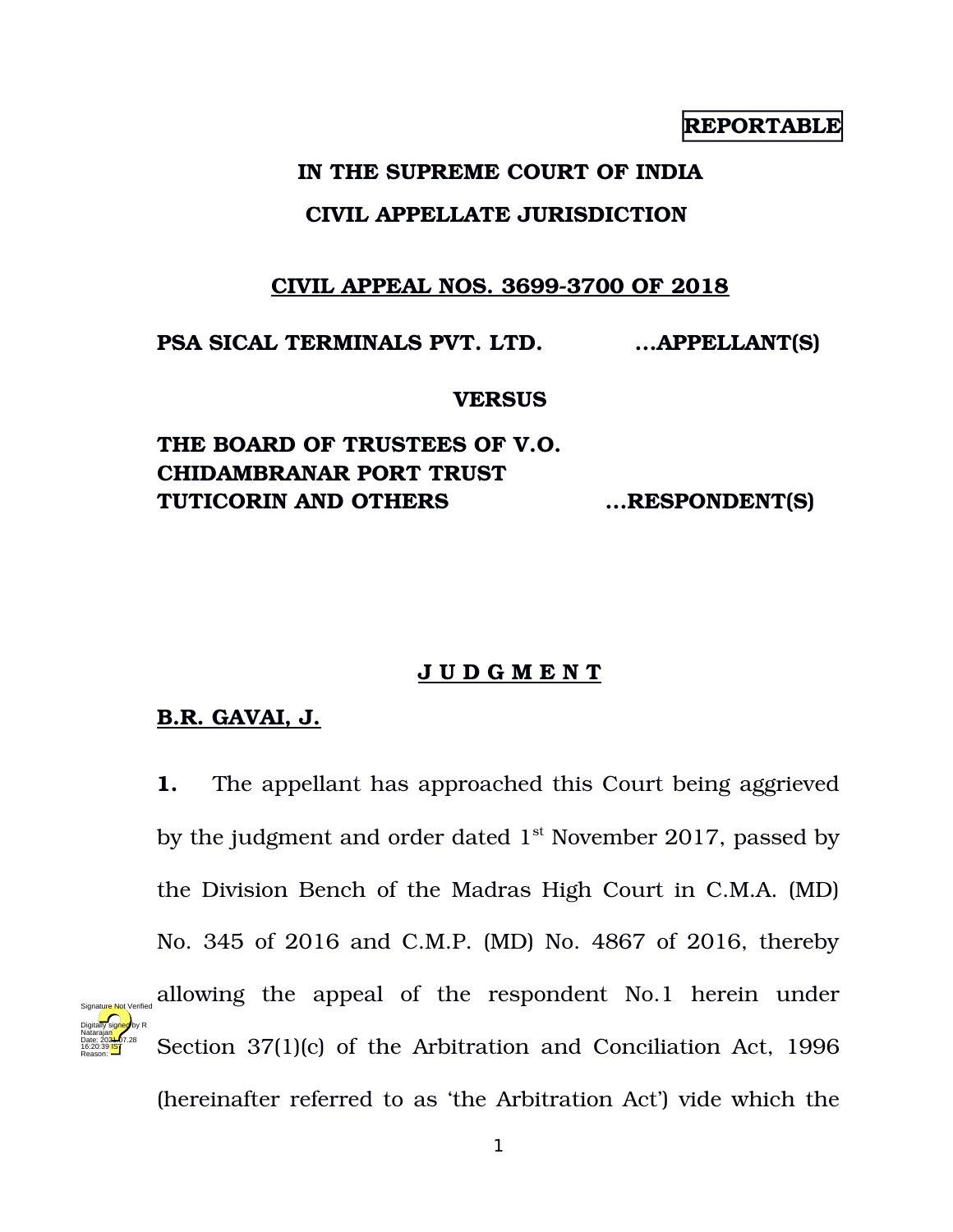High Court set aside the award dated  $14<sup>th</sup>$  February 2014, passed by the Arbitral Tribunal and the order passed by the District Judge dated  $25<sup>th</sup>$  February 2016, rejecting the application filed by the respondent No.1 herein under Section 34 of the Arbitration Act.

**2.** The facts necessary for adjudication of the present appeals are as under:

The respondent No.1-The Board of Trustees of V.O. Chidambranar Port Trust, Tuticorin (hereinafter referred to as  $TPT'$ ) issued a global tender on  $9<sup>th</sup>$  April 1997, inviting bids for development of the Seventh Berth at V.O. Chidambranar Port, Tuticorin as a Container Terminal and for operating and maintaining the same for 30 years on a Build, Operate and Transfer (hereinafter referred to as 'BOT') basis. In response to the tender, the appellant-PSA Sical Terminals Pvt. Ltd. (hereinafter referred to as 'SICAL') submitted its bid on  $24<sup>th</sup>$ October 1997. The financial offer was submitted by SICAL on 19th December 1997. Since SICAL's offer was the highest, the same was accepted and a Letter of Intent (hereinafter referred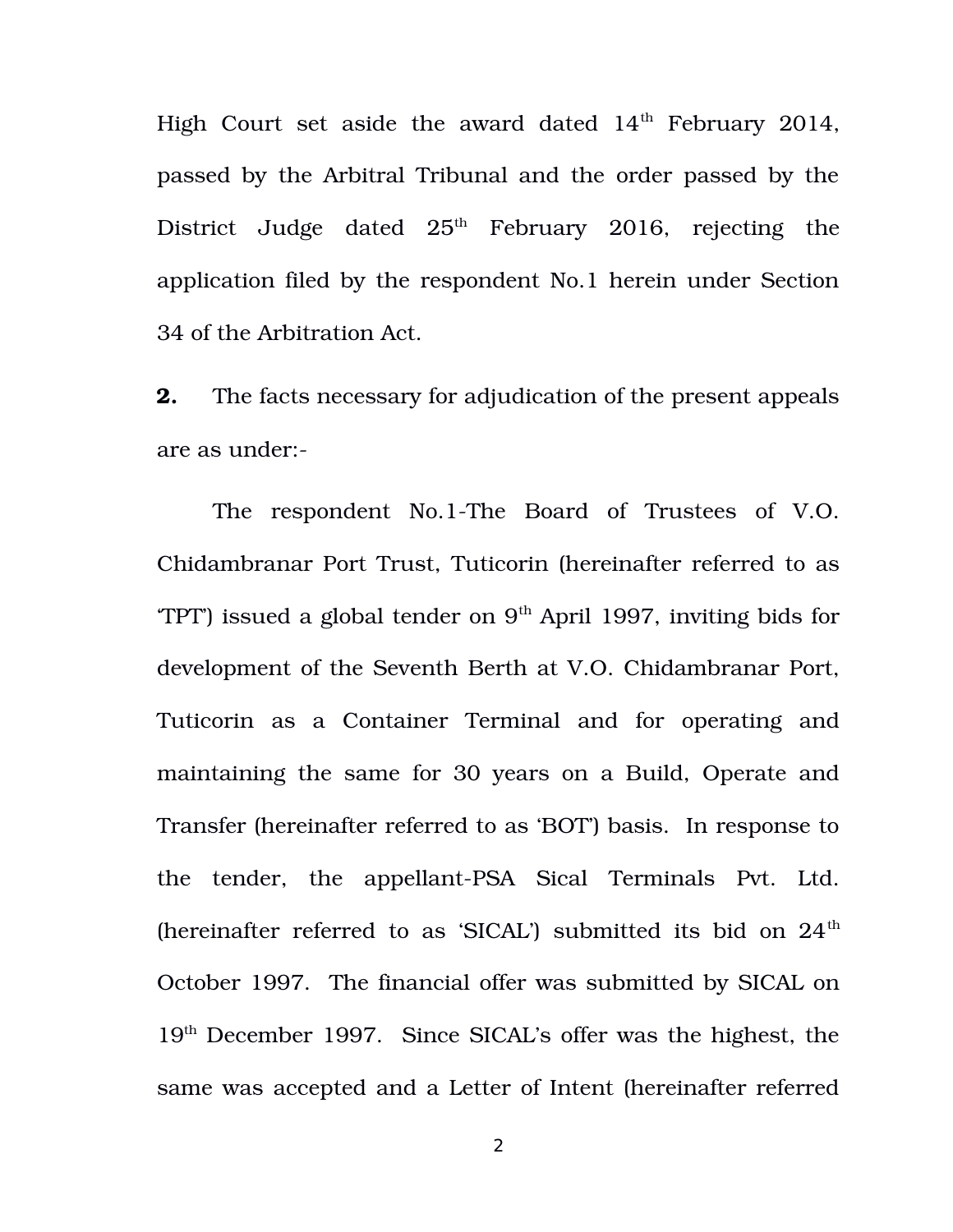to as 'LoI') was issued to it on  $29<sup>th</sup>$  January 1998 and the same was followed by a License Agreement dated 15<sup>th</sup> July 1998.

**3.** In the meantime, the Tariff Authority for Major Ports (hereinafter referred to as 'TAMP') which is an authority constituted under the Major Port Trusts Act, 1963 adopted guidelines on  $26<sup>th</sup>/27<sup>th</sup>$  February 1998. SICAL submitted its tariff proposal with regard to the Container Terminal on  $28<sup>th</sup>$ September 1999. A revised proposal came to be submitted by SICAL on  $8<sup>th</sup>$  October 1999, thereby including royalty as an element of cost. The said proposal was approved by TAMP's order dated  $8^{\text{th}}$  December 1999. TAMP notified its order of  $8^{\text{th}}$ December 1999 vide gazette notification dated 28<sup>th</sup> December 1999, thereby approving the tariff as proposed by SICAL vide proposal dated 8th October 1999. SICAL submitted a further proposal on  $8<sup>th</sup>$  February 2002 for review in tariff, again including therein an increase in royalty to be paid as an element of cost and proposed for an increase in the tariff. TPT vide communication dated  $10<sup>th</sup>$  April 2002, objected to the proposal of SICAL for increase in tariff. TAMP vide its order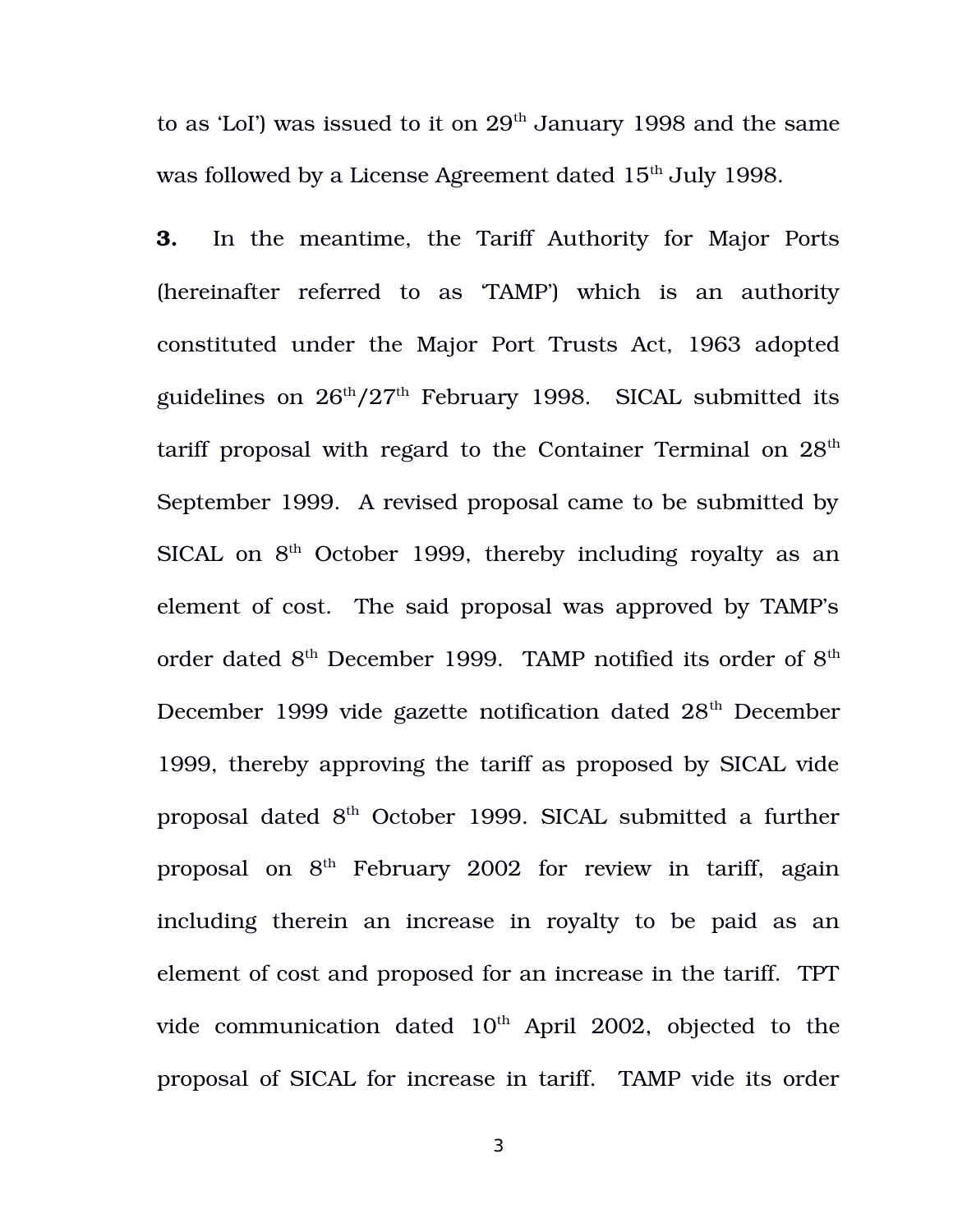dated 20<sup>th</sup> September 2002, rejected the proposal of SICAL for increase in tariff.

**4.** SICAL filed Writ Petition Nos. 40637-40639 of 2002 before the Madras High Court for quashing of the TAMP order dated 20th September 2002. In the said proceedings, the Madras High Court passed an order dated  $8<sup>th</sup>$  November 2002 granting interim relief in favour of SICAL, thereby staying the TAMP order dated 20<sup>th</sup> September 2002. Vide the said order, SICAL was permitted to charge tariff at the rate prevailing prior to the TAMP order impugned in those petitions.

**5.** Ministry of Shipping, Government of India (hereinafter referred to as 'GoI') vide notification dated  $29<sup>th</sup>$  July 2003, clarified that revenue sharing/royalty payment shall not be factored into as cost for fixation/revision of tariff by TAMP and further directed that the same shall be clearly indicated in subsequent bid documents. On  $31<sup>st</sup>$  March 2005, TAMP notified the revised guidelines thereby disallowing royalty as an element of cost. However, it also provided that in BOT cases where bidding processes were finalized before  $29<sup>th</sup>$  July 2003, the tariff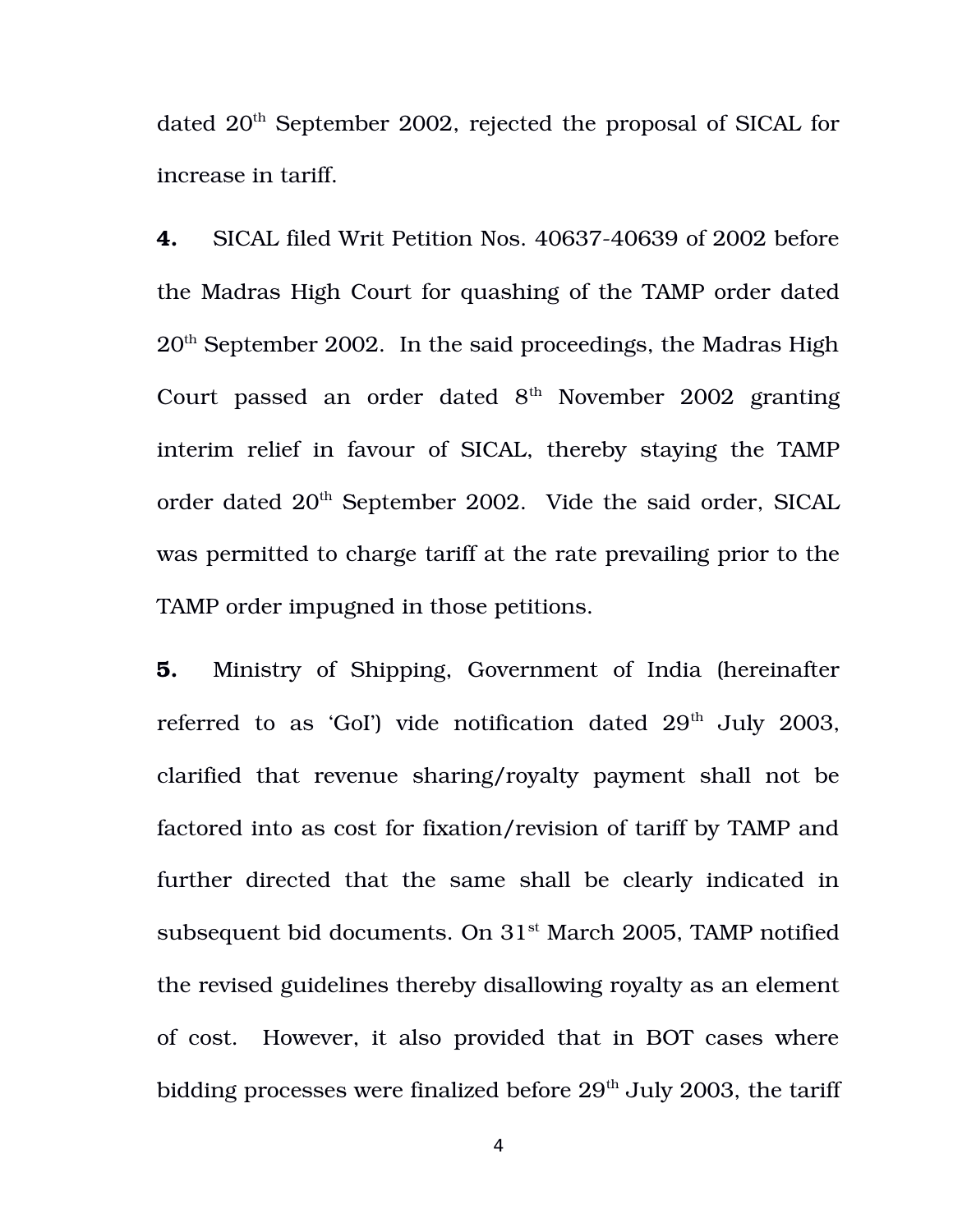computation will take into account royalty/revenue share as cost for tariff fixation in such a manner as to avoid likely loss to the operator on account of the royalty/revenue share not being taken into account. This was subject to a maximum of the amount quoted by the next lowest bidder. This was also to be allowed only for the period up to which such likely loss would arise. It further provided that this would not be applicable if there is a provision in the concession agreement on treatment of royalty/revenue share.

**6.** On 17<sup>th</sup> August 2005, a Memorandum of Compromise (hereinafter referred to as the 'MoC') came to be filed before the Madras High Court between SICAL, GoI and TAMP who were parties to the Writ Petition Nos. 40637-40639 of 2002. As per the said MoC, SICAL was to submit a proposal to the Ministry of Shipping and Transport, GoI in the matter of permitting royalty to be allowed to be factored into cost while fixation of tariff for the period prior to  $31<sup>st</sup>$  March 2005. It was also clarified that for the period thereafter, new guidelines provide the manner and mode in which this has to be done. The MoC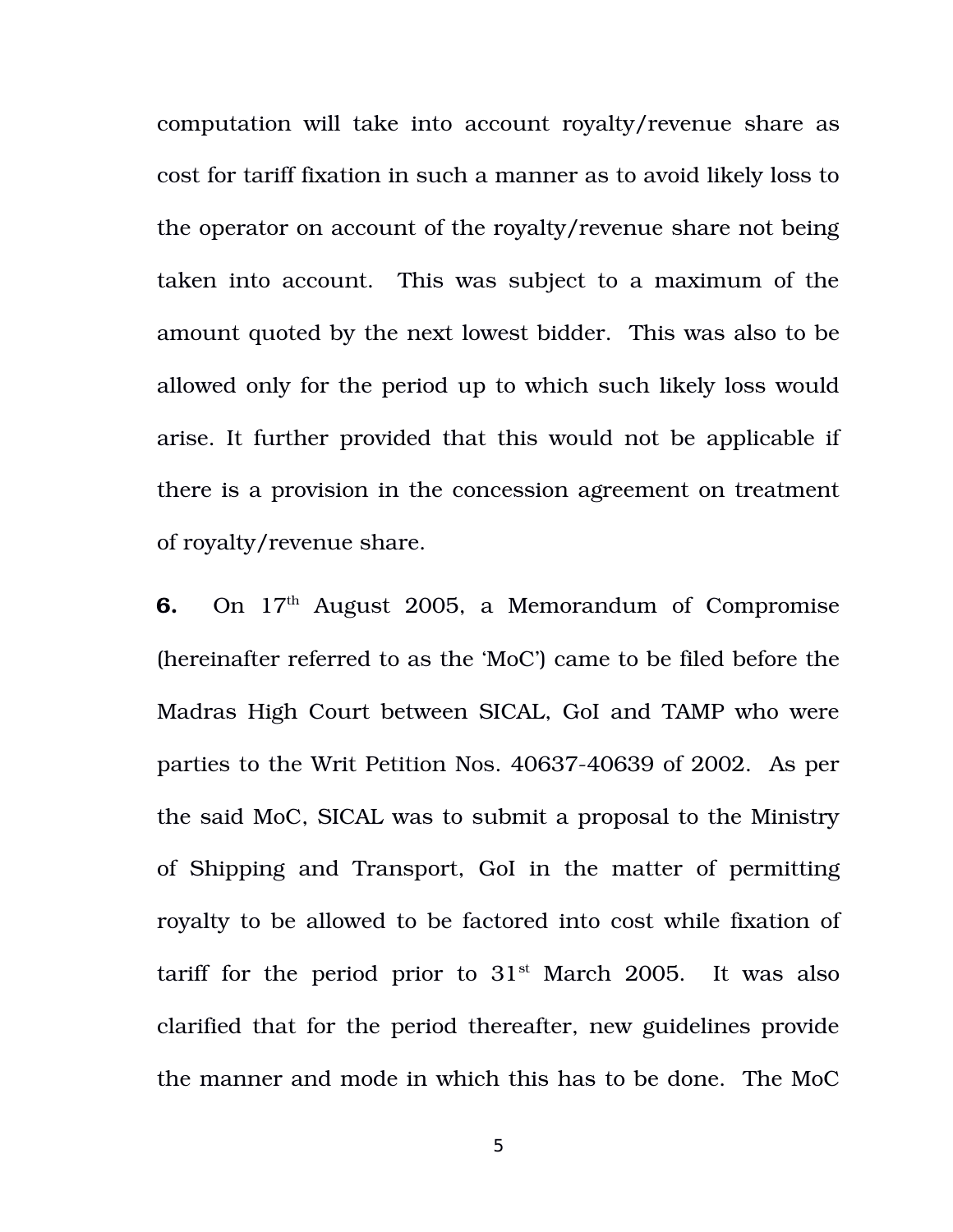provided that on receipt of the proposal, the Central Government would consider the same and pass appropriate orders consistent with the policy decision of the Government of India (hereinafter referred to as the 'GoI') in the matter of *Chennai Container Terminal Limited* (hereinafter referred to as the 'CCTL') dated  $5<sup>th</sup>$  August 2003 and accordingly issue a directive under Section 111 of the Major Port Trusts Act, 1963. Vide the said MoC, it was further provided that SICAL would continue to charge the 1999 Tariff which was permitted as per the interim orders passed by the High Court till new tariff was gazetted. It further provided that advantages/ gains, if any, that SICAL has enjoyed by virtue of not implementing the 2002 Tariff, will be quantified by TAMP and such advantages/gains will be adjusted/set-off in the proposed new tariff and such setoff will be spread over a period of three years.

**7.** In pursuance of the aforesaid MoC, GoI issued a directive/order to TAMP in case of SICAL on  $17<sup>th</sup>$  April 2006. Vide the said directive/order, the request of SICAL for claiming a part of royalty as pass through came to be rejected. SICAL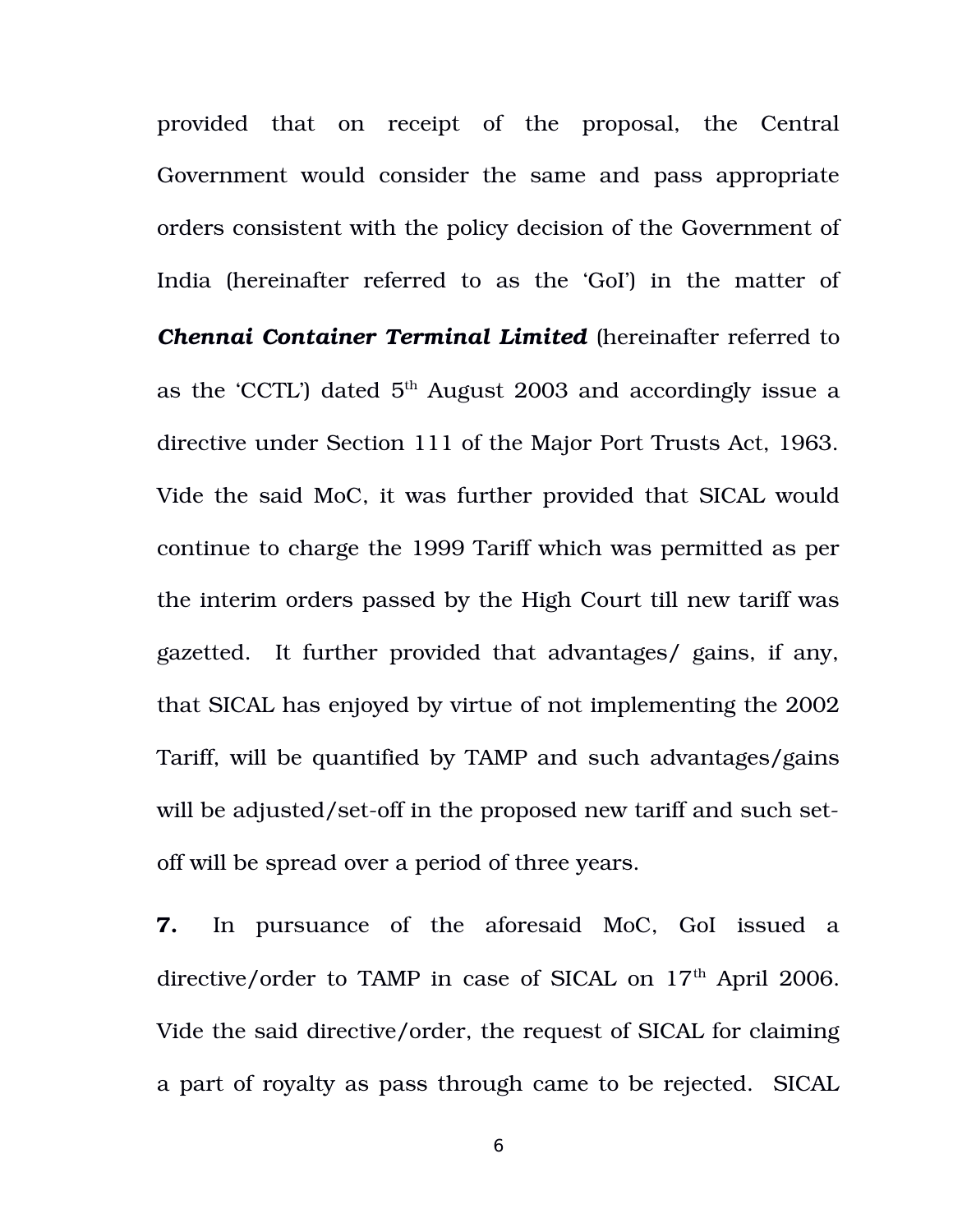thereafter submitted its proposal for fixation of tariff on  $18<sup>th</sup>$ April 2006. TAMP passed a tariff order on  $23^{\text{rd}}$  August 2006, which came to be notified on  $15<sup>th</sup>$  September 2006, vide which SICAL's proposal for increase in tariff was rejected.

**8.** SICAL made a written representation to TPT on 6<sup>th</sup> October 2006, thereby seeking relief under the terms of Article 14.3 of the License Agreement. Vide the said representation, SICAL requested for amending the License Agreement so as to incorporate the revenue sharing method and incidental changes.

**9.** SICAL also filed Writ Petition Nos. 38845 and 38846 of 2006 before the Madras High Court on  $9<sup>th</sup>$  October 2006, thereby challenging the GoI directive dated  $17<sup>th</sup>$  April 2006 and the TAMP order dated  $23^{\text{rd}}$  August 2006. On  $27^{\text{th}}$  October 2006, TPT refused to consider SICAL's application for amendment of the License Agreement on the ground that the issues raised were pending consideration before the Madras High Court. The said communication dated  $27<sup>th</sup>$  October 2006 came to be challenged by SICAL before the Madras High Court vide Writ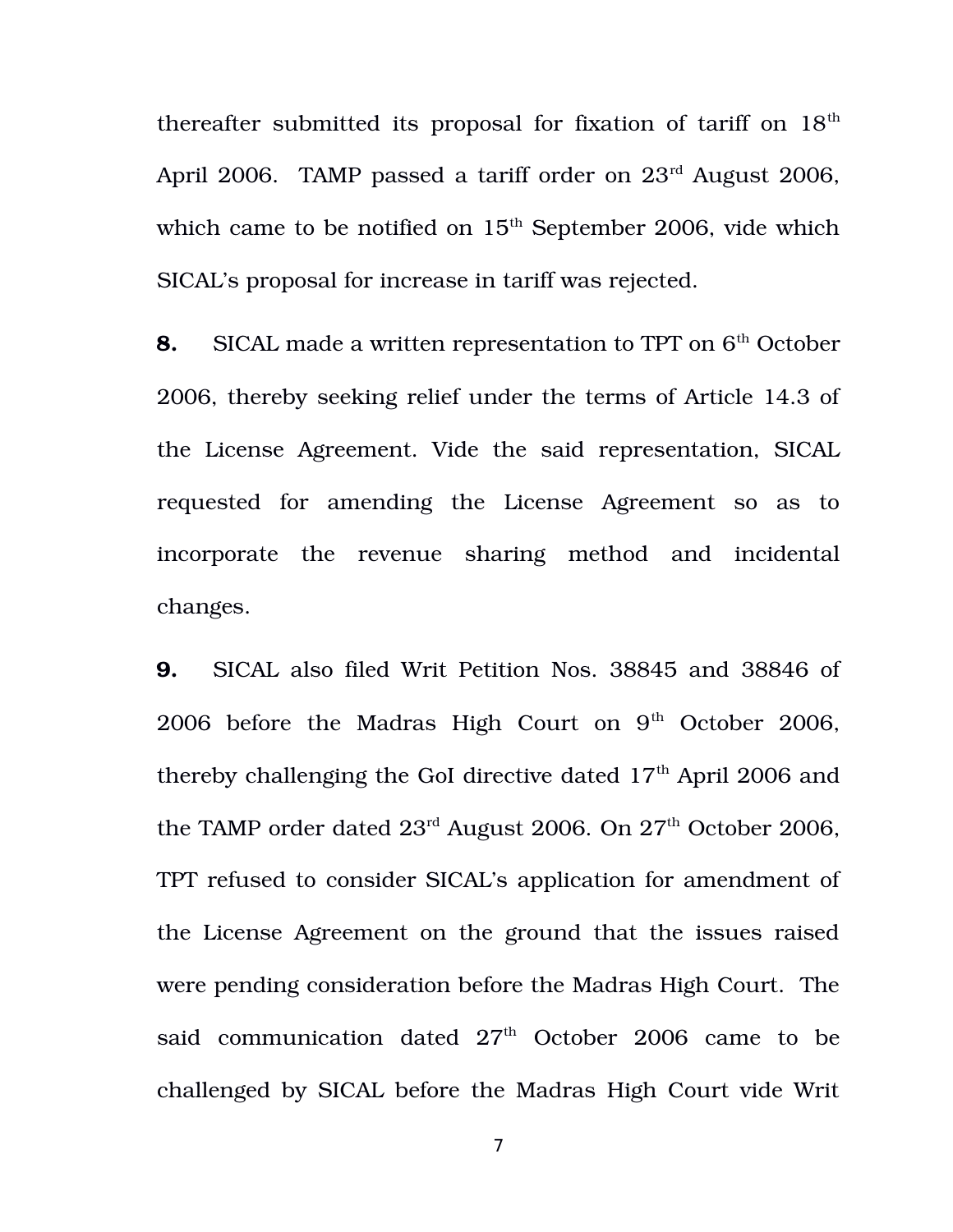Petition No.43461 of 2006. The Madras High Court passed an order dated 21st August 2007, in Writ Petition No. 43461 of 2006 filed by SICAL, observing therein that the representation dated  $6<sup>th</sup>$  October 2006, had nothing to do with the pendency of said writ petition and quashed the communication dated  $27<sup>th</sup>$ October 2006. It directed TPT to consider and decide the representation of SICAL on its own merits.

10. Vide subsequent order dated  $22<sup>nd</sup>$  August 2007, Writ Petition Nos. 38845 and 38846 of 2006 were allowed by setting aside the TAMP order dated 23rd August 2006 and the GoI directive dated  $17<sup>th</sup>$  April 2006. The said order was passed on the ground that SICAL was not given sufficient opportunity of being heard by TAMP and GoI and therefore, directed TAMP and GoI to pass fresh order after giving opportunity of hearing to the SICAL.

**11.** In pursuance of the order passed by the High Court, the GoI issued a directive on  $20<sup>th</sup>$  February 2008, therein considering the contentions raised on behalf of SICAL. The said directive provided that TAMP, while fixing the tariff in case of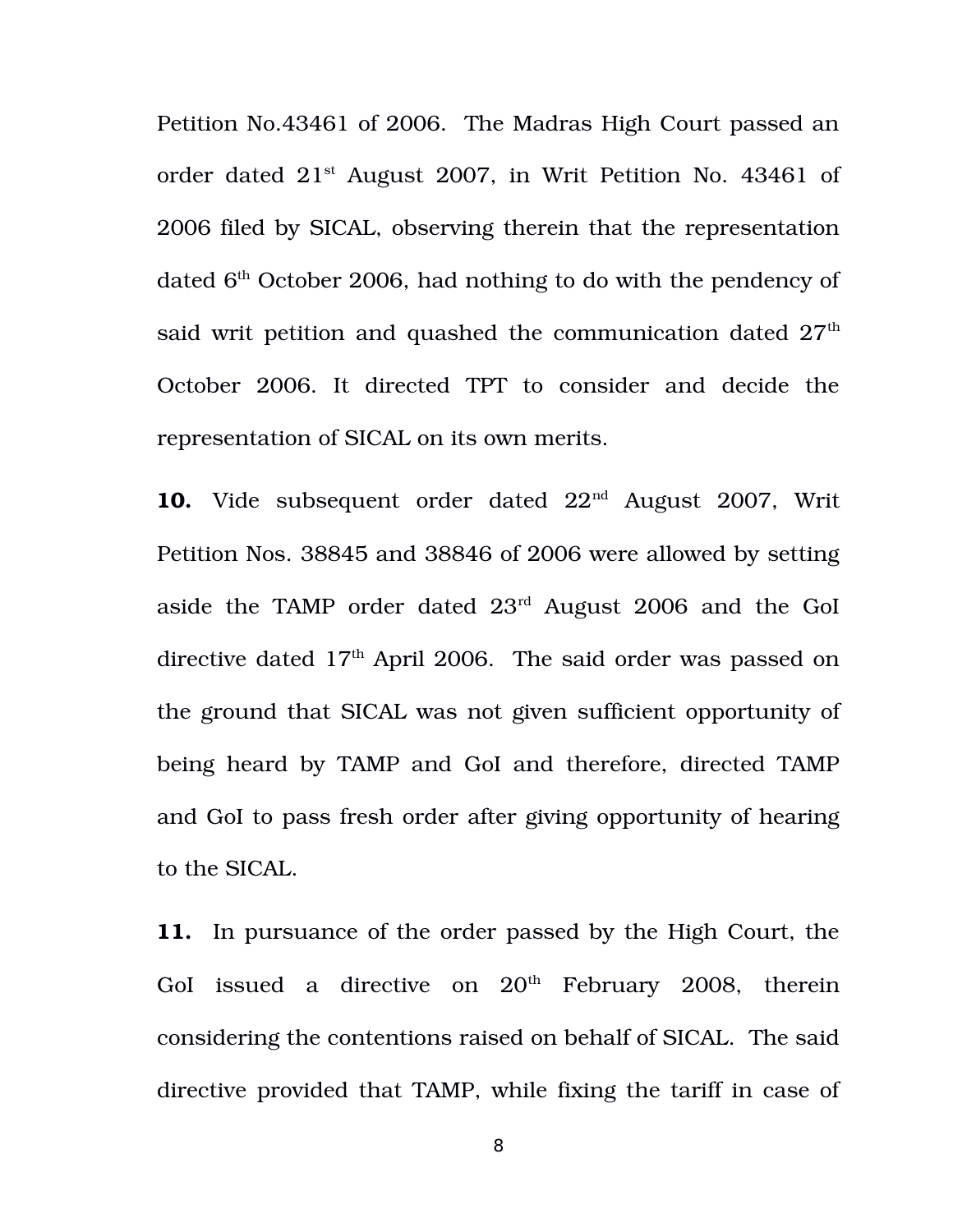SICAL, should take into consideration the benefit given in the case of CCTL.

12. TAMP vide notification dated 26<sup>th</sup> February 2008, notified the guidelines for upfront tariff fixation for Public Private Partnership projects at Major Ports.

**13.** In pursuance of the order passed by the High Court dated  $21<sup>st</sup>$  August 2007, the Chairman, TPT passed an order on  $25<sup>th</sup>$ April 2008, observing therein that any change in the bidding parameter is a matter of policy regarding which a decision can be taken only by the GoI and in effect, rejected the proposal of SICAL for amending the License Agreement, so as to incorporate the revenue sharing method.

14. SICAL thereafter submitted its proposal for fixation of tariff thereby proposing an increase in tariff on 3rd October 2008. TAMP passed tariff order dated  $17<sup>th</sup>$  December 2008, which came to be notified on  $30<sup>th</sup>$  December 2008, rejecting SICAL's proposal for increase in tariff. SICAL thereafter again on  $6<sup>th</sup>$  January 2009, made a representation to TPT for amendment of the License Agreement in view of Article 14.3.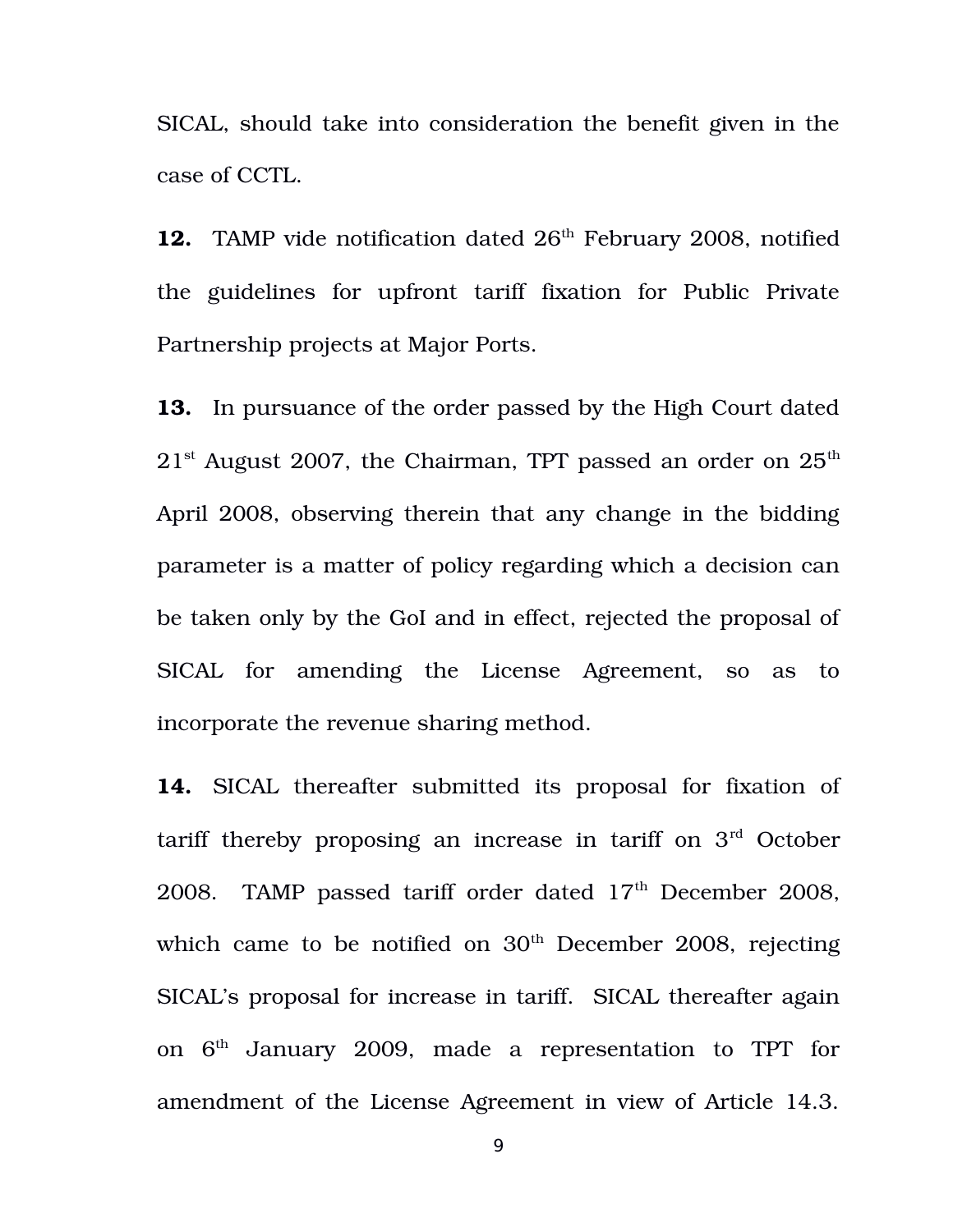SICAL also filed Writ Petition Nos. 1350 and 1351 of 2009, challenging the tariff order dated  $17<sup>th</sup>$  December 2008 and the policy direction issued by GoI dated  $20<sup>th</sup>$  February 2008. The Madras High Court vide order dated 15<sup>th</sup> October 2009 allowed those petitions by setting aside the tariff order of 2008 and the GoI directive of  $20<sup>th</sup>$  February 2008. Vide the said order, the Madras High Court directed TAMP to issue fresh tariff order after obtaining necessary proposal from SICAL and after according sufficient opportunity including personal hearing to SICAL. The GoI directive of 2008 also came to be set aside with a direction to the GoI to consider the matter afresh after giving an opportunity of hearing to SICAL. The said orders have been challenged by TAMP by filing Writ Appeal No. 1845 of 2009 which is pending. It also appears that an appeal has also been filed by SICAL which is also pending before the Division Bench of the Madras High Court.

**15.** SICAL thereafter addressed a letter to TPT dated 1<sup>st</sup> December 2009, raising therein the ground of change in law and therefore again praying for shifting to revenue sharing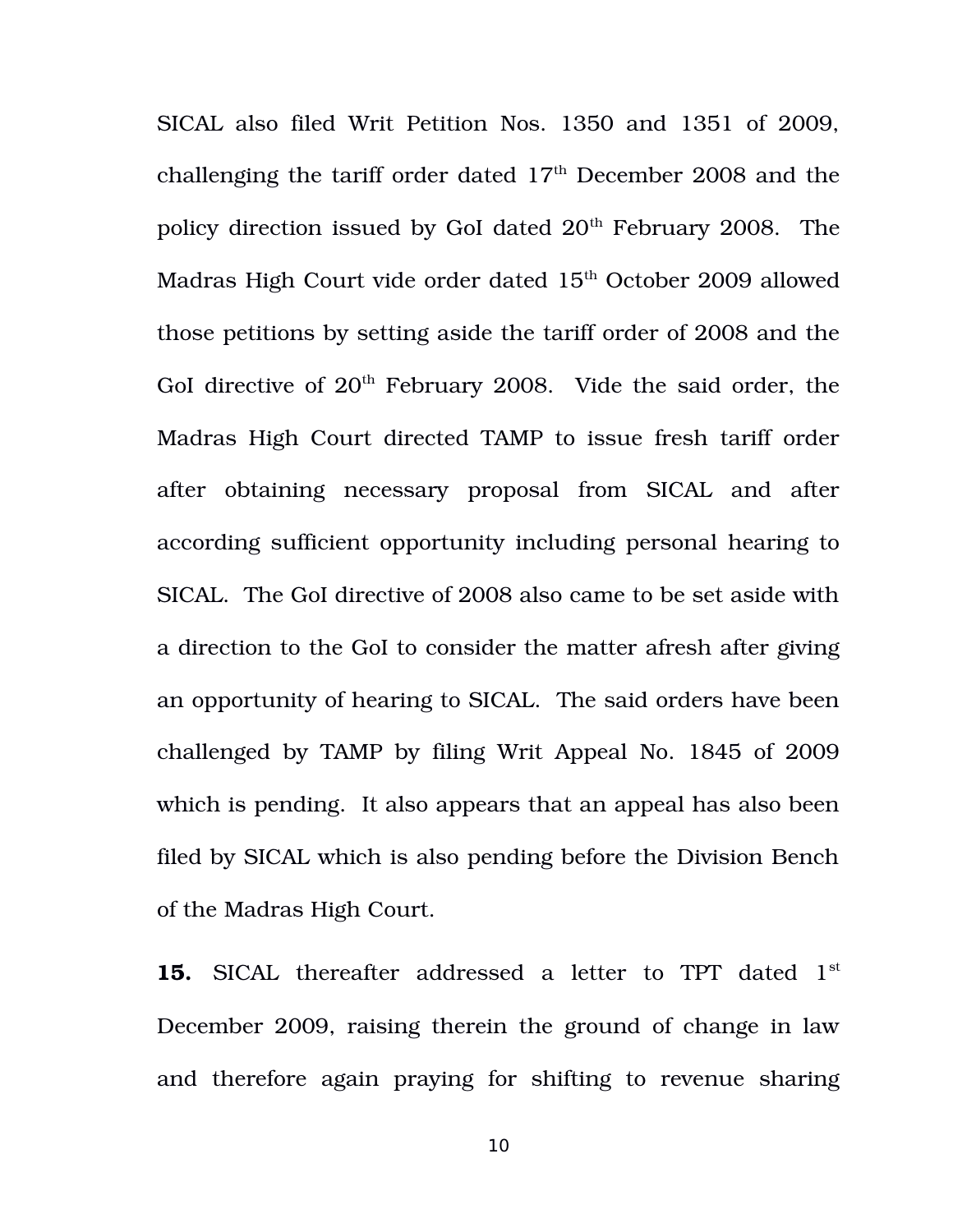model. A meeting was held by the Secretary, Ministry of Shipping, GoI on  $28<sup>th</sup>$  February 2011, wherein the representatives of TPT and SICAL were present. It was decided in the said meeting that two proposals each should be submitted by SICAL as well as TPT. These proposals were to be considered by the Expert Committee.

16. SICAL thereafter on  $28<sup>th</sup>$  June 2011, moved a petition under Section 9 of the Arbitration Act before the District Judge, Tuticorin with a grievance that the royalty payable for each Twenty-foot Equivalent Unit (hereinafter referred to as "TEU") was scheduled to exceed the tariff. On  $30<sup>th</sup>$  June 2011, District Judge, Tuticorin passed an order granting ad-interim stay in the Section 9 petition, thereby restraining TPT from demanding or recovering any royalty at an escalated rate. In July 2011, SICAL addressed a letter to the Chairman, TPT requesting for referring the dispute for arbitration under Article 15.3 of the License Agreement. The said request came to be rejected by the Chairman, TPT vide communication dated  $28<sup>th</sup>$  September 2011.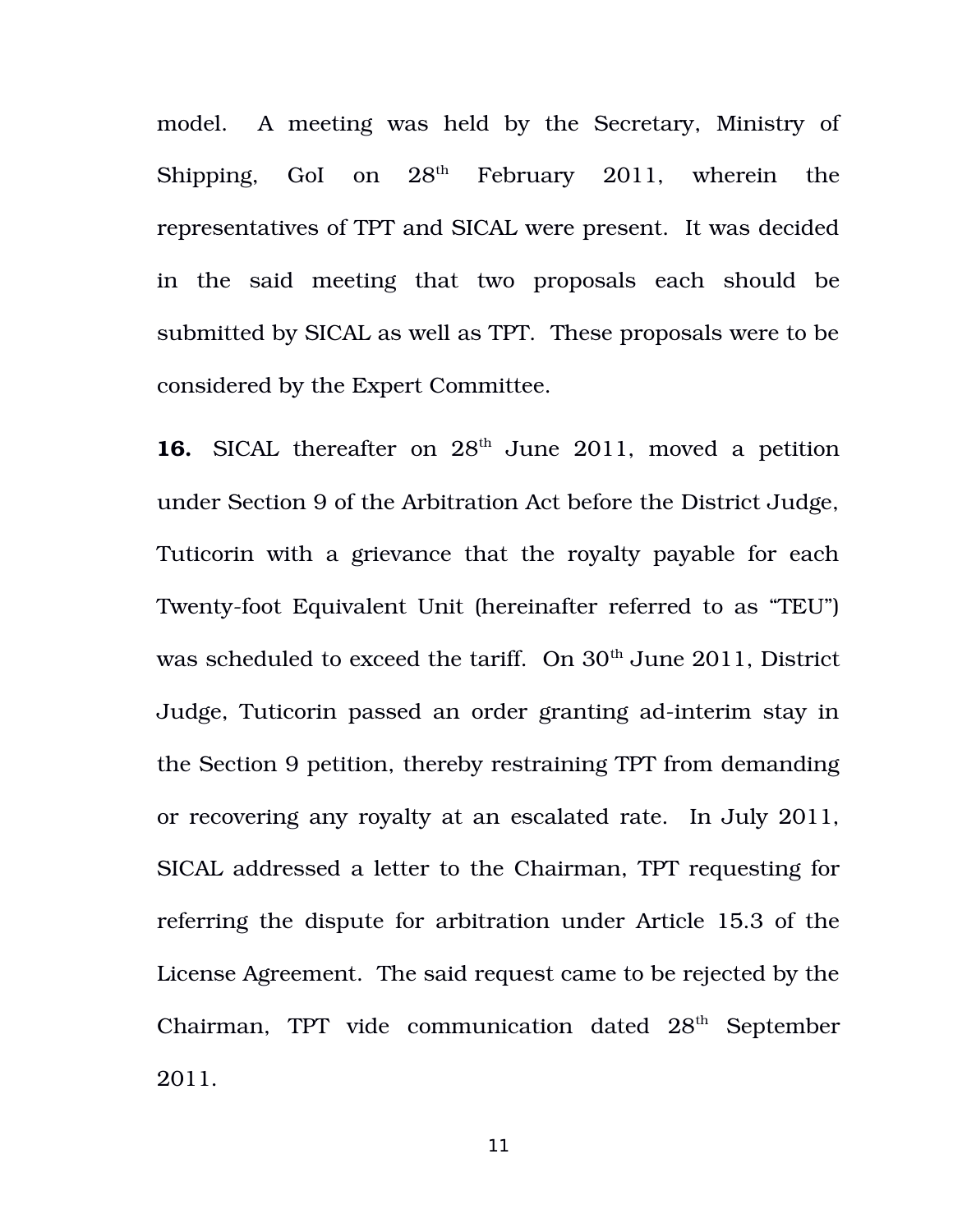**17.** In the meanwhile, the proposals submitted by SICAL as well as TPT were being considered by the Expert Committee. On 30th April 2012, District Judge, Tuticorin passed an order thereby allowing the Section 9 petition filed by SICAL and made absolute the ad-interim injunction granted in its favour. Thereafter, there was exchange of certain communications between SICAL and TPT with regard to the submission of performance bank guarantee at an escalated rate. In the meantime, TPT challenged the order of injunction granted by the District Judge by filing an appeal being C.M.A.(MD) No. 1131 of 2012 and the same is pending consideration before the Madurai Bench of the Madras High Court. SICAL addressed a letter dated 19<sup>th</sup> November 2012, invoking arbitration clause under Article 15.3 of the License Agreement. In the meantime, on  $8<sup>th</sup>$  August 2013, TAMP issued 2013 Guidelines for determination of tariff for projects at Major Ports.

18. On 5<sup>th</sup> April 2013, SICAL filed its Statement of Claim in the arbitration proceedings. TAMP filed its counter statement in June 2013 to which a statement in rejoinder came to be filed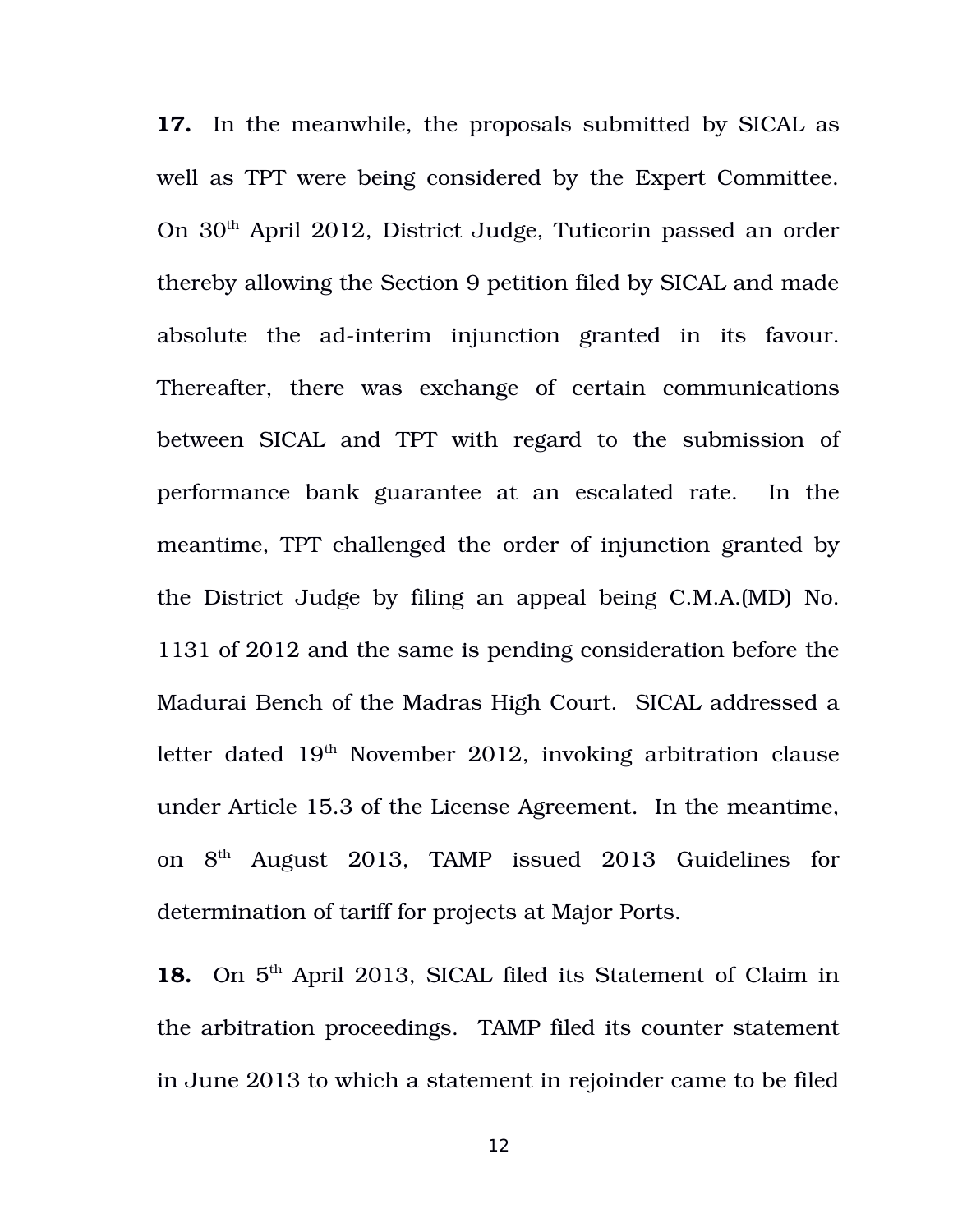by SICAL on  $28<sup>th</sup>$  June 2013. TPT filed its reply to the rejoinder in August 2013. Vide award dated  $14<sup>th</sup>$  February 2014, the Arbitral Tribunal passed the award in favour of SICAL holding that there was a change in law and thereby granting reliefs as prayed for by SICAL. It directed conversion of Container Terminal of TPT from royalty model to revenue share model.

**19.** The award of Arbitral Tribunal dated 14<sup>th</sup> February, 2014 came to be challenged by TPT by filing a petition under Section 34 of the Arbitration Act being OP No. 389 of 2014 before the Madras High Court. SICAL challenged the jurisdiction of the Madras High Court to adjudicate the petition filed under Section 34 of the Arbitration Act. There were certain interlocutory proceedings to which reference would not be necessary. By order dated  $9<sup>th</sup>$  June 2015, the Madras High Court held that the petition filed by TPT under Section 34 of the Arbitration Act was not tenable on the ground of jurisdiction. As such TPT re-presented its Section 34 petition on  $30<sup>th</sup>$  June 2015, before the District Judge, Tuticorin being Ar.O.P. No. 260 of 2015. The District Judge, Tuticorin vide order dated  $25<sup>th</sup>$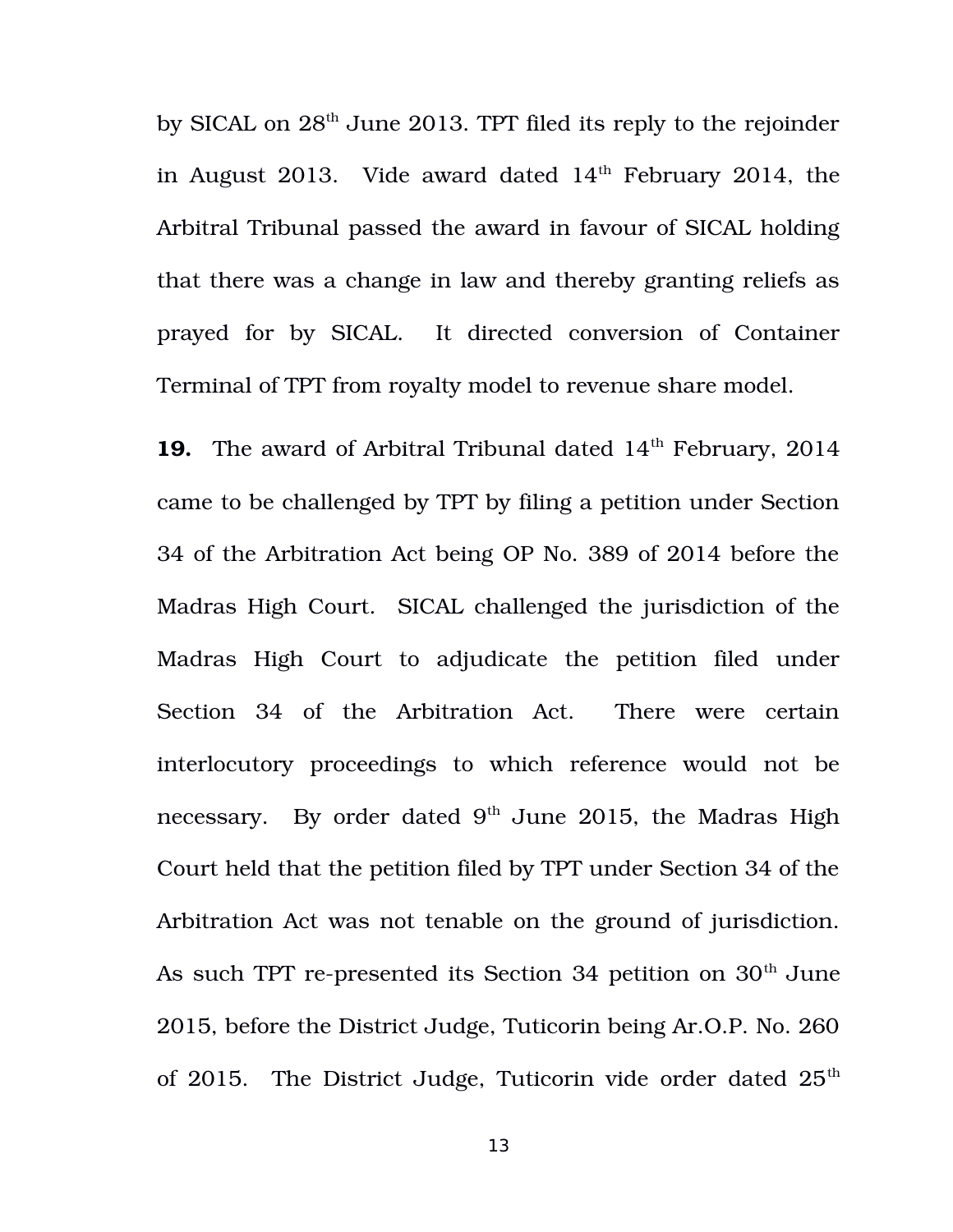February 2016, dismissed the Section 34 petition filed by TPT. Being aggrieved thereby, TPT filed an appeal before the Madras High Court which came to be allowed by the order dated  $1<sup>st</sup>$ November 2017, vide which the award of the Arbitral Tribunal dated  $14<sup>th</sup>$  February 2014 and the order passed by the District Court dated  $25<sup>th</sup>$  February 2016, came to be set aside. Being aggrieved thereby, SICAL has approached this Court by way of the present appeals.

**20.** We have heard Dr. A.M. Singhvi and Shri Gopal Jain, learned Senior Counsel on behalf of the appellant-SICAL, Smt. Madhavi Divan, learned Additional Solicitor General of India and Shri Keshav Thakur, learned counsel on behalf of TPT.

**21.** Dr. Singhvi submitted that Article 14 of the License Agreement specifically provides that if after the date of the agreement, there is a change in law which substantially and adversely affects the rights of the Licensee under the said agreement, so as to alter the commercial viability of the project, the Licensee may, by written notice, request amendments to the terms of the agreement. He submitted that the definition of law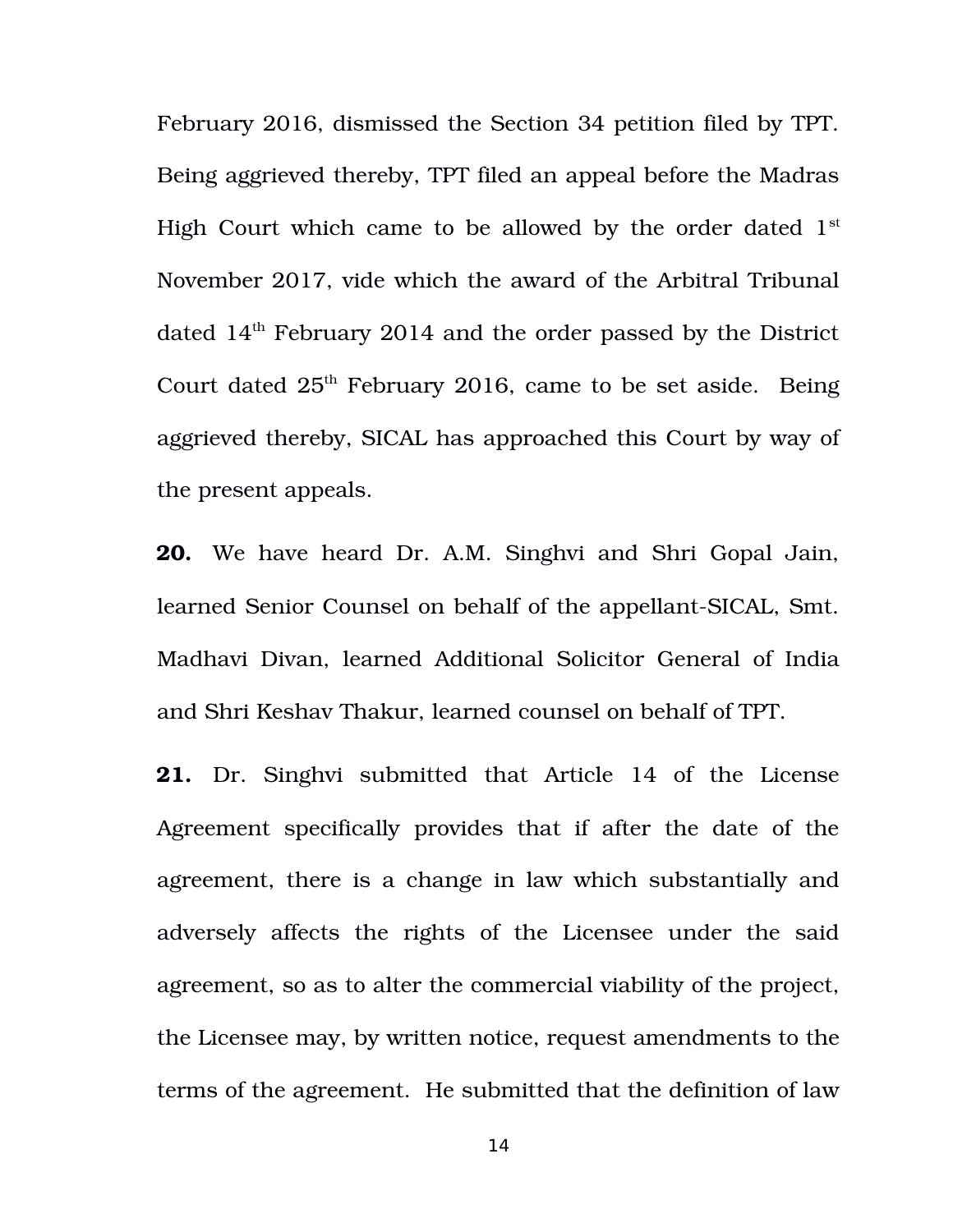in Article 14 is wide enough and includes any valid act, ordinance, rule, regulation, notification, directive, orders, policy, bye-laws, administrative guidelines, ruling or instruction having the force of law, enacted or issued by Government Authority. The learned Senior Counsel submitted that Article 14.3 also provides that subject to the provisions of Article 15.3, the Licensee shall not be entitled to any compensation whatsoever from the Licensor as a result of change in law. He submitted that if Article 14.3 is read in the correct perspective, it will be clear that compensation is not provided to the Licensee on account of any change in law inasmuch as a relief could be provided to the Licensee by suitably amending the terms of the agreement when such a change substantially and adversely affects the rights of the Licensee. He submitted that the said Article is a unique one.

**22.** Dr. Singhvi submitted that the Nhava Sheva Container Terminal Limited (hereinafter referred to as the 'NSCT') was the first project which was built on BOT basis. The second one being the Seventh Berth of TPT. He submitted that these are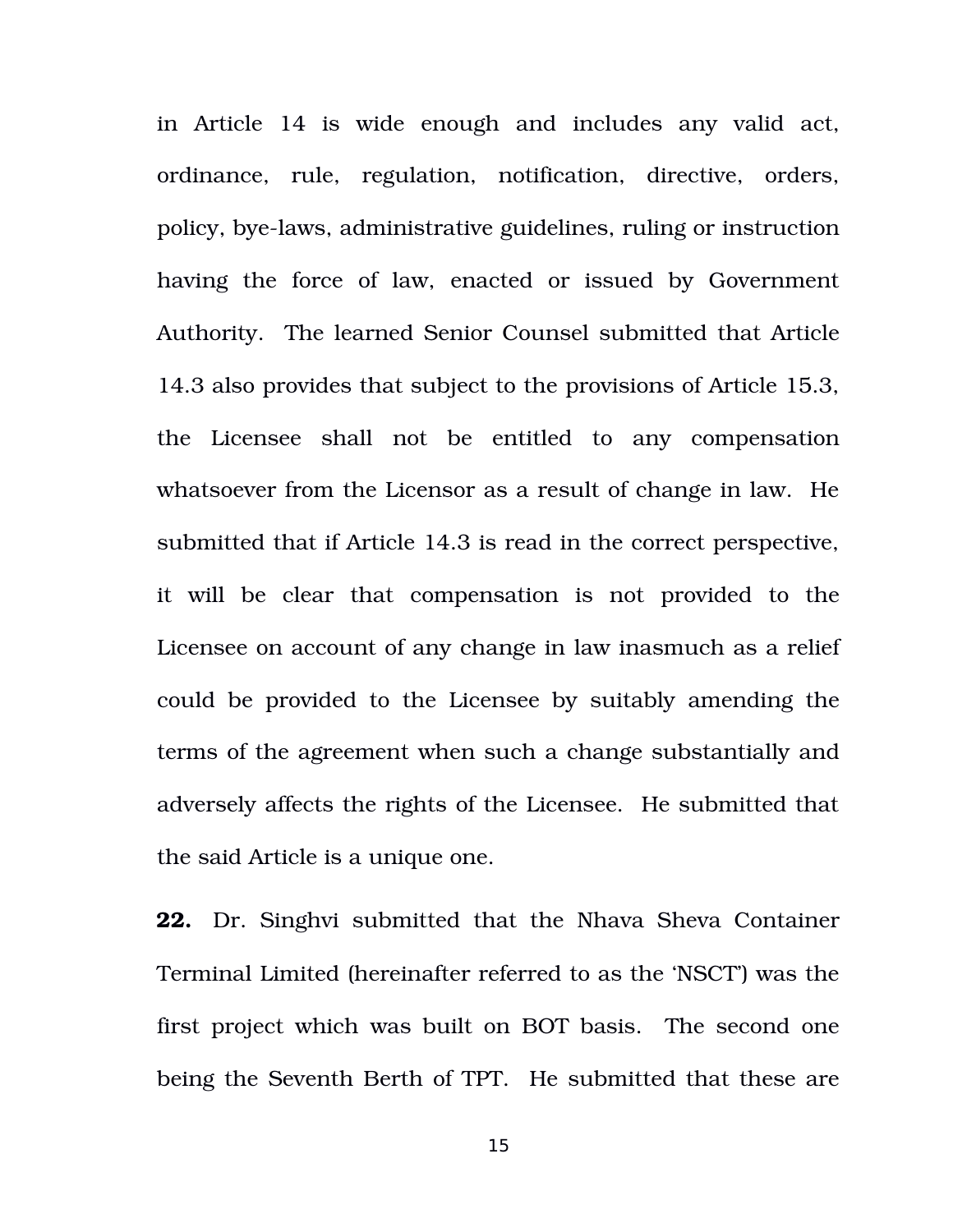the only projects wherein royalty method has been adopted. He submitted that all subsequent projects provide for revenue sharing model. He submitted that it will be clear from the stand of TPT, when the proposal was moved by SICAL for increase in tariff in 1999, that it also understood that the royalty was also to be factored in while finalizing the tariff. He submitted that perusal of the tariff order dated  $8<sup>th</sup>$  December 1999, would reveal that even TAMP has allowed royalty as a pass through. He submitted that the guidelines of 1998 would also clarify that it was a policy of TAMP that the port pricing was to continue to be cost based with an assured rate of return. He submitted that the said guidelines provide for an assured rate of return. He submitted that TPT, as a matter of fact, vide communication dated 3rd November 1999 addressed to TAMP, had opposed any reduction of tariff as proposed by SICAL.

**23.** Dr. Singhvi submitted that the first change in law was effected vide order of the GoI dated  $29<sup>th</sup>$  July 2003, by which no percentage of royalty was permitted as a pass through. The second change in law was effected on  $31<sup>st</sup>$  March 2005, by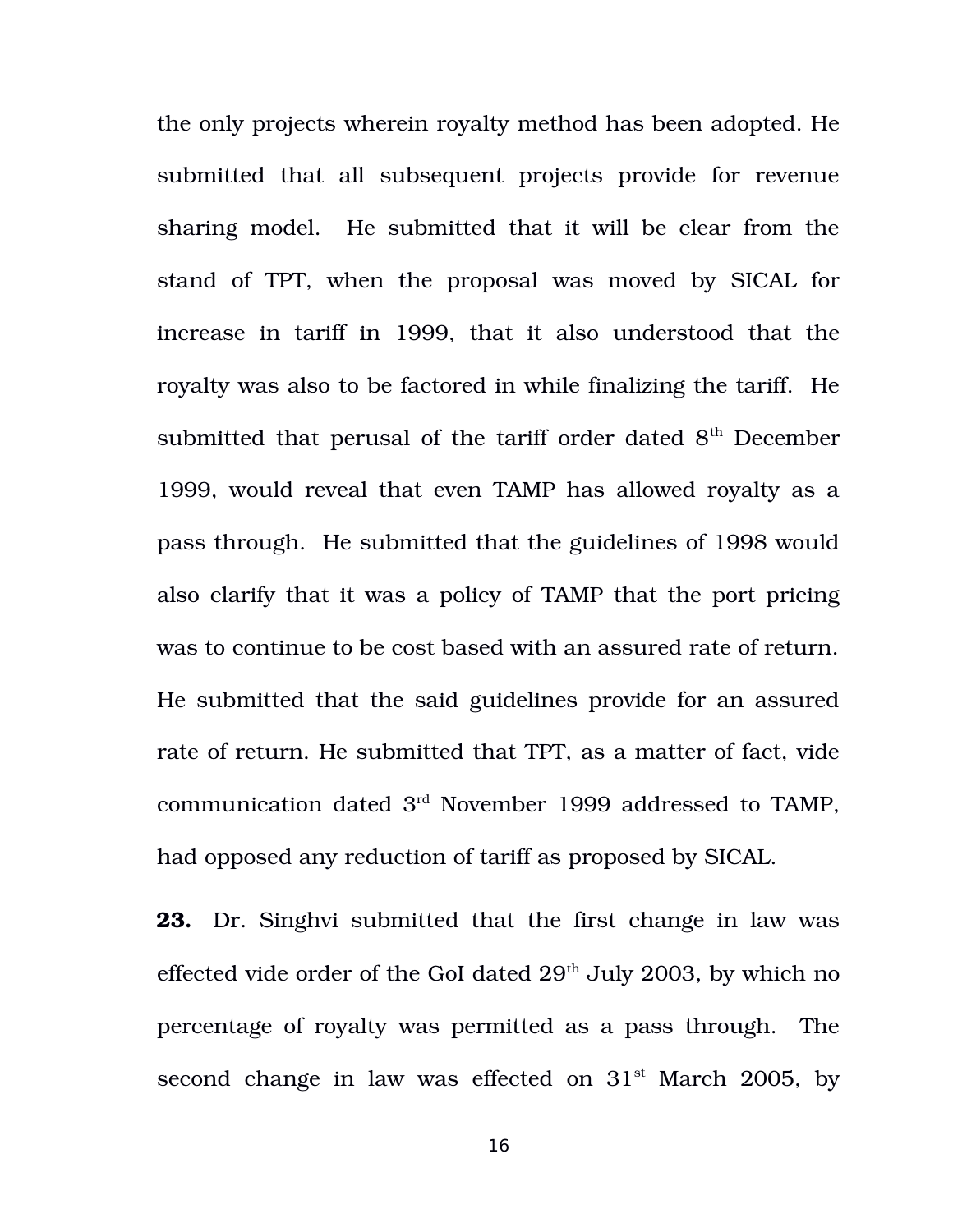which the royalty was permitted as a pass through, however, restricting the same to the maximum of the amount quoted by the next lowest bidder. He therefore submitted that on account of these changes in law, SICAL was entitled to get a relief of amendment of the License Agreement and on failure of TPT to provide the relief, SICAL was entitled to invoke arbitration. He submitted that though several representations were made to TPT, the same had not been responded to and as such, SICAL was left with no alternative than to invoke the arbitration clause. He submitted that this has been rightly construed by the Arbitral Tribunal. However, the Division Bench of the High Court has erroneously interfered with the finding of fact recorded by the Arbitral Tribunal which was upheld by the District Judge.

**24.** Dr. Singhvi further submitted that SICAL has been put in a very precarious situation. He submitted that on one hand it is required to pay royalty to TPT on the basis of annual increment, however the tariff which it can charge, has been so fixed so as not to allow royalty as a pass through. He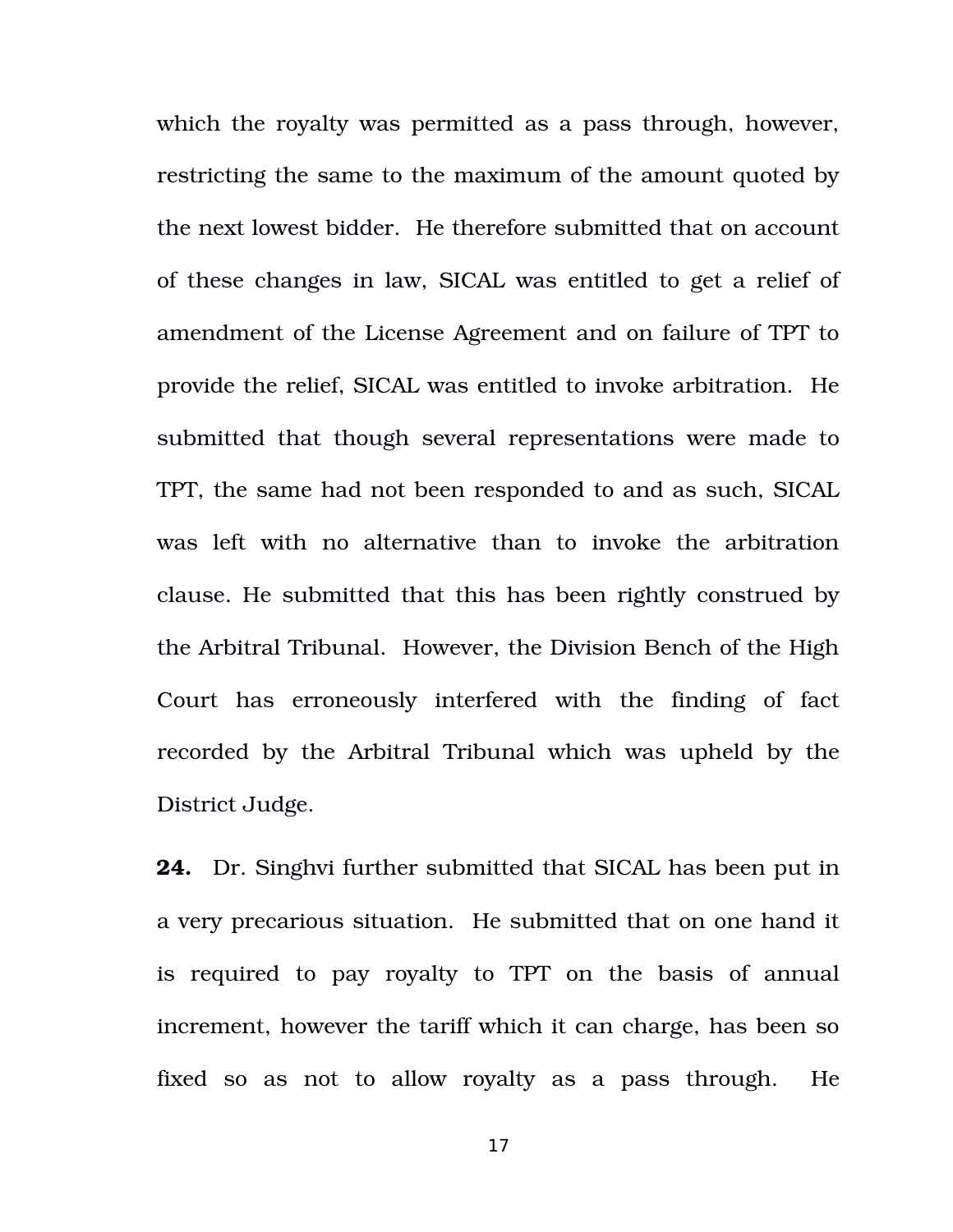submitted that at one point of time in 2011, the tariff has been so fixed that it surpasses the amount of royalty per TEU, SICAL would be required to pay to TPT. He submitted that if the same is permitted, SICAL would not be in a position to continue its operations. He submitted that SICAL has provided a minimum guarantee to lift a minimum of 4.5 lakh tons of cargo. He submitted that this has been rightly appreciated by the Arbitral Tribunal wherein it has observed that if such a position is permitted to continue, it will substantially and adversely affect SICAL. He submitted that a chart at Page No. 1132 shows that SICAL would incur a gross loss of Rs. 2250 crores. He further submitted that TAMP and the GoI have acted in a discriminatory manner. He submitted that when in case of NSCT, a complete pass through so far as royalty is concerned, is permitted, the same is denied in case of SICAL.

**25.** Dr. Singhvi further submitted that the High Court has grossly erred in referring to the writ petitions and the MoC filed in one of the writ petitions, while setting aside the award. He submitted that the writ petitions filed by SICAL were basically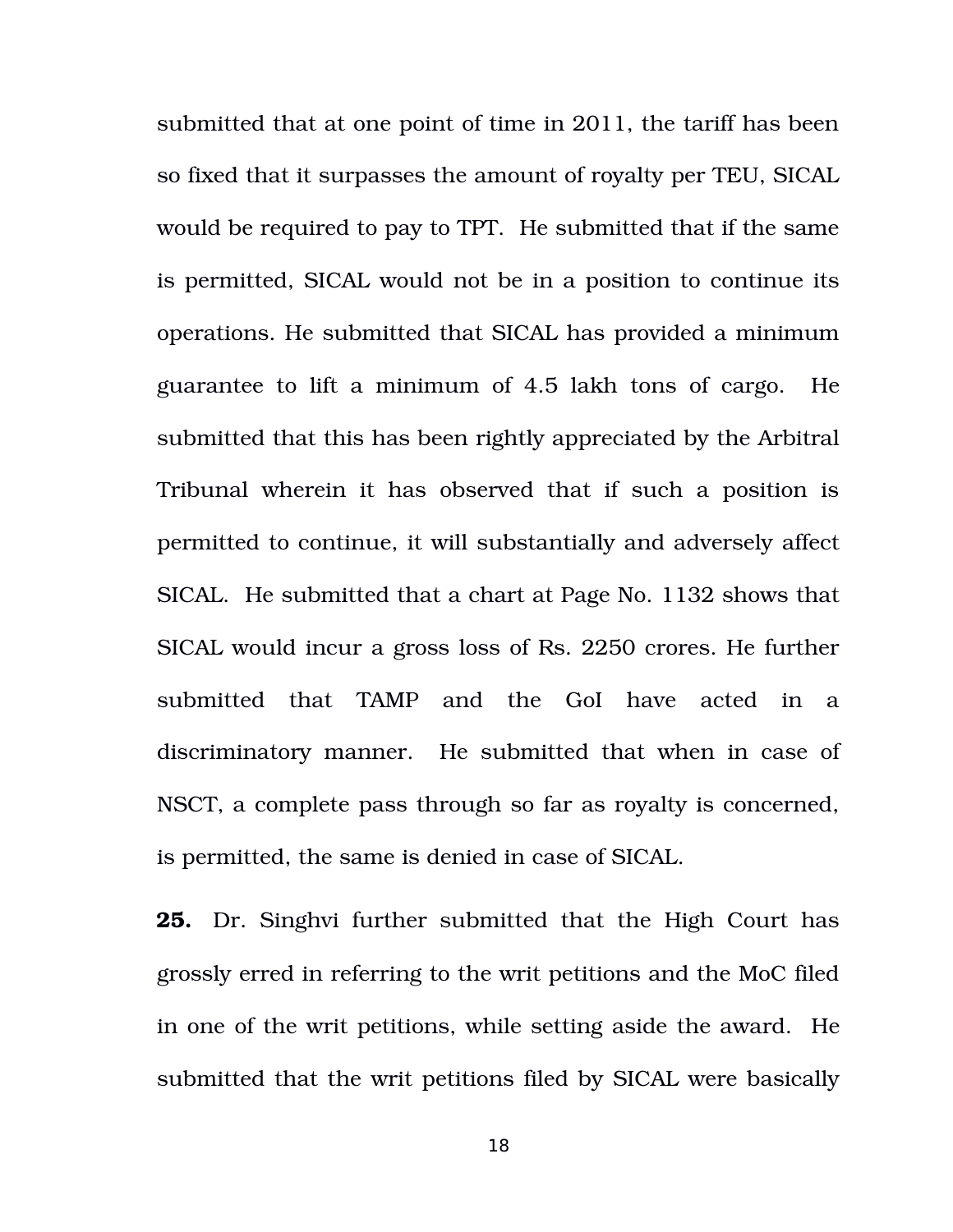against TAMP and with regard to the fixation of tariff. However, the arbitration proceedings were about the change in law which changed the policy of permitting pass through of royalty to denial of pass through of royalty. Whereas the proceedings before TAMP are pertaining to fixation of tariff. He further submits that the proceedings before the High Court pertain to the period prior to 2013, whereas the present proceedings pertain to the relief to which SICAL is entitled under Article 14 of the agreement on account of change in law. He submitted that SICAL was compelled to approach the arbitrator since in  $2011-12$ , the royalty payable to TPT crossed the tariff. He submitted that the contention considered by the High Court with regard to the MoC was only an oral argument made by TPT and not part of the pleadings.

**26.** Dr. Singhvi submitted that the scope of interference in an application under Section 34 and in an appeal filed under Section 37 is very limited. He submitted that unless a finding recorded by the arbitrator amounts to perversity, an interference would not be warranted either under Section 34 or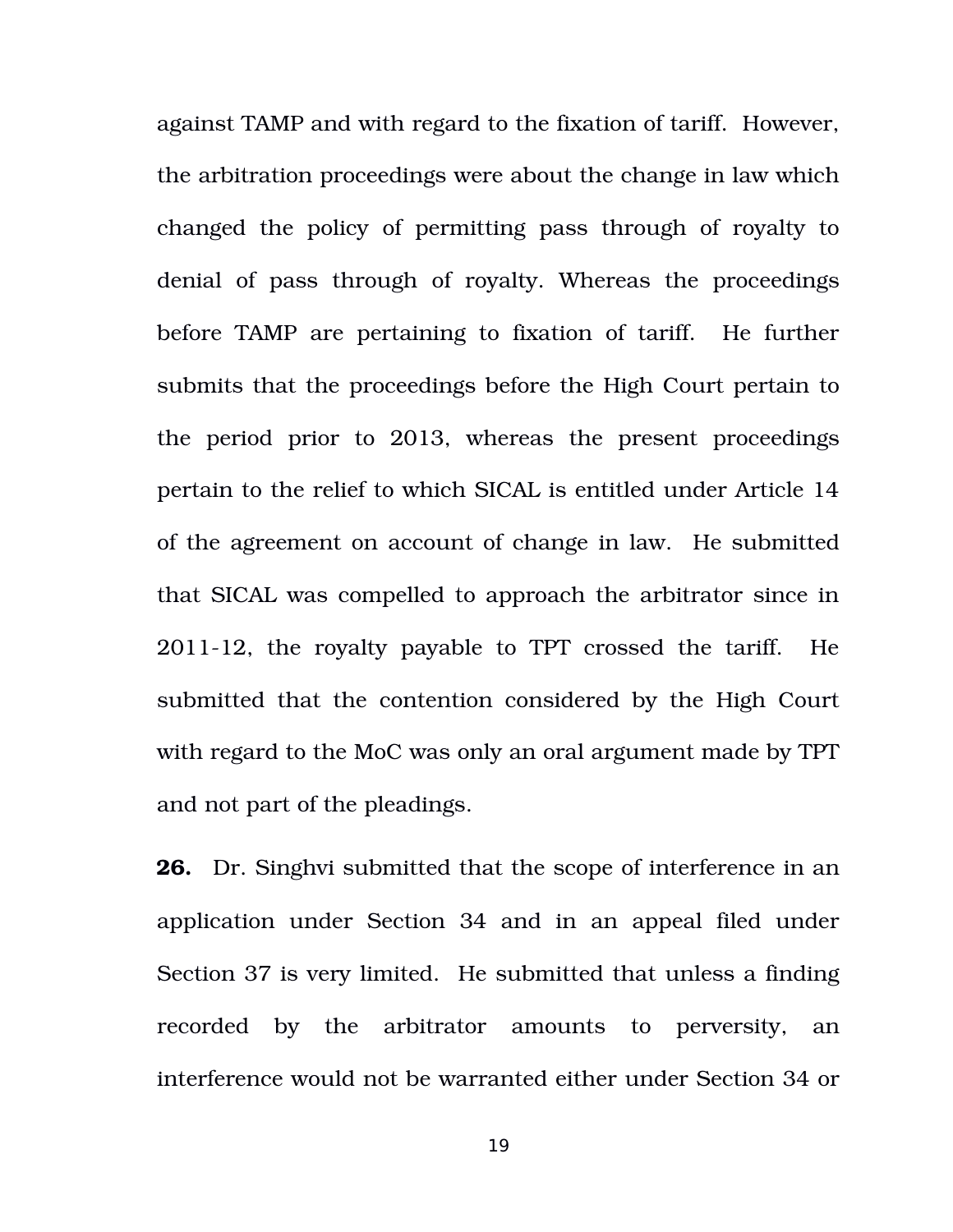Section 37. He submitted that the District Judge had rightly rejected the Section 34 Application. He further submitted that it was erroneous on part of the High Court in exercise of its jurisdiction under Section 37 to interfere with a well-reasoned award of the Arbitral Tribunal. He relies on the following judgments in support of his submissions:

*MMTC Limited v. Vedanta Limited[1](#page-19-0) , Associate Builders v. Delhi Development Authority[2](#page-19-1) , State of Jharkhand and Others v. HSS Integrated SDN and Another[3](#page-19-2) , Sumitomo Heavy Industries Limited v. Oil and Natural Gas Corporation Limited[4](#page-19-3) , Kwality Manufacturing Corporation v. Central Warehouse Corporation[5](#page-19-4) , Rashtriya Ispat Nigam Limited v. Dewan Chand Ram Saran[6](#page-19-5) , Steel Authority of India Limited v. Gupta Brother Steel Tubes Limited[7](#page-19-6) , Pure Helium India (P) Limited v. Oil and Natural Gas*

- <span id="page-19-3"></span>4 (2010) 11 SCC 296
- <span id="page-19-4"></span>5 (2009) 5 SCC 142
- <span id="page-19-5"></span>6 (2012) 5 SCC 306
- <span id="page-19-6"></span>7 (2009) 10 SCC 63

<span id="page-19-0"></span><sup>1</sup> (2019) 4 SCC 163

<span id="page-19-1"></span><sup>2</sup> (2015) 3 SCC 49

<span id="page-19-2"></span><sup>3</sup> (2019) 9 SCC 798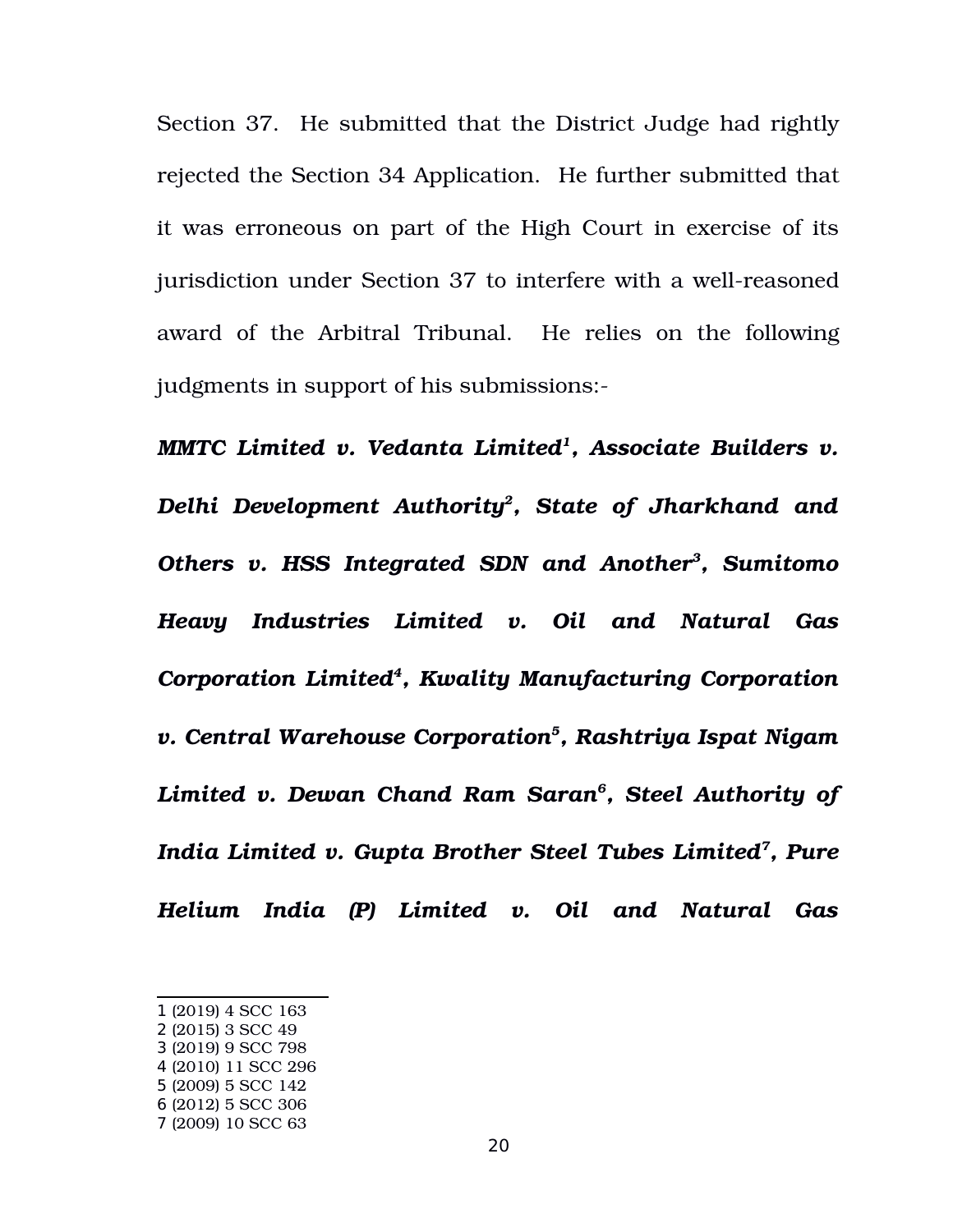*Corporation Limited[8](#page-20-0) , P.V. Subba Naidu and Others v. Government of A.P. and Others[9](#page-20-1) , Dhannalal v. Kalawati Bai and Others[10](#page-20-2), Swamy Atmananda and Others v. Shri Ramakrishna Tapovanam and Others[11](#page-20-3) and Transcore v. Union of India and Another[12](#page-20-4) .*

**27.** Dr. Singhvi submitted that the UNIDROIT Principles of International Commercial Contracts provide the rules of interpretation of contracts. He submitted that the said principles provide that a contract shall be interpreted according to the common intention of the parties. It is only when the intention cannot be established that the contract shall be interpreted according to the meaning that a reasonable person of the same kind as a party, would give it in the same circumstances. He submitted that from the perusal of Article 14 as well as the conduct of the parties, it is clear that the parties intended that if there was any change in law to the detriment of the Licensee, the Licensee was entitled to relief

<span id="page-20-0"></span><sup>8</sup> (2003) 8 SCC 593

<span id="page-20-1"></span><sup>9</sup> (1998) 9 SCC 407

<span id="page-20-2"></span><sup>10</sup> (2002) 6 SCC 16

<span id="page-20-3"></span><sup>11</sup> (2005) 10 SCC 51

<span id="page-20-4"></span><sup>12</sup> (2008) 1 SCC 125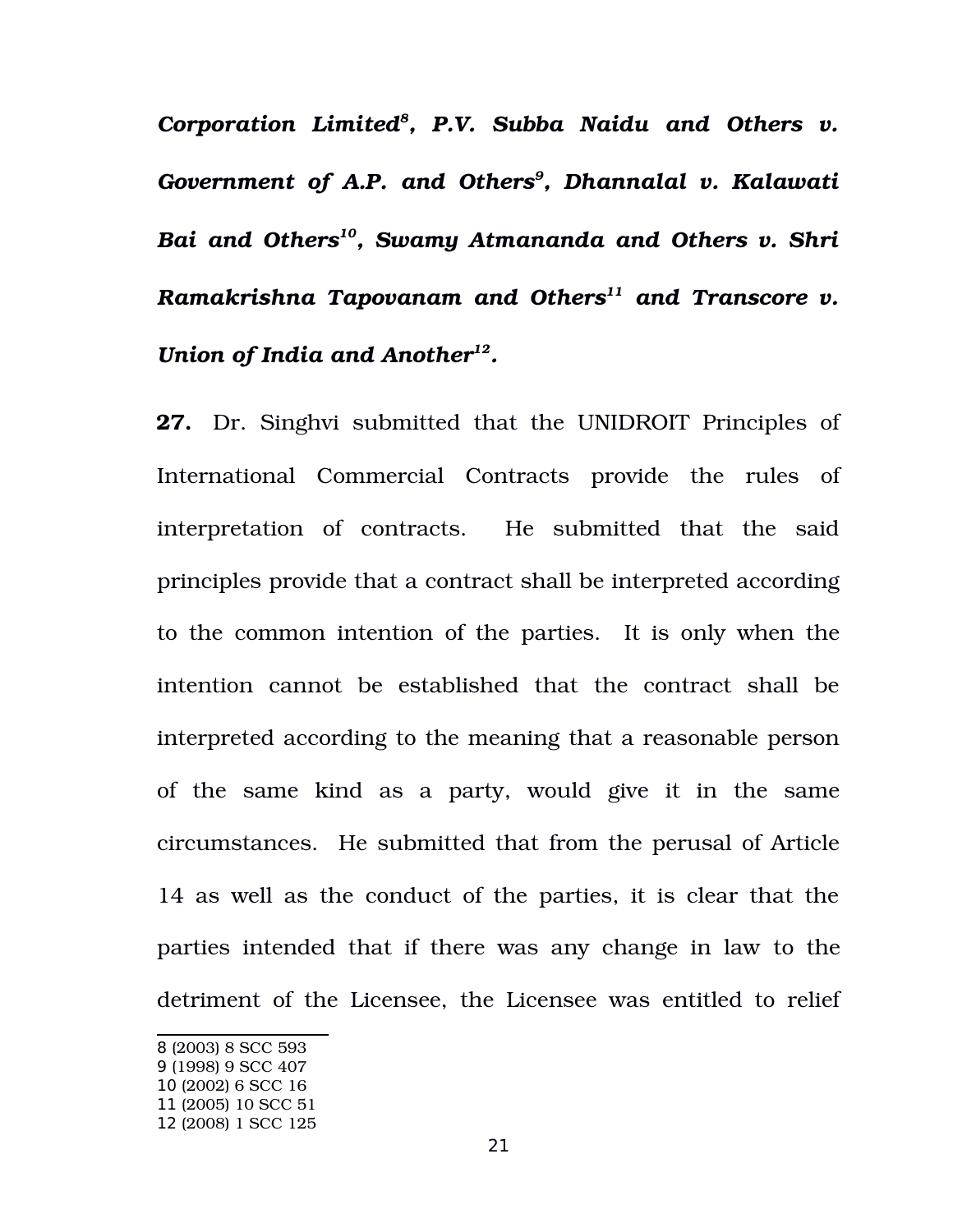from the Licensor by amendment of the contract. He submitted that such intention is clarified from the fact that in such an event, the Licensee was not entitled to claim any compensation. The learned Senior Counsel in this respect relies on the judgments of the Delhi High Court in *Sandvik Asia Private Limited v. Vardhman Promoters[13](#page-21-0)* and *Hansalaya Properties v. Dalmia Cement (Bharat) Limited[14](#page-21-1) .*

**28.** Dr. Singhvi further submitted that the agreement has to be read as a whole. In his submission, whereas Articles 10.8, 13.4.7 and 13.4.8 make the Licensor's decision binding, Article 14 does not provide it. He submitted that Article 14 is unique in the sense that it provides for restoration of equilibrium. He submitted that the Tribunal had two choices either to grant a pass through or revenue sharing. If it has chosen one of them, then even if it is considered to be a possible view, an interference therein was not warranted.

**29.** Shri Gopal Jain, learned Senior Counsel submitted that economic viability for long term contracts has to be provided.

<span id="page-21-0"></span><sup>13</sup> 2007 (94) DRJ 762

<span id="page-21-1"></span><sup>14</sup> 2008 (106) DRJ 820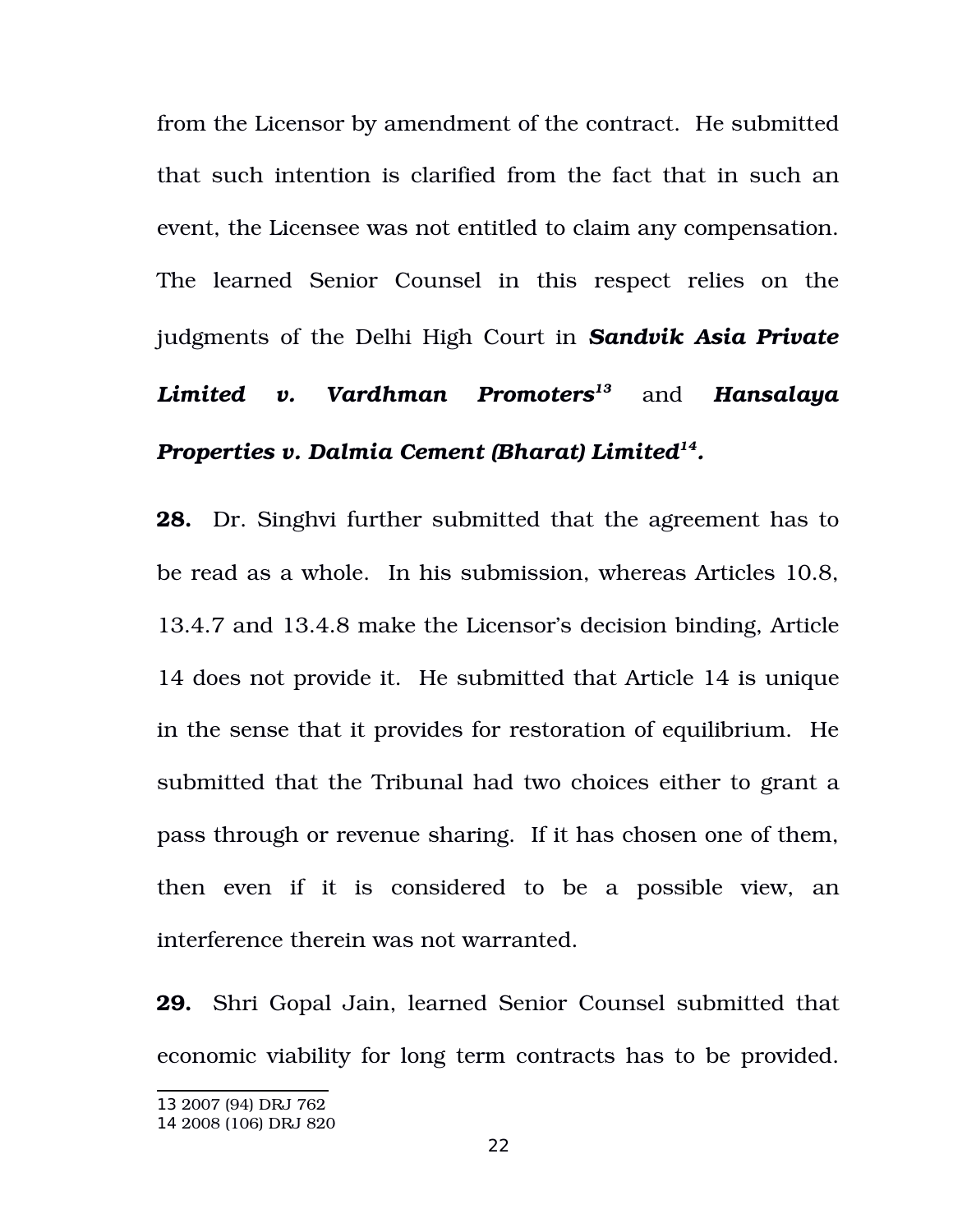He submitted that Article 14 was provided as an in-built safeguard for the said purpose. Relying on the judgment of this Court in *Adani Power (Mundra) Limited v. Gujarat Electricity Regulatory Commission and Others[15](#page-22-0)*, he submitted that while construing business contracts, business efficacy is a relevant consideration which has been considered by the Arbitral Tribunal and as such, an interference would not be warranted.

**30.** Smt. Divan, the learned ASG submitted that the financial offer made by SICAL was made on  $19<sup>th</sup>$  December 1997 i.e. much before the 1998 Guidelines came to be published. She submitted that it is unthinkable that the rates quoted by SICAL in 1997 were on the basis of the guidelines which were for the first time published in the year 1998. She submitted that even the said guidelines do not provide for permitting royalty as a pass through. It is further submitted that while submitting the bid, SICAL has submitted the bid on the basis of royalty payable to TPT during the concession period.

<span id="page-22-0"></span><sup>15</sup> (2019) 19 SCC 9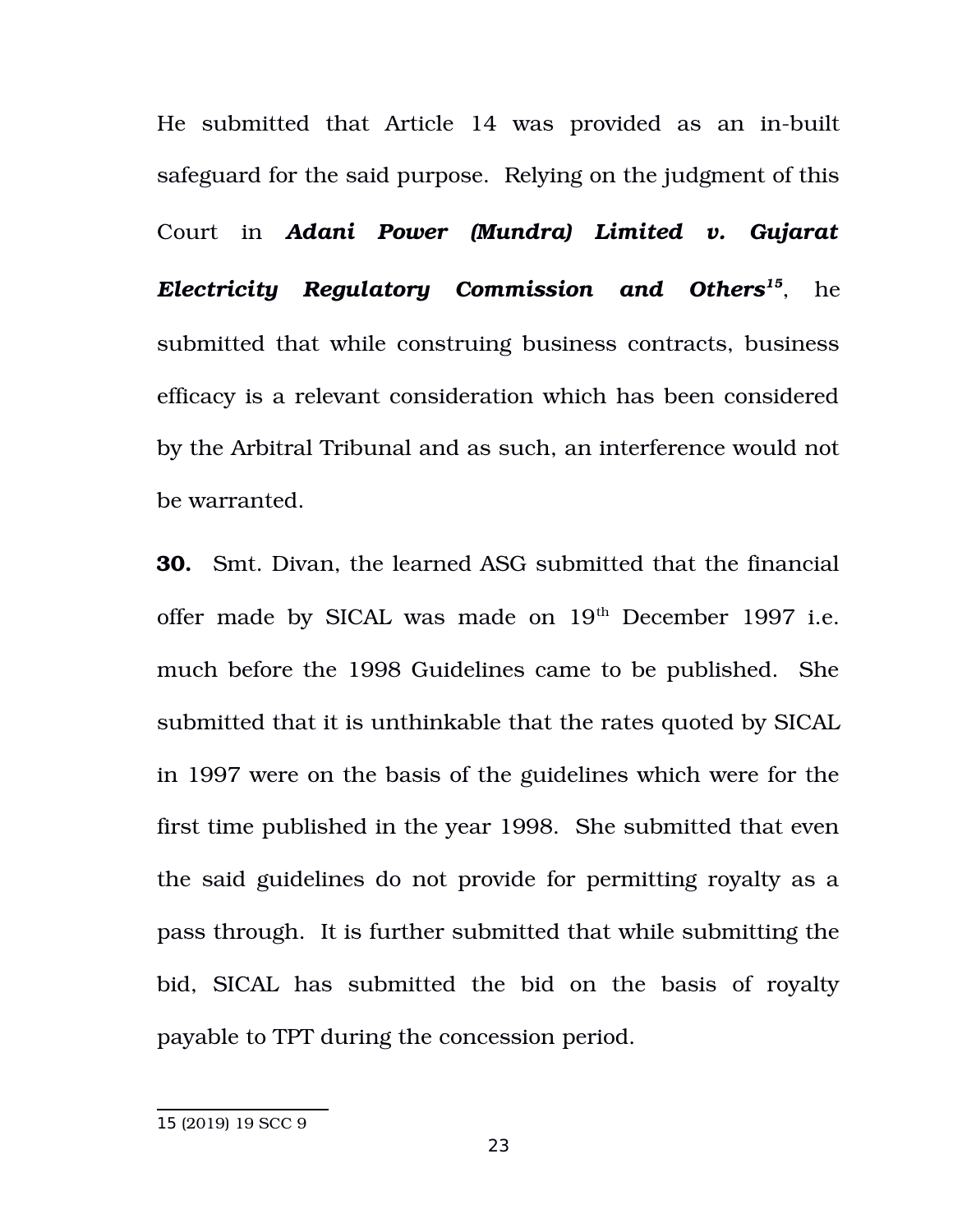**31.** Smt. Divan further submitted that SICAL has indulged into the conduct of approbate and reprobate. She submitted that whereas in the writ petitions filed by it, SICAL has taken a specific stand that the guidelines do not have the force of law, it has now turned around and taken a stand in the arbitration proceedings that it amounts to change of law. She further submitted that on the date on which the arbitration proceedings were commenced, the tariff orders were already quashed in the writ proceedings in favour of SICAL and only with a view to take double advantage, SICAL has initiated arbitration proceedings. She further submitted that because of the interim order passed by the High Court, the 1999 tariff order is still holding the field, thereby giving a huge undue benefit to SICAL. She submitted that even the conduct of SICAL needs to be taken into consideration. Though as per MoC which was filed way back in 2005, SICAL was required to compensate TPT, it has not done so. She therefore submitted that on one hand, SICAL is taking advantage of orders of the Court and on the other hand not complying with the obligations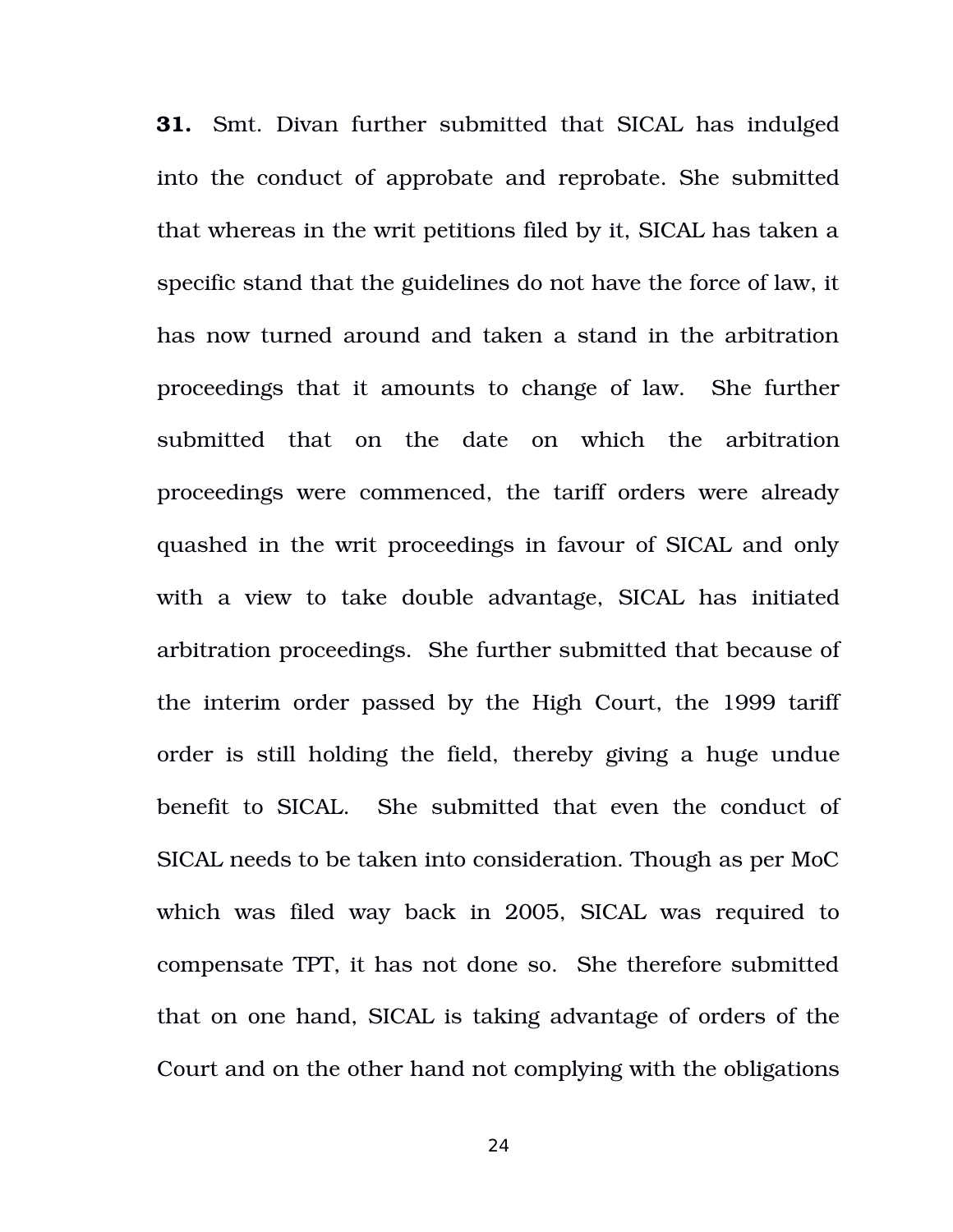set out in the MoC, on the basis of which the High Court has disposed of writ petition.

**32.** Smt. Divan submitted that even the third tariff order passed in case of SICAL had been quashed by the Madras High Court, challenge to which is pending before the Division Bench. She further submitted that on account of an order passed in Section 9 proceedings, TPT is getting a very meagre amount from SICAL.

**33.** Smt. Divan further submitted that by the award, the Tribunal has provided for entire substitution of the terms of the contract between the parties. She submitted that when the agreement between the parties was based on royalty method, the Tribunal, by a substitution, has provided for revenue sharing method. She submitted that this is not permissible at all in law. A party cannot be thrusted with a new contract against its wishes. Smt. Divan further submitted that SICAL having elected/availed the remedies of filing of the writ petition, cannot for the same relief under the bogey of so-called change in law, invoke arbitration proceedings. She therefore submitted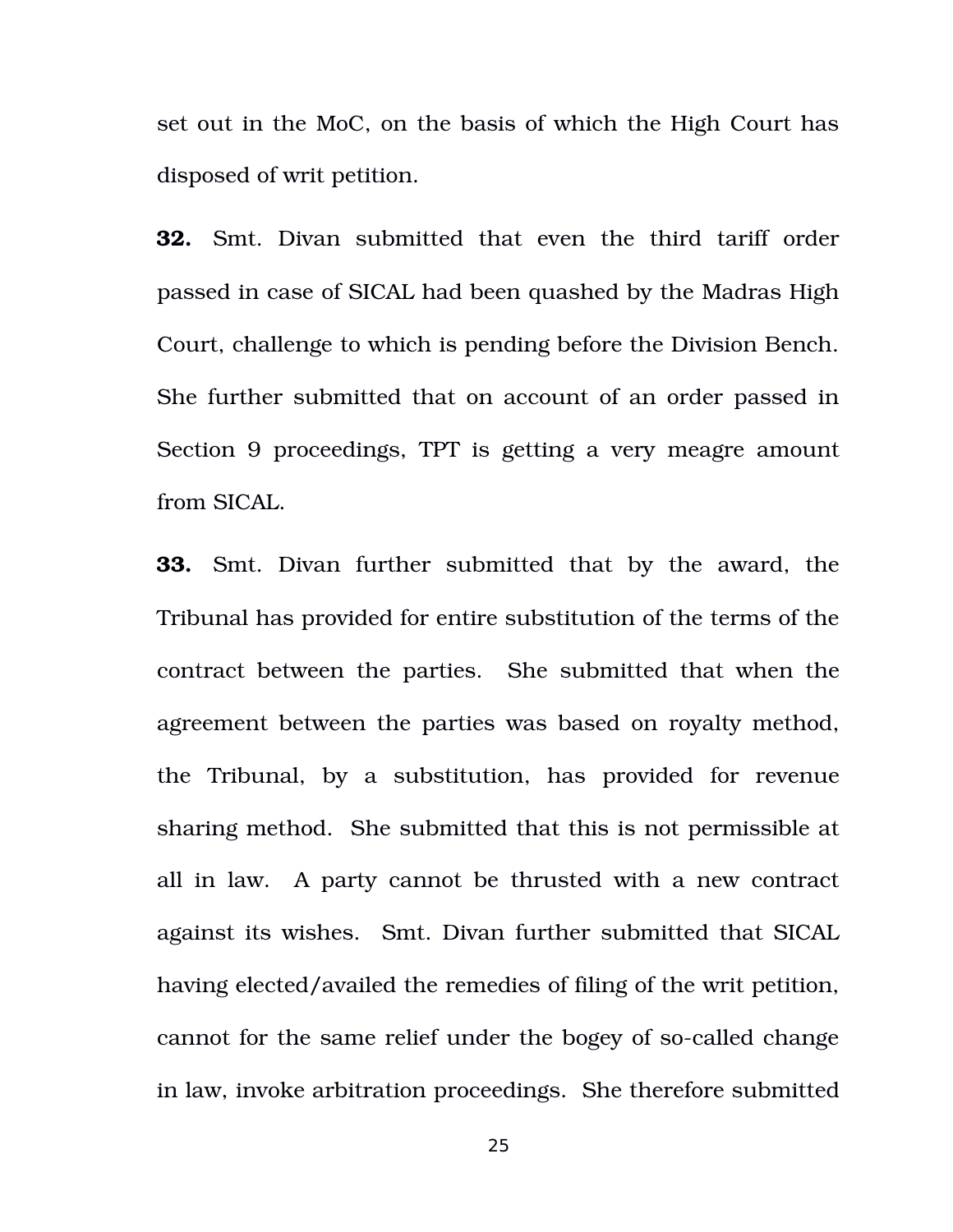that the High Court has rightly considered the same and set aside the award. Smt. Divan relied on the following judgments of this Court in support of her submissions.

*Raghunathrao Ganpatrao v. Union of India[16](#page-25-0), Nagubai Ammal and Others v. B. Shama and Others[17](#page-25-1), Suresh Kumar Wadhwa v. State of Madhya Pradesh and Others[18](#page-25-2) , All India Power Engineer Federation and Others v. Sasan Power Limited and Others[19](#page-25-3), Rashtriya Chemicals and Fertilizers Limited v. Chowgule Brothers and Others[20](#page-25-4) , South East Asia Marine Engineering and Constructions Limited v. Oil India Limited[21](#page-25-5), J.G. Engineers Private Limited v. Union of India and Another[22](#page-25-6), Satyanarayana Construction Company v. Union of India and Others[23](#page-25-7) , Ssangyong Engineering and Construction Company Limited v. National Highway Authority of India (NHAI)[24](#page-25-8)*

<span id="page-25-0"></span><sup>16</sup> (1994) 1 SCC Supp 191

<span id="page-25-1"></span><sup>17</sup> [1956] SCR 451

<span id="page-25-2"></span><sup>18</sup> (2017) 16 SCC 757

<span id="page-25-3"></span><sup>19</sup> (2017) 1 SCC 487

<span id="page-25-4"></span><sup>20</sup> (2010) 8 SCC 563

<span id="page-25-5"></span><sup>21</sup> (2020) 5 SCC 164

<span id="page-25-6"></span><sup>22</sup> (2011) 5 SCC 758

<span id="page-25-7"></span><sup>23</sup> (2011) 15 SCC 101

<span id="page-25-8"></span><sup>24</sup> (2019) 15 SCC 131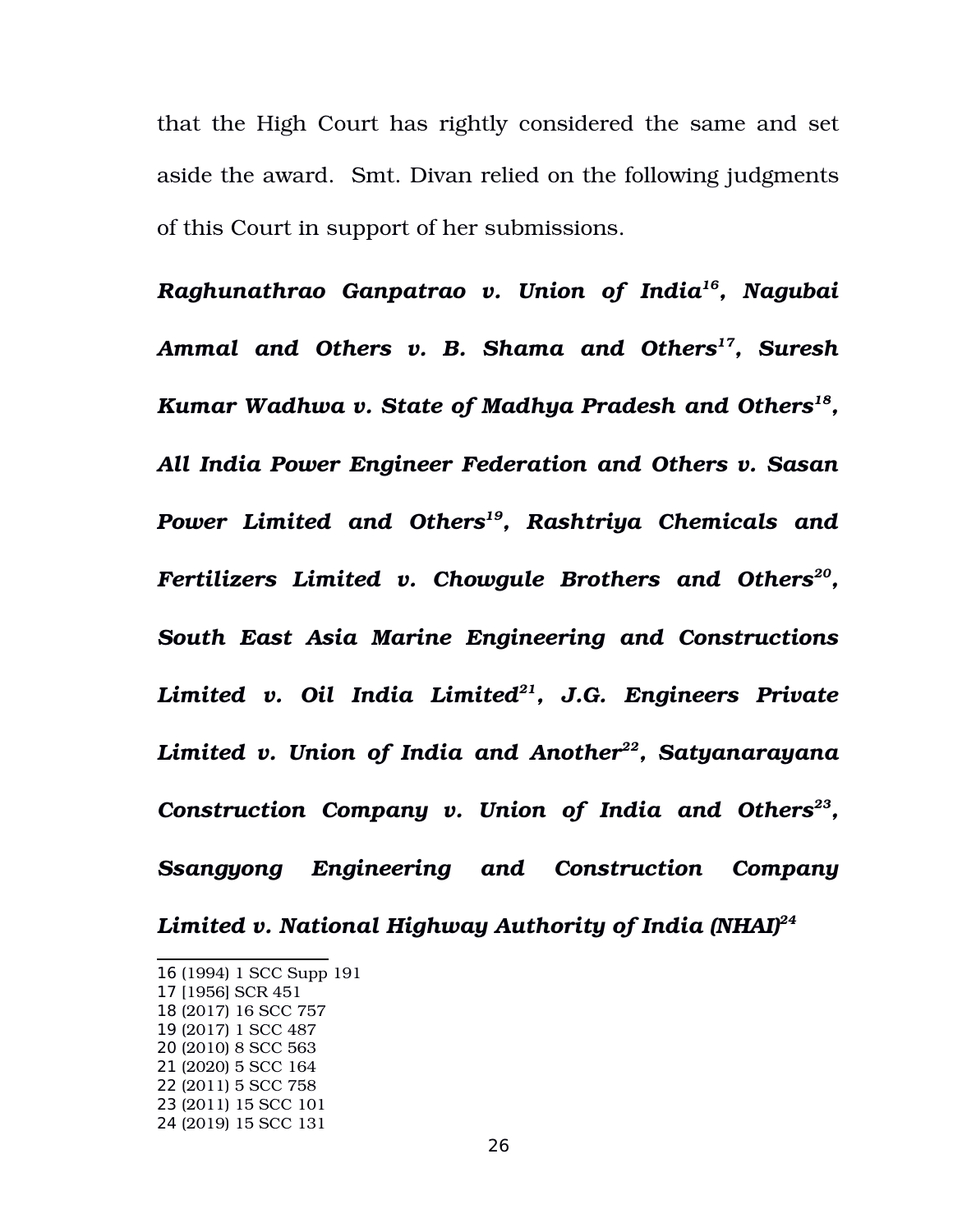**34.** Dr. Singhvi, in rejoinder, submitted that a stray statement made by SICAL that the guidelines do not have the force of law, would not be relevant. Inasmuch as in the counter filed by TPT as well as TAMP, they have themselves stated before the High Court that the said guidelines will have the force of law. He therefore submitted that SICAL was entitled in law to invoke Article 14 since there was a change in law which adversely affects the Licensee.

**35.** Dr. Singhvi further submitted that the contention of Smt. Divan that reliance has been placed by SICAL on change of law for the first time in 2013, is factually incorrect inasmuch as right from 2006, SICAL has been making representations to TPT for giving relief under Article 14. To counter the submission of Smt. Divan that the bid of SICAL was tendered in December 1997, he submitted that though the bid was tendered in December 1997, the agreement was entered into in July 1998, when the guidelines had already come into effect from February 1998. He submitted that the perusal of the proposals submitted by TPT in pursuance of the meeting held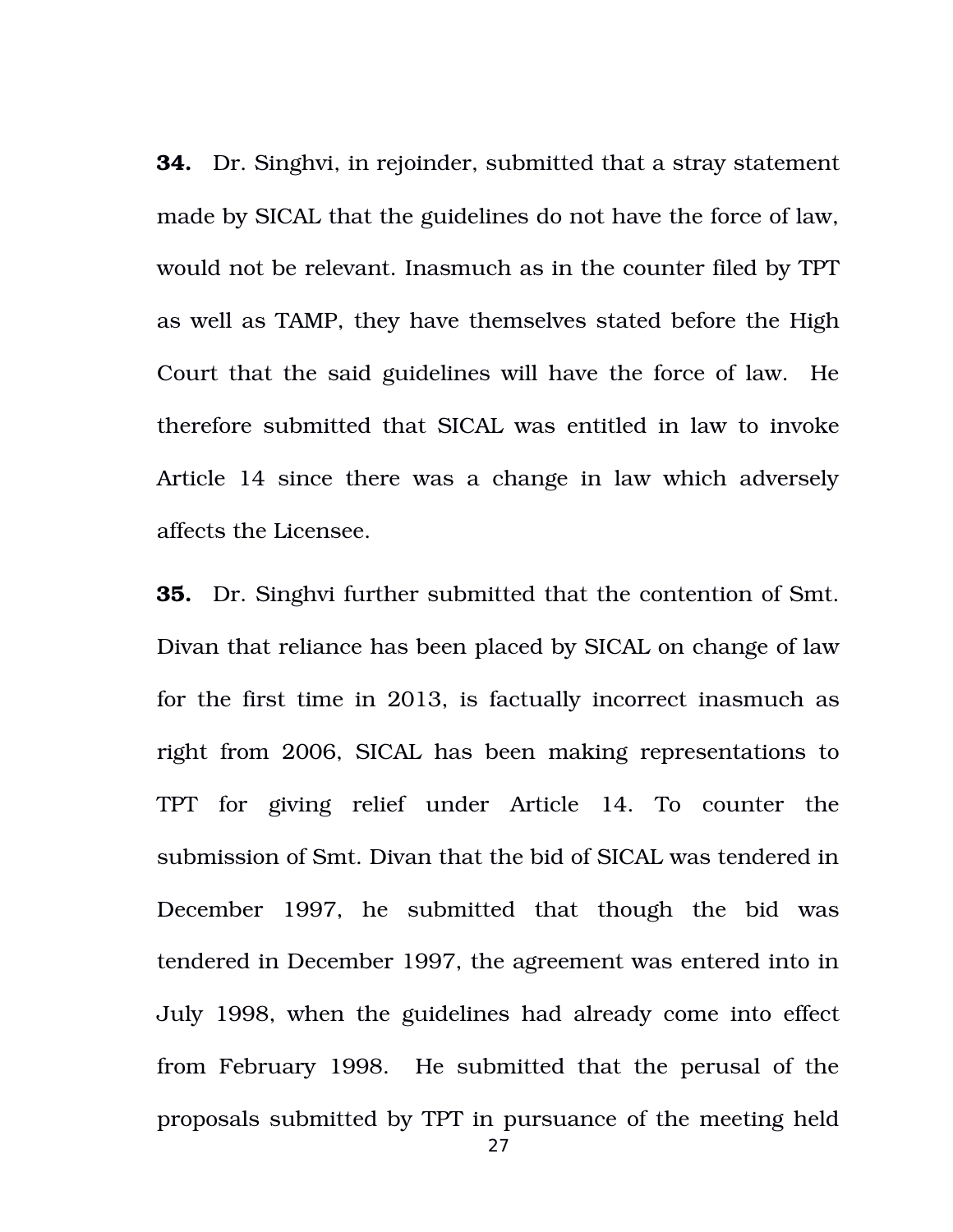by Secretary, Ministry of Shipping and Transport, GoI, would show that TPT as well as its consultant had agreed for revenue share model. He reiterated that the proceedings before the High Court were restricted only to TAMP orders and had nothing to do with change of law. He submitted that none of the case laws cited by Smt. Divan considers a clause analogous to Article 14 and therefore, the said cases would not be applicable to the facts of the present case. He further submitted that the argument with regard to doctrine of election is also without substance.

**36.** With the assistance of the learned counsel for the parties, we have gone through the documents placed on record. Though various judgments of this Court as well as some of the High Courts have been cited by counsel of both the parties, we do not find it necessary to refer to all of them. In our view, a reference to few recent judgments of this Court will be sufficient.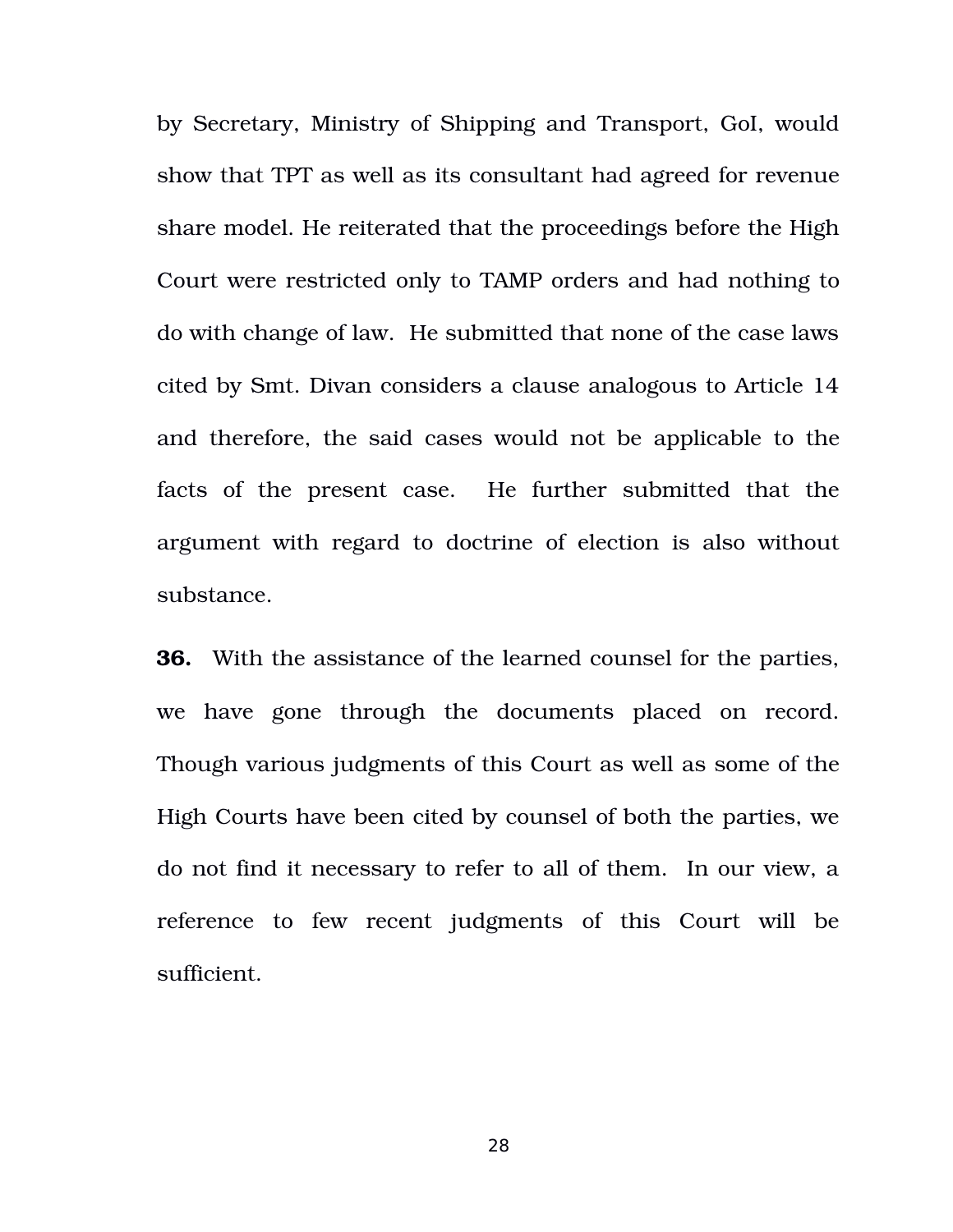**37.** A bench of this Court, of which one of us (R.F. Nariman, J.) was a party, has considered various judgments of this Court in the case of *Associate Builders* (supra)*.*

**38.** Another bench of this Court, again to which one of us (R.F. Nariman, J.) was a party, has considered various judgments of this Court including the judgment in *Associate Builders* (supra) and the effect of the Arbitration and Conciliation (Amendment) Act, 2015 in the case of *Ssangyong Engineering and Construction Company Limited v. National Highways Authority of India (NHAI)[25](#page-28-0) ,* to which we will refer shortly.

**39.** Before that, it will be apposite to refer to judgment of this Court in the case of *MMTC Limited* (supra), wherein this Court has revisited the position of law with regard to scope of interference with an arbitral award in India.

**40.** It will be relevant to refer to the following observations of this Court in the case of *MMTC Limited* (supra):

<span id="page-28-0"></span><sup>25</sup> (2019) 15 SCC 131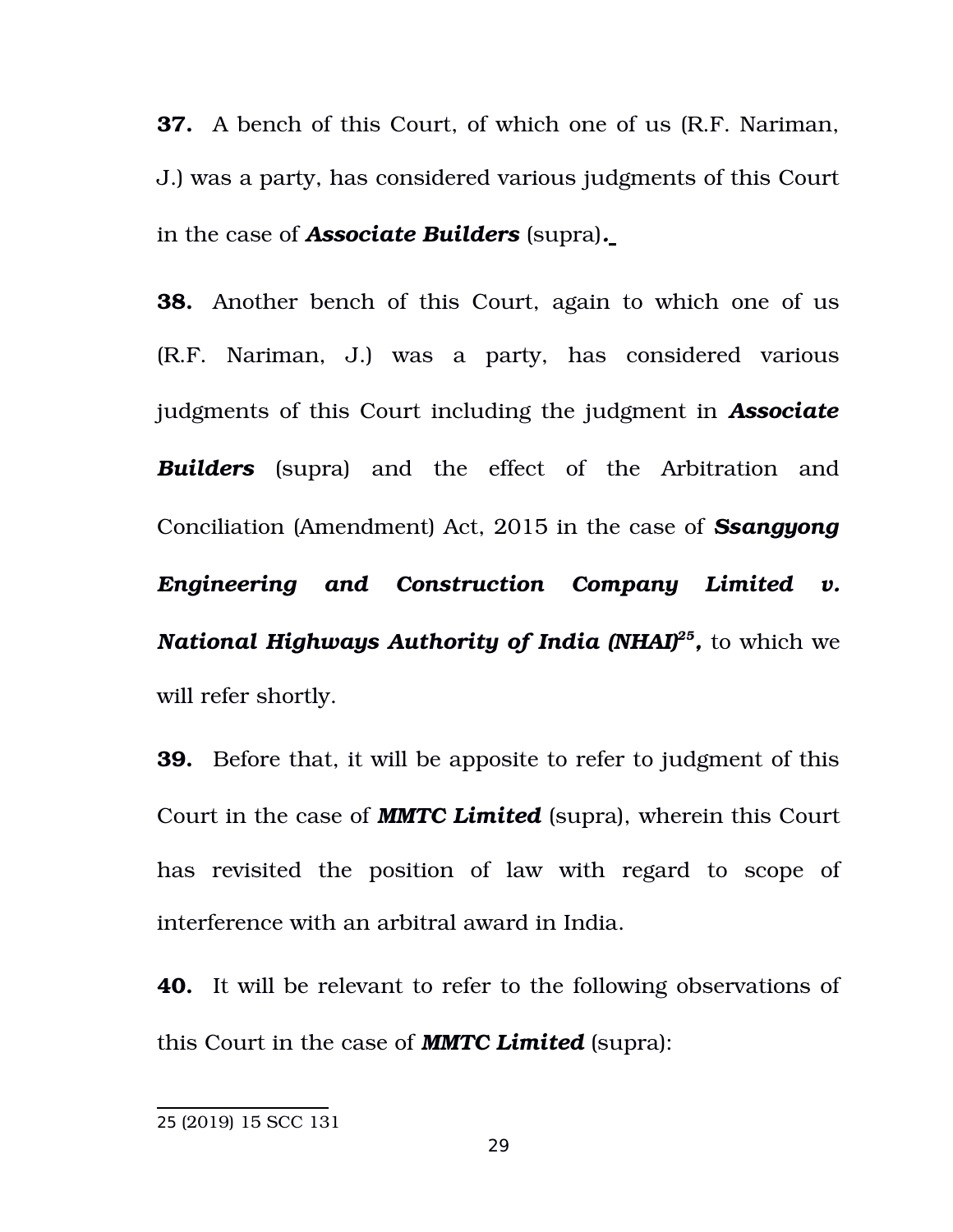**"11.** As far as Section 34 is concerned, the position is well-settled by now that the Court does not sit in appeal over the arbitral award and may interfere on merits on the limited ground provided under Section  $34(2)(b)(ii)$  i.e., if the award is against the public policy of India. As per the legal position clarified through decisions of this Court prior to the amendments to the 1996 Act in 2015, a violation of Indian public policy, in turn, includes a violation of the fundamental policy of Indian law, a violation of the interest of India, conflict with justice or morality, and the existence of patent illegality in the arbitral award. Additionally, the concept of the "fundamental policy of Indian law" would cover compliance with statutes and judicial precedents, adopting a judicial approach, compliance with the principles of matural iustice, and *Wednesbury* [*Associated Provincial Picture Houses* v. *Wednesbury Corpn.*, (1948) 1 KB 223 (CA)] reasonableness. Furthermore, "patent illegality" itself has been held to mean contravention of the substantive law of India, contravention of the 1996 Act, and contravention of the terms of the contract.

**12.** It is only if one of these conditions is met that the Court may interfere with an arbitral award in terms of Section 34(2)(*b*) (*ii*), but such interference does not entail a review of the merits of the dispute, and is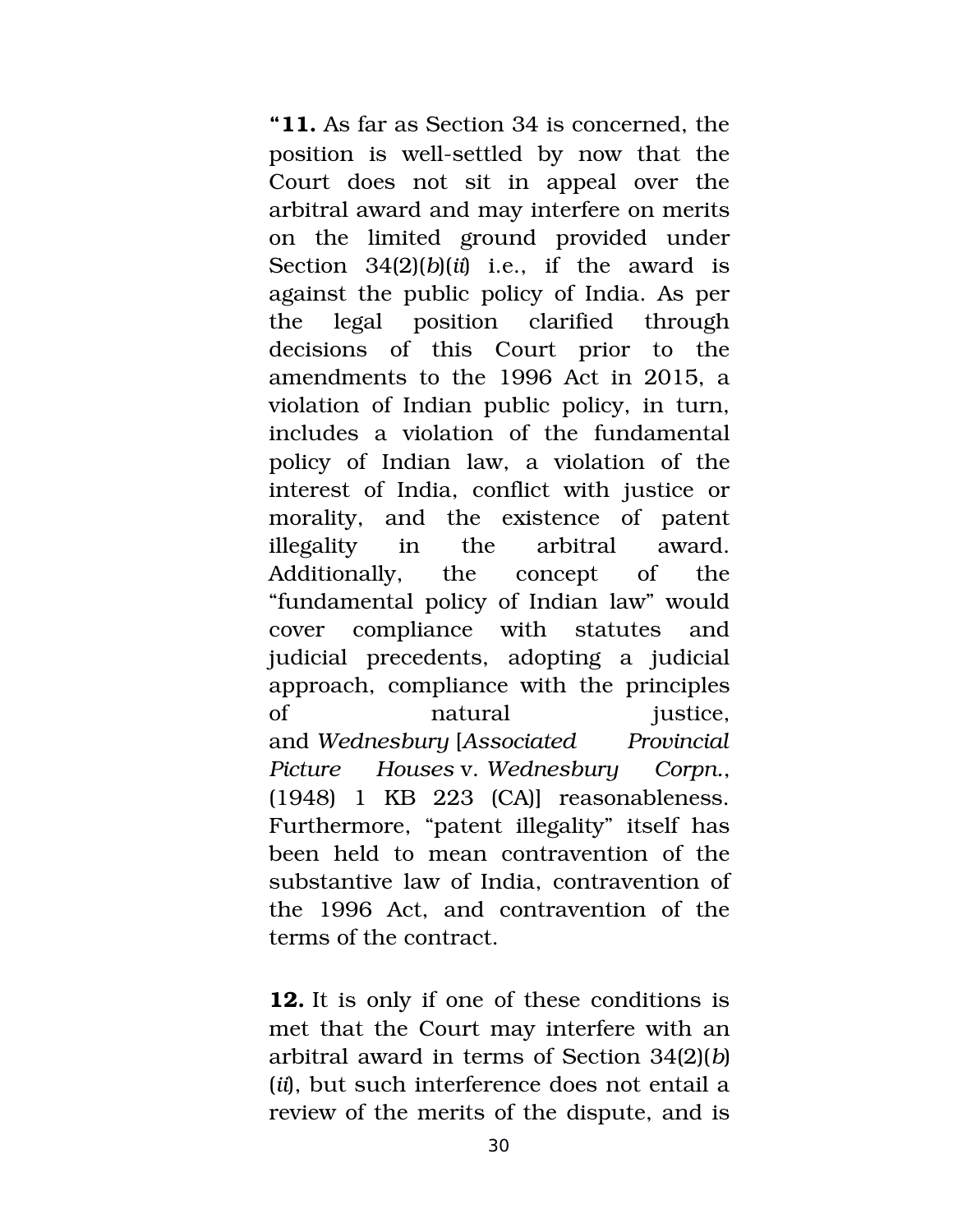limited to situations where the findings of the arbitrator are arbitrary, capricious or perverse, or when the conscience of the Court is shocked, or when the illegality is not trivial but goes to the root of the matter. An arbitral award may not be interfered with if the view taken by the arbitrator is a possible view based on facts. (See *Associate Builders* v. *DDA* [*Associate Builders* v. *DDA*, (2015) 3 SCC 49 : (2015) 2 SCC (Civ) 204] . Also see *ONGC Ltd.* v. *Saw Pipes Ltd.* [*ONGC Ltd.* v. *Saw Pipes Ltd.*, (2003) 5 SCC 705] ; *Hindustan Zinc Ltd.* v. *Friends Coal Carbonisation* [*Hindustan Zinc Ltd.* v. *Friends Coal Carbonisation*, (2006) 4 SCC 445] ; and *McDermott International Inc.* v. *Burn Standard Co. Ltd.* [*McDermott International Inc.* v. *Burn Standard Co. Ltd.*, (2006) 11 SCC 181] )

**13.** It is relevant to note that after the 2015 Amendment to Section 34, the above position stands somewhat modified. Pursuant to the insertion of Explanation 1 to Section 34(2), the scope of contravention of Indian public policy has been modified to the extent that it now means fraud or corruption in the making of the award, violation of Section 75 or Section 81 of the Act, contravention of the fundamental policy of Indian law, and conflict with the most basic notions of justice or morality. Additionally, sub-section  $(2-A)$  has been inserted in Section 34, which provides that in case of domestic arbitrations, violation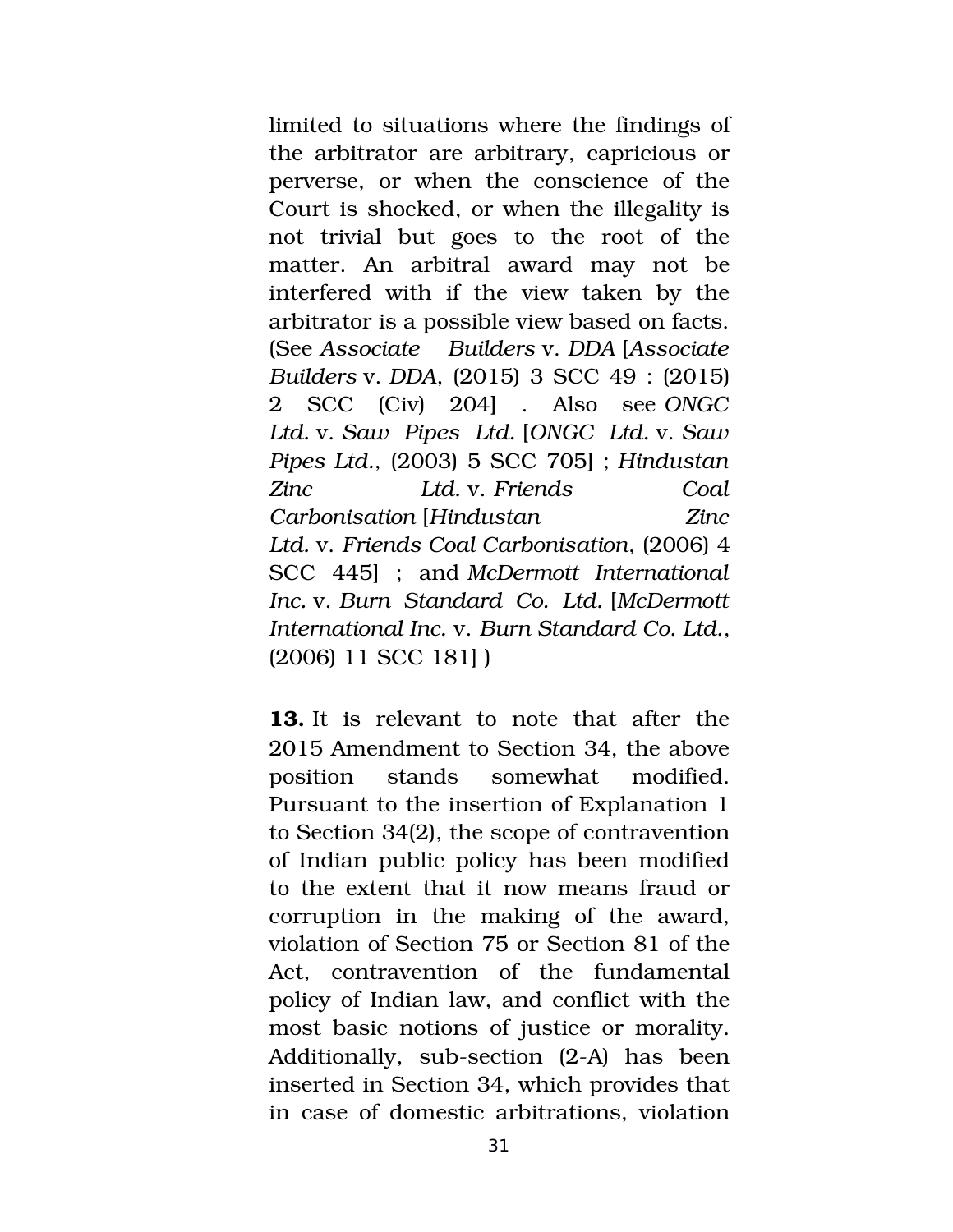of Indian public policy also includes patent illegality appearing on the face of the award. The proviso to the same states that an award shall not be set aside merely on the ground of an erroneous application of the law or by reappreciation of evidence.

**14.** As far as interference with an order made under Section 34, as per Section 37, is concerned, it cannot be disputed that such interference under Section 37 cannot travel beyond the restrictions laid down under Section 34. In other words, the court cannot undertake an independent assessment of the merits of the award, and must only ascertain that the exercise of power by the court under Section 34 has not exceeded the scope of the provision. Thus, it is evident that in case an arbitral award has been confirmed by the court under Section 34 and by the court in an appeal under Section 37, this Court must be extremely cautious and slow to disturb such concurrent findings."

# **41.** In *Ssangyong Engineering and Construction Company*

**Limited** (supra), this Court after considering various judgments including the judgment in *Associate Builders* (supra) observed thus: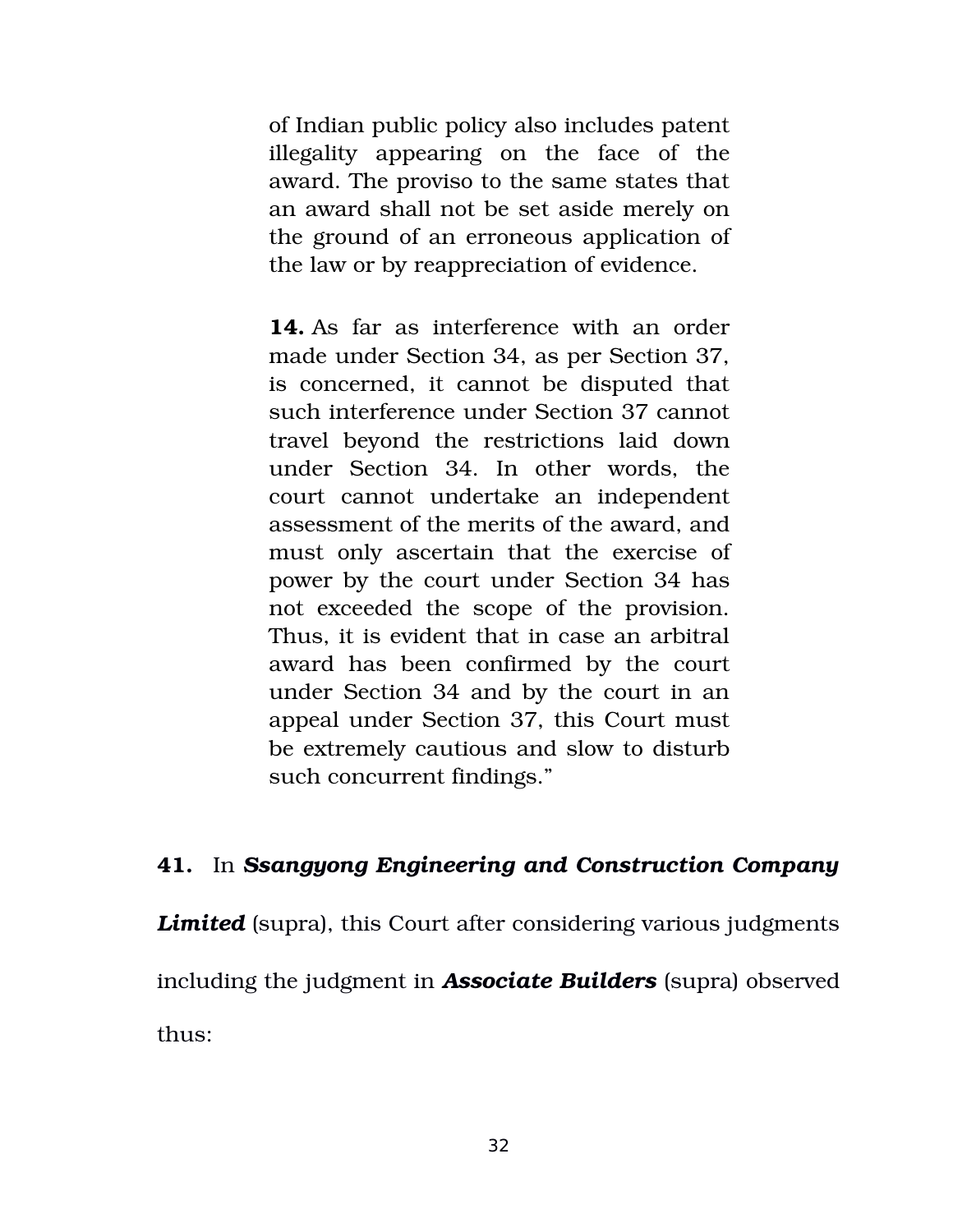**"34.** What is clear, therefore, is that the expression "public policy of India", whether contained in Section 34 or in Section 48, would now mean the "fundamental policy of Indian law" as explained in paras 18 and 27 of *Associate Builders* [*Associate Builders* v. *DDA*, (2015) 3 SCC 49 : (2015) 2 SCC (Civ) 204] i.e. the fundamental policy of Indian law would be relegated to "Renusagar" understanding of this expression. This would necessarily mean that *Western Geco* [*ONGC* v. *Western Geco International Ltd.*, (2014) 9 SCC 263 : (2014) 5 SCC (Civ) 12] expansion has been done away with. In short, *Western Geco* [*ONGC* v. *Western Geco International Ltd.*, (2014) 9 SCC 263 : (2014) 5 SCC (Civ) 12], as explained in paras 28 and 29 of *Associate Builders* [*Associate Builders* v. *DDA*, (2015) 3 SCC 49 : (2015) 2 SCC (Civ) 204] , would no longer obtain, as under the guise of interfering with an award on the ground that the arbitrator has not adopted a judicial approach, the Court's intervention would be on the merits of the award, which cannot be permitted post amendment. However, insofar as principles of natural justice are concerned, as contained in Sections 18 and 34(2)(*a*)(*iii*) of the 1996 Act, these continue to be grounds of challenge of an award, as is contained in para 30 of *Associate Builders* [*Associate Builders* v. *DDA*, (2015) 3 SCC 49 : (2015) 2 SCC (Civ) 204] .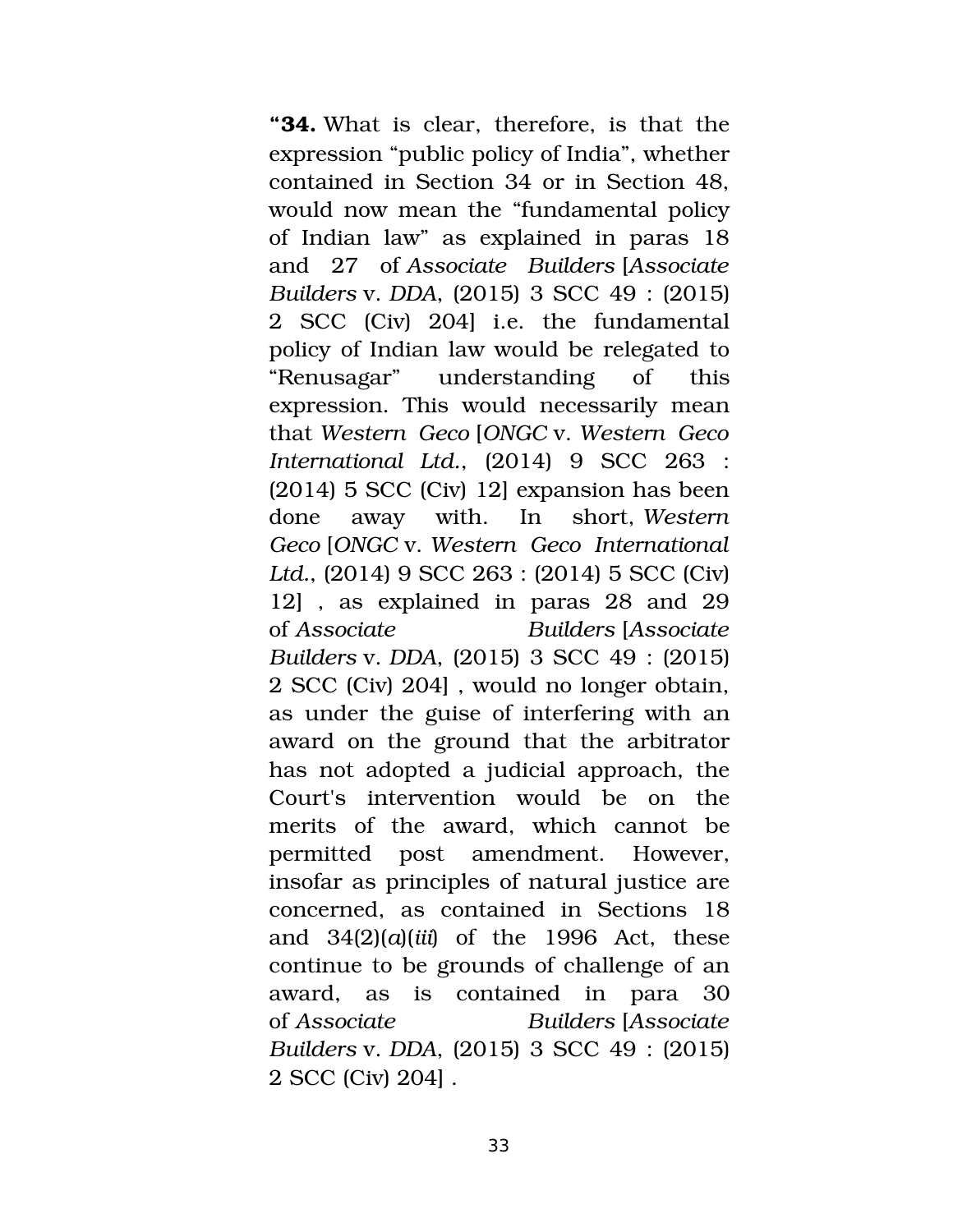**35.** It is important to notice that the ground for interference insofar as it concerns "interest of India" has since been deleted, and therefore, no longer obtains. Equally, the ground for interference on the basis that the award is in conflict with justice or morality is now to be understood as a conflict with the "most basic notions of morality or justice". This again would be in line with paras 36 to 39 of *Associate Builders* [*Associate Builders* v. *DDA*, (2015) 3 SCC 49 : (2015) 2 SCC (Civ) 204] , as it is only such arbitral awards that shock the conscience of the court that can be set aside on this ground.

**36.** Thus, it is clear that public policy of India is now constricted to mean firstly, that a domestic award is contrary to the fundamental policy of Indian law, as understood in paras 18 and 27 of *Associate Builders* [*Associate Builders* v. *DDA*, (2015) 3 SCC 49: (2015) 2 SCC (Civ) 204, or secondly, that such award is against basic notions of justice or morality as understood in paras 36 to 39 of *Associate Builders* [*Associate Builders* v. *DDA*, (2015) 3 SCC 49 : (2015) 2 SCC (Civ) 204] . Explanation 2 to Section 34(2)(*b*)(*ii*) and Explanation 2 to Section 48(2)(*b*)(*ii*) was added by the Amendment Act only so that *Western Geco* [*ONGC* v. *Western Geco International Ltd.*, (2014) 9 SCC 263: (2014) 5 SCC (Civ) 12], as understood in *Associate Builders* [*Associate Builders* v. *DDA*, (2015)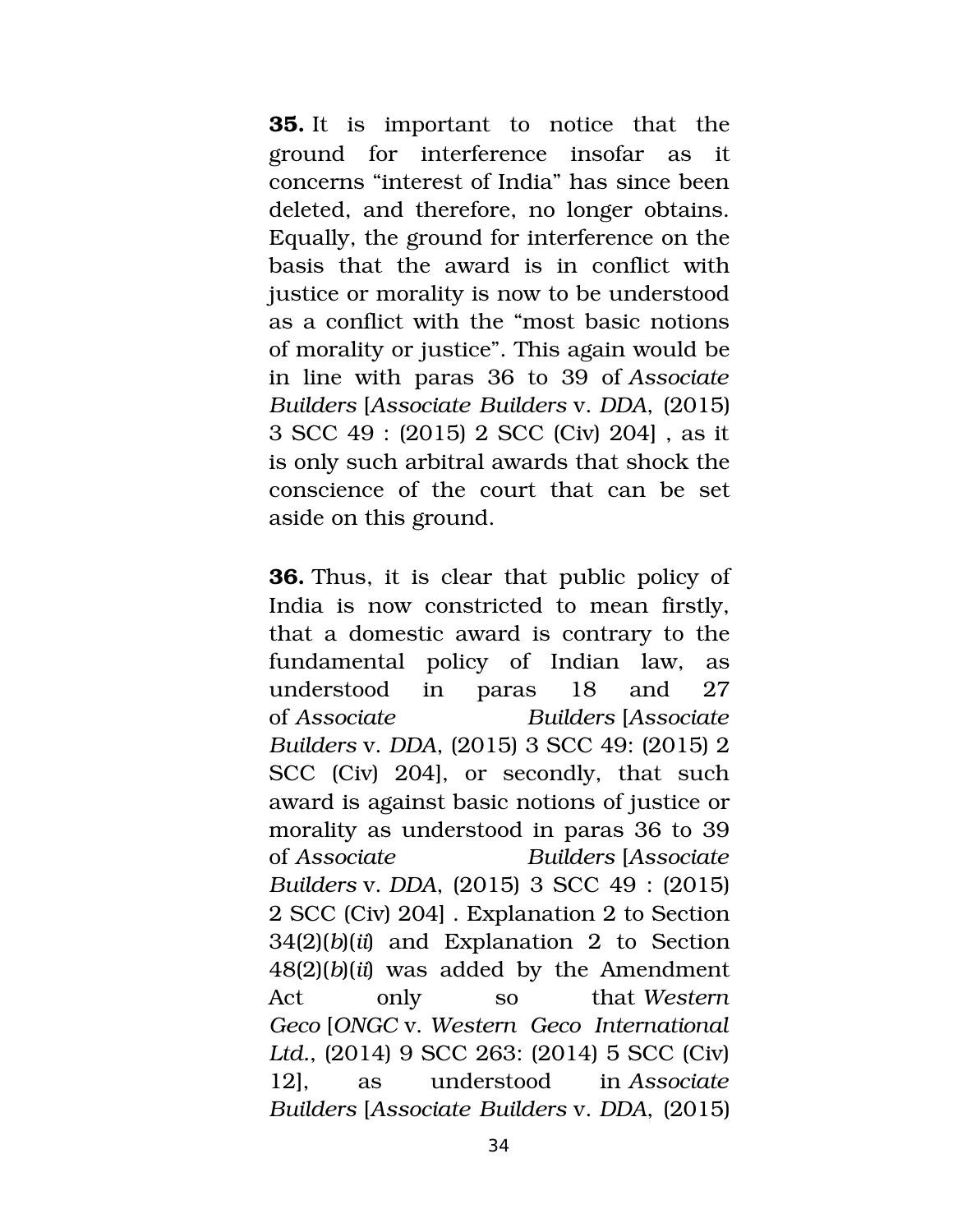3 SCC 49: (2015) 2 SCC (Civ) 204], and paras 28 and 29 in particular, is now done away with.

**37.** Insofar as domestic awards made in India are concerned, an additional ground is now available under sub-section  $(2-A)$ , added by the Amendment Act, 2015, to Section 34. Here, there must be patent illegality appearing on the face of the award, which refers to such illegality as goes to the root of the matter but which does not amount to mere erroneous application of the law. In short, what is not subsumed within "the fundamental policy of Indian law", namely, the contravention of a statute not linked to public policy or public interest, cannot be brought in by the backdoor when it comes to setting aside an award on the ground of patent illegality.

**40.** The change made in Section 28(3) by the Amendment Act really follows what is stated in paras 42.3 to 45 in *Associate Builders* [*Associate Builders* v. *DDA*, (2015) 3 SCC 49: (2015) 2 SCC (Civ) 204], namely, that the construction of the terms of a contract is primarily for an arbitrator to decide, unless the arbitrator construes the contract in a manner that no fairminded or reasonable person would; in short, that the arbitrator's view is not even a possible view to take. Also, if the arbitrator wanders outside the contract and deals with matters not allotted to him,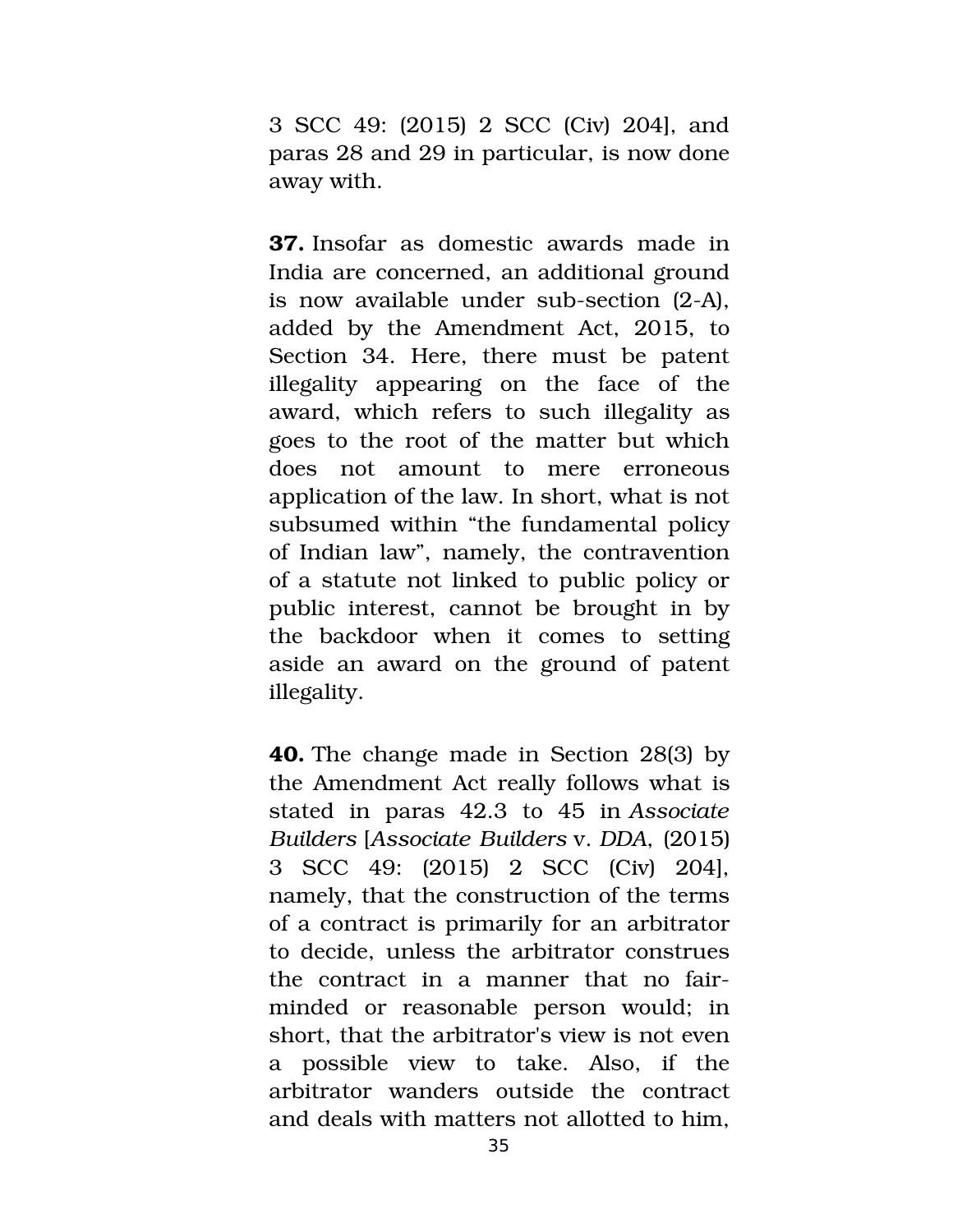he commits an error of jurisdiction. This ground of challenge will now fall within the new ground added under Section 34(2-A).

**38.** Secondly, it is also made clear that reappreciation of evidence, which is what an appellate court is permitted to do, cannot be permitted under the ground of patent illegality appearing on the face of the award.

**39.** To elucidate, para 42.1 of *Associate Builders* [*Associate Builders* v. *DDA*, (2015) 3 SCC 49: (2015) 2 SCC (Civ) 204], namely, a mere contravention of the substantive law of India, by itself, is no longer a ground available to set aside an arbitral award. Para 42.2 of *Associate Builders* [*Associate Builders* v. *DDA*, (2015) 3 SCC 49: (2015) 2 SCC (Civ) 204], however, would remain, for if an arbitrator gives no reasons for an award and contravenes Section 31(3) of the 1996 Act, that would certainly amount to a patent illegality on the face of the award.

**41.** What is important to note is that a decision which is perverse, as understood in paras 31 and 32 of *Associate Builders* [*Associate Builders* v. *DDA*, (2015) 3 SCC 49: (2015) 2 SCC (Civ) 204], while no longer being a ground for challenge under "public policy of India", would certainly amount to a patent illegality appearing on the face of the award. Thus,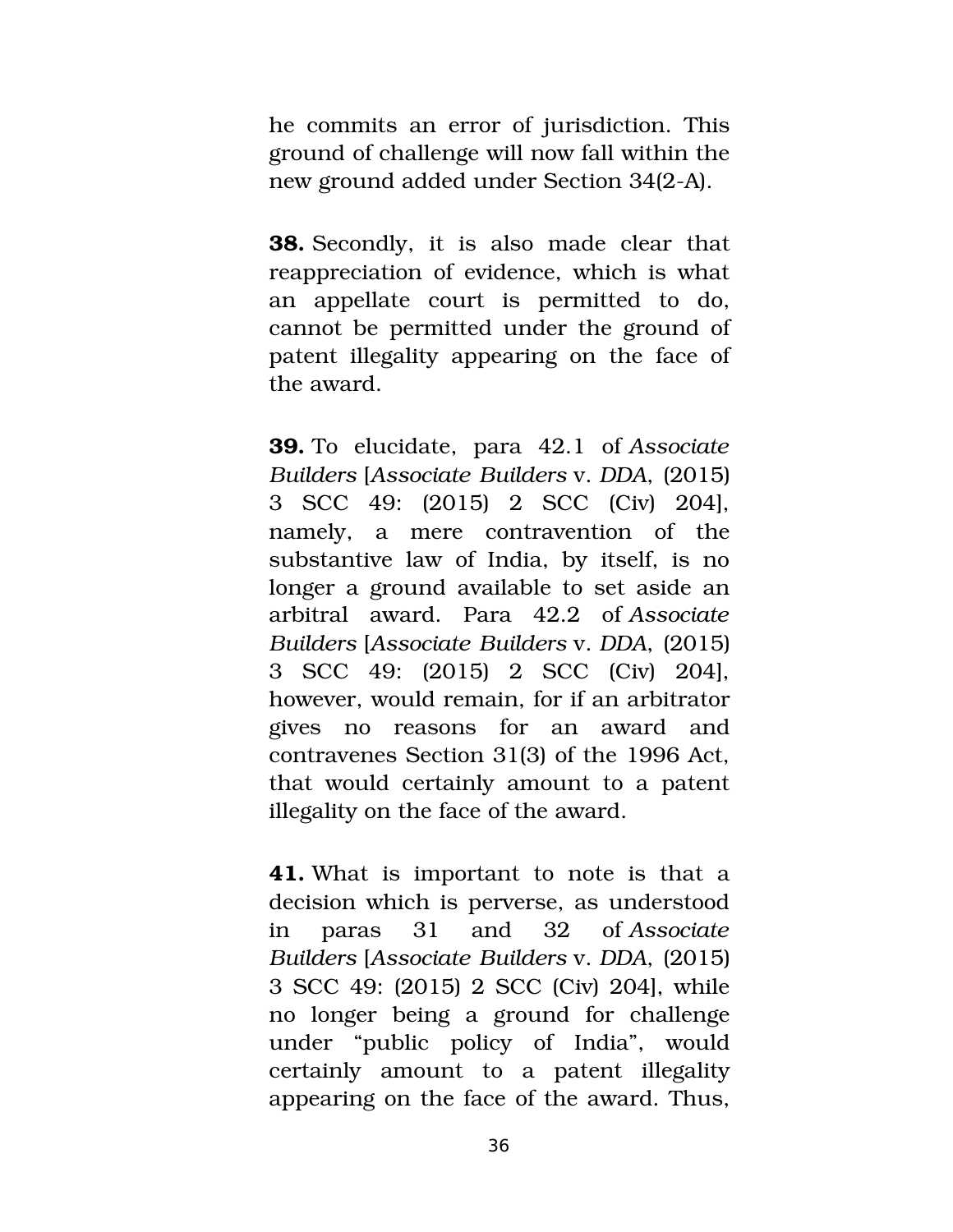a finding based on no evidence at all or an award which ignores vital evidence in arriving at its decision would be perverse and liable to be set aside on the ground of patent illegality. Additionally, a finding based on documents taken behind the back of the parties by the arbitrator would also qualify as a decision based on no evidence inasmuch as such decision is not based on evidence led by the parties, and therefore, would also have to be characterised as perverse.

**42.** Given the fact that the amended Act will now apply, and that the "patent illegality" ground for setting aside arbitral awards in international commercial arbitrations will not apply, it is necessary to advert to the grounds contained in Sections 34(2)(*a*)(*iii*) and (*iv*) as applicable to the facts of the present case."

**42.** It will thus appear to be a more than settled legal position, that in an application under Section 34, the court is not expected to act as an appellate court and reappreciate the evidence. The scope of interference would be limited to grounds provided under Section 34 of the Arbitration Act. The interference would be so warranted when the award is in violation of "public policy of India", which has been held to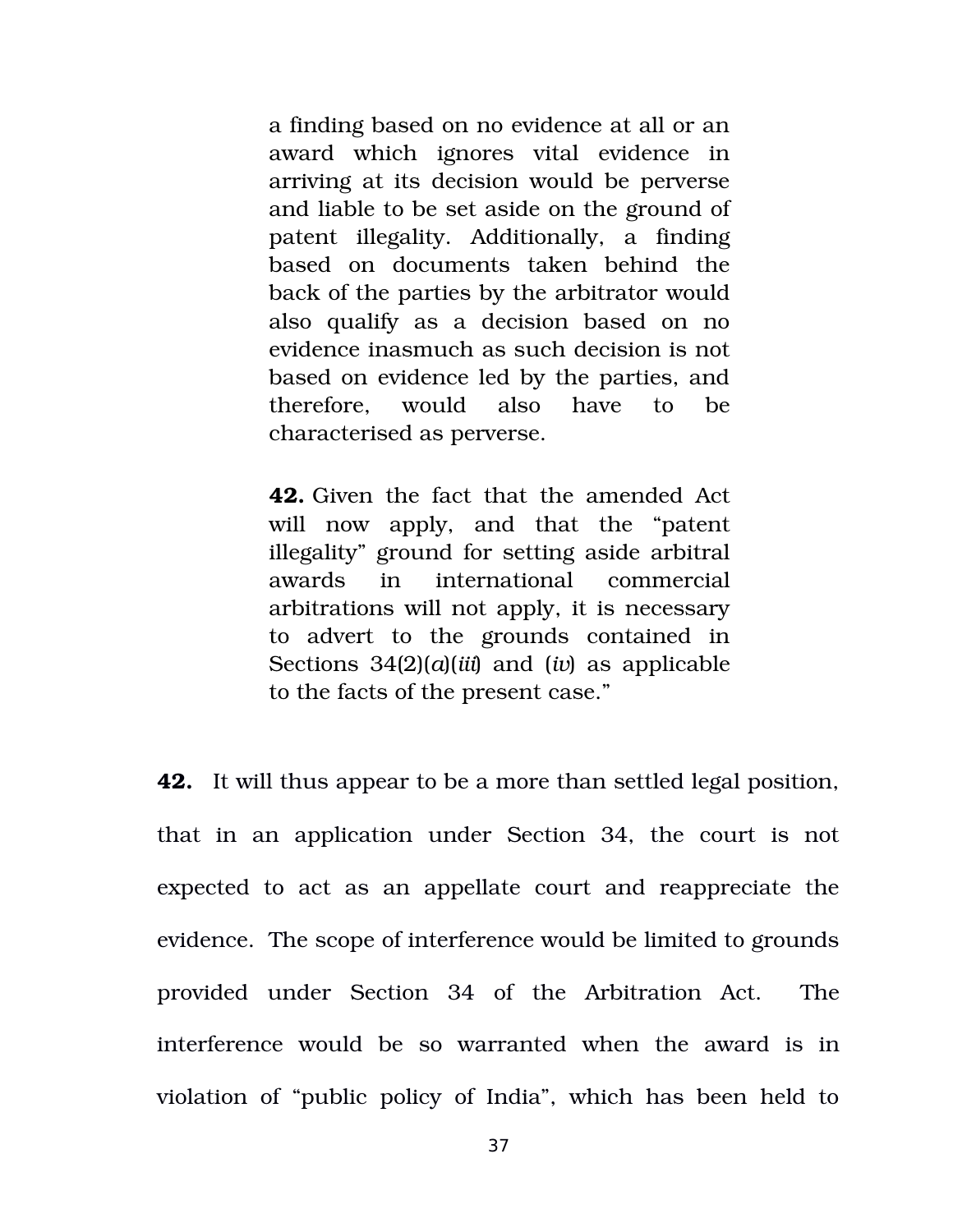mean "the fundamental policy of Indian law". A judicial intervention on account of interfering on the merits of the award would not be permissible. However, the principles of natural justice as contained in Section 18 and 34(2)(a)(iii) of the Arbitration Act would continue to be the grounds of challenge of an award. The ground for interference on the basis that the award is in conflict with justice or morality is now to be understood as a conflict with the "most basic notions of morality or justice". It is only such arbitral awards that shock the conscience of the court, that can be set aside on the said ground. An award would be set aside on the ground of patent illegality appearing on the face of the award and as such, which goes to the roots of the matter. However, an illegality with regard to a mere erroneous application of law would not be a ground for interference. Equally, reappreciation of evidence would not be permissible on the ground of patent illegality appearing on the face of the award.

**43.** A decision which is perverse, though would not be a ground for challenge under "public policy of India", would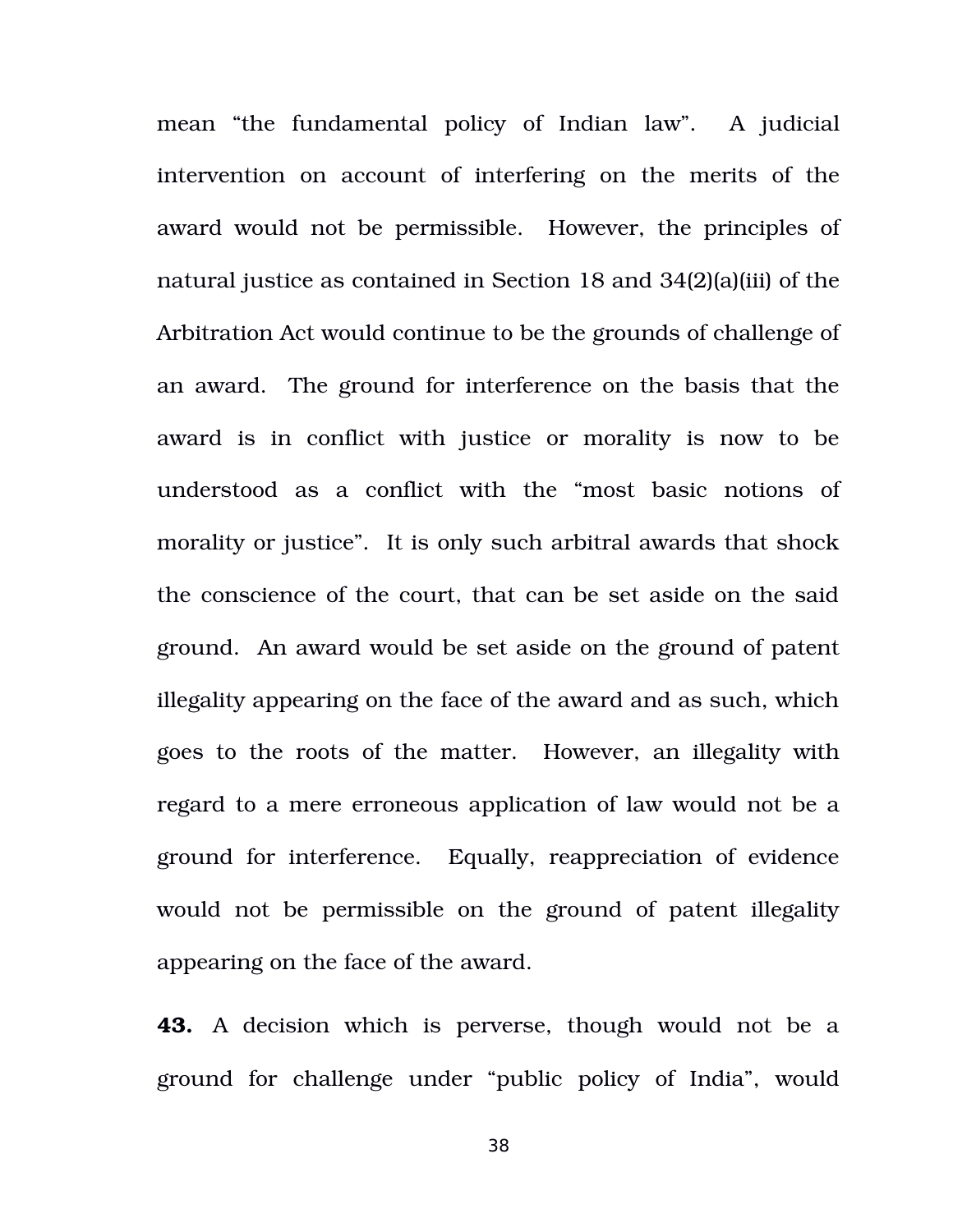certainly amount to a patent illegality appearing on the face of the award. However, a finding based on no evidence at all or an award which ignores vital evidence in arriving at its decision would be perverse and liable to be set aside on the ground of patent illegality.

**44.** To understand the test of perversity, it will also be appropriate to refer to paragraph 31 and 32 from the judgment of this Court in *Associate Builders* (supra), which read thus:

> **"31.** The third juristic principle is that a decision which is perverse or so irrational that no reasonable person would have arrived at the same is important and requires some degree of explanation. It is settled law that where:

(*i*) a finding is based on no evidence, or

(*ii*) an Arbitral Tribunal takes into account something irrelevant to the decision which it arrives at; or

(*iii*) ignores vital evidence in arriving at its decision,

such decision would necessarily be perverse.

**32.** A good working test of perversity is contained in two judgments. In *Excise and Taxation Officer-cum-Assessing Authority* v. *Gopi Nath & Sons* [1992 Supp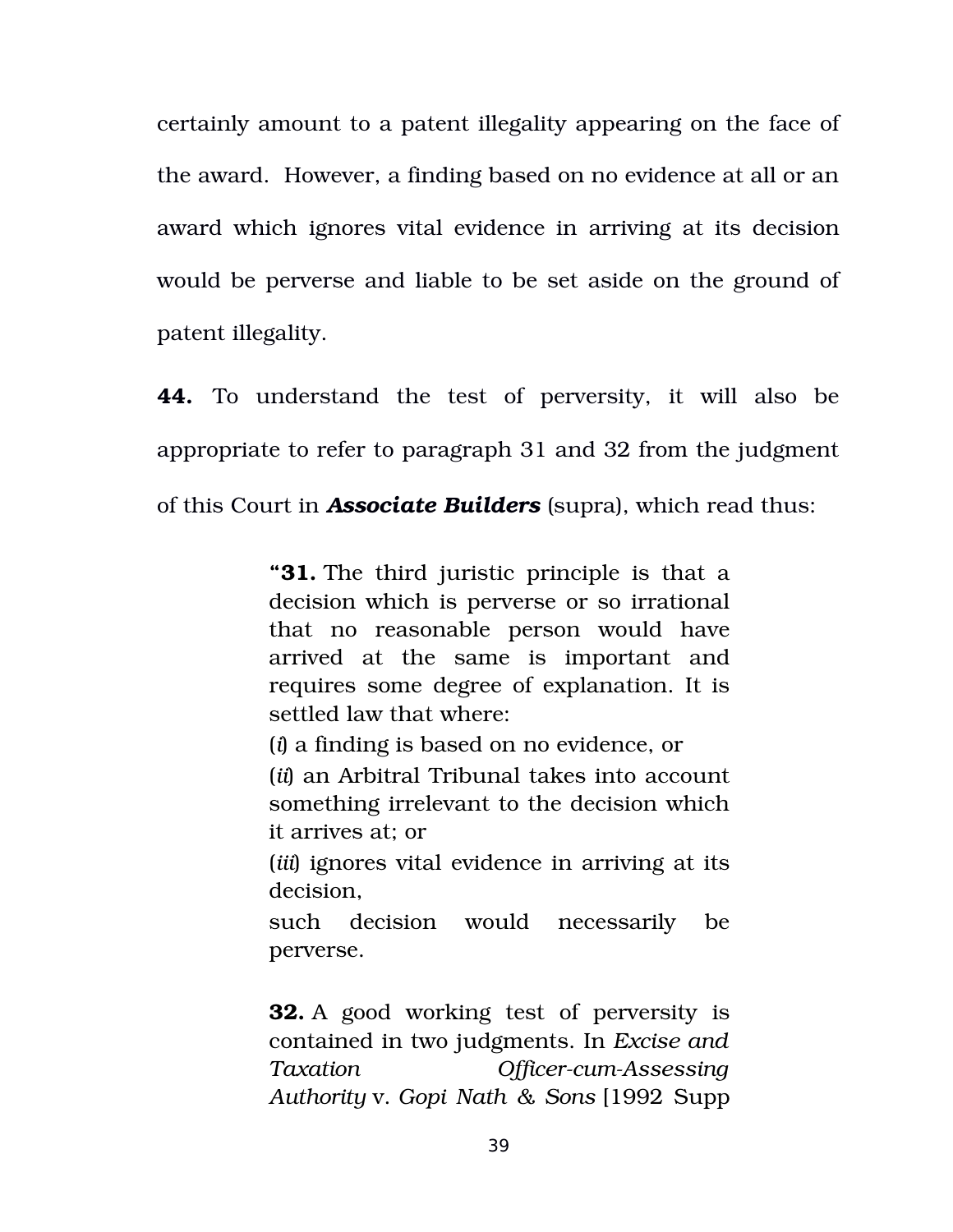(2) SCC 312], it was held: (SCC p. 317, para 7)

"*7*. … It is, no doubt, true that if a finding of fact is arrived at by ignoring or excluding relevant material or by taking into consideration irrelevant material or if the finding so outrageously defies logic as to suffer from the vice of irrationality incurring the blame of being perverse, then, the finding is rendered infirm in law."

In *Kuldeep Singh* v. *Commr. of Police* [(1999) 2 SCC 10: 1999 SCC (L&S) 429], it was held: (SCC p. 14, para 10)

"*10*. A broad distinction has, therefore, to be maintained between the decisions which are perverse and those which are not. If a decision is arrived at on no evidence or evidence which is thoroughly unreliable and no reasonable person would act upon it, the order would be perverse. But if there is some evidence on record which is acceptable and which could be relied upon, howsoever compendious it may be, the conclusions would not be treated as perverse and the findings would not be interfered with."

**45.** Keeping these principles in mind, we will have to examine the present case.

**46.** The facts in the present case are not in much dispute. It will be relevant to refer to clause 5.6 of the bid document.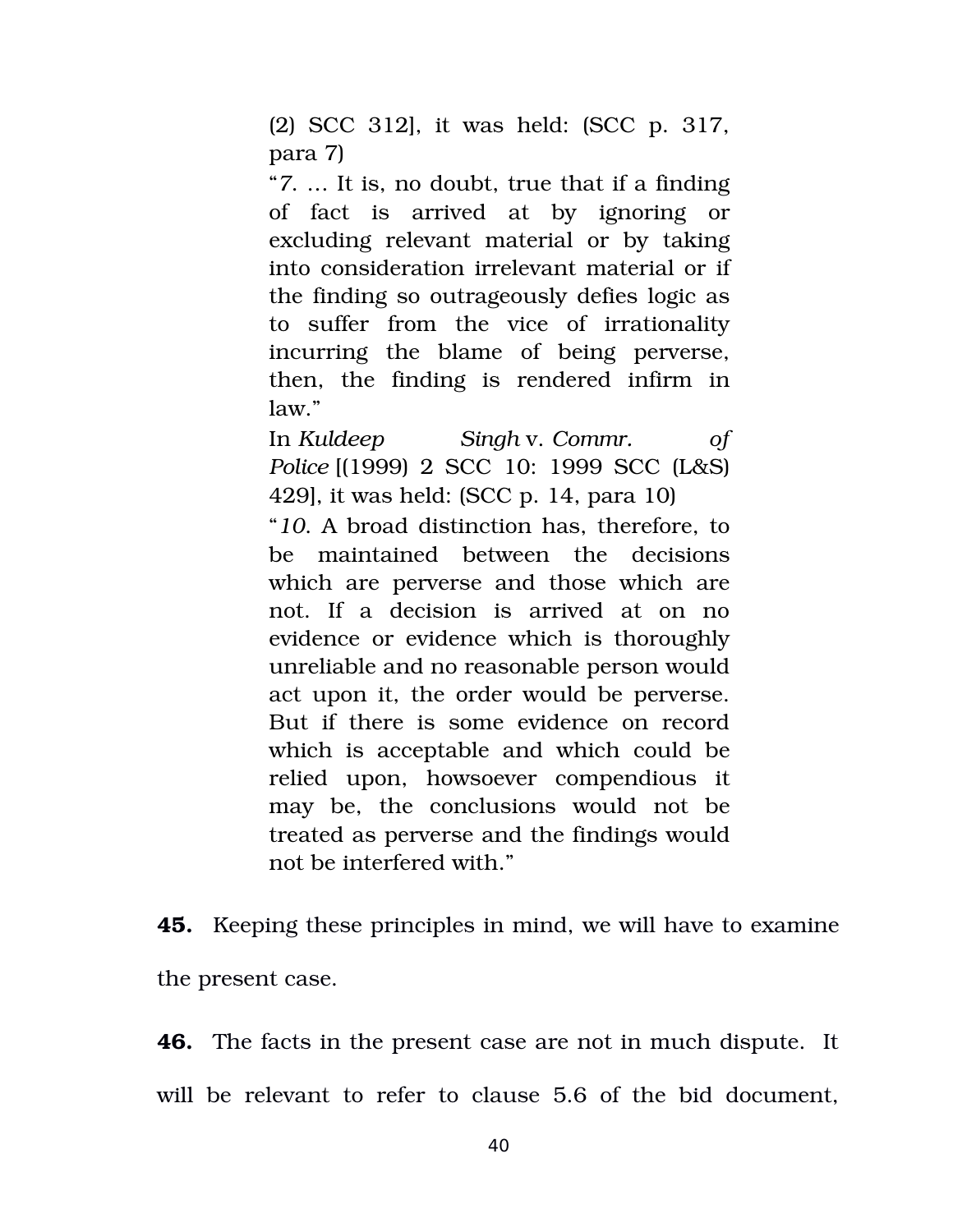which was published by TPT on  $9<sup>th</sup>$  April, 1997, which reads thus:

## "5.6 **TERMS OF THE FINANCIAL OFFER**

The license to develop the seventh berth as a full-fledged container terminal with ship to shore and shore to ship handling facility, manage, operate and maintain the terminal shall be given for a period of 30 years inclusive of construction period.

The bidder shall state his financial offer to the TPT as the sum of the following components:

a) Quantum of initial payment at the time of executing the contract in order to secure the agreement;

b) Royalty fee payable (before the day of each calendar month) after the commissioning of the terminal for each TEU handled at the terminal in the preceding calendar month. In case actual throughput falls below the minimum throughput guaranteed by the Licensee in his bid, then the Licensee shall pay royalty as per his minimum guaranteed throughput.

(The operator shall pay to the port royalty fee in the same currency in which charges are realised from users. The exchange rate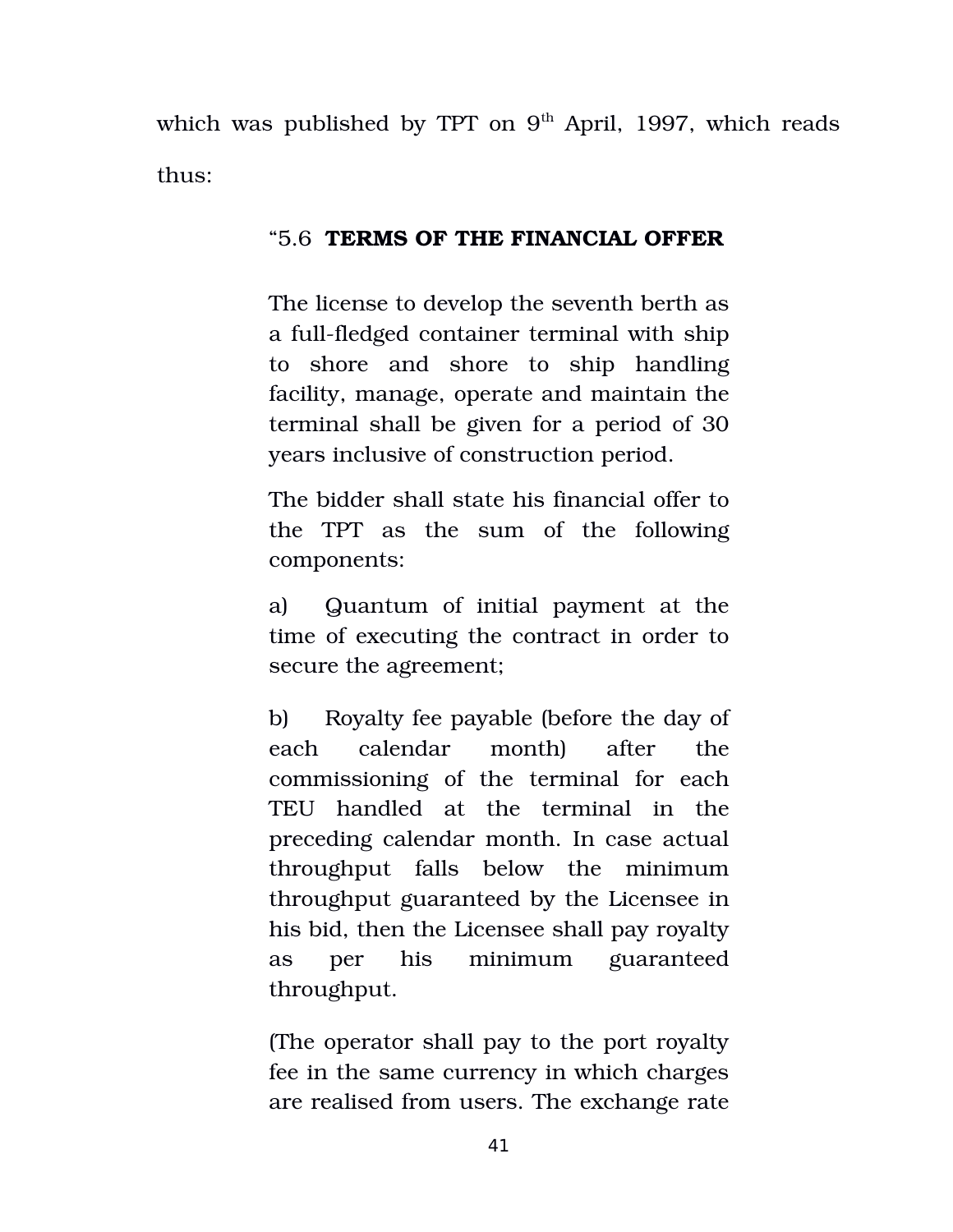to be used would be notified rate on the date of realisation).

c) Guaranteed minimum TEU throughput that will be handled in each year of the contract.

The offer shall be in the format shown in Attachment 4.1."

**47.** Perusal of the bid document would reveal, that the bid was for a license to develop the seventh berth as a full-fledged container terminal with ship-to-shore and shore-to-ship handling facility and also to manage, operate and maintain the same for a period of 30 years inclusive of construction period. The bidder was to state his financial offer to TPT comprising of three aspects:

- (a) quantum of initial payment at the time of executing the contract in order to secure the agreement;
- (b) royalty fee payable (before the day of each calendar month) after the commissioning of the terminal for each TEU handled at the terminal in the preceding calendar month. It is also clear, that in case actual throughput falls below the minimum throughput guaranteed by the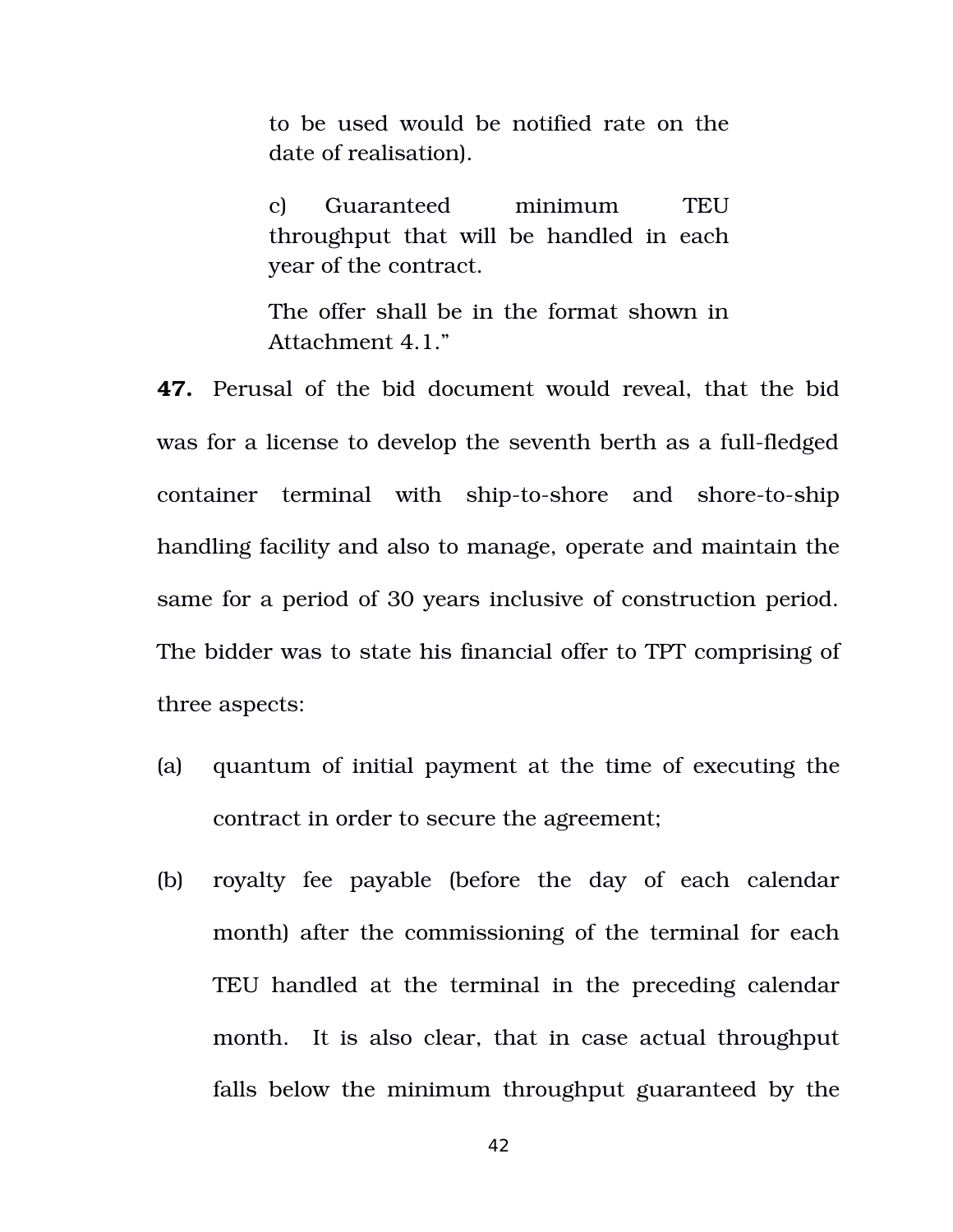Licensee in his bid, then the Licensee shall pay royalty as per his minimum guaranteed throughput. It also clarifies, that royalty was to be paid in the same currency in which the Licensee realizes the charges from users; and

(c) guaranteed minimum TEU throughput that will be handled in each year of the contract.

**48.** It will also be necessary to refer to clause 4.7.1 and 4.7.2 of the bid document, which reads thus:

## "4.7.1 **SETTING OF PRICES**

The prescribed rates and charges to be collected by the LICENSEE from users shall not exceed the maximum rates as approved by the Government/Tariff Regulatory Authority. The proposed rates for handling are given in Annexure II.

The LICENSEE shall bill the users of the container terminal for services including terminal charges, wharfage on cargo containerised, container box and cargo related charges to be collected by the LICENSEE. These revenues shall be collected from cargo interests and the owners or agents of the vessels and shall accrue to and be payable to the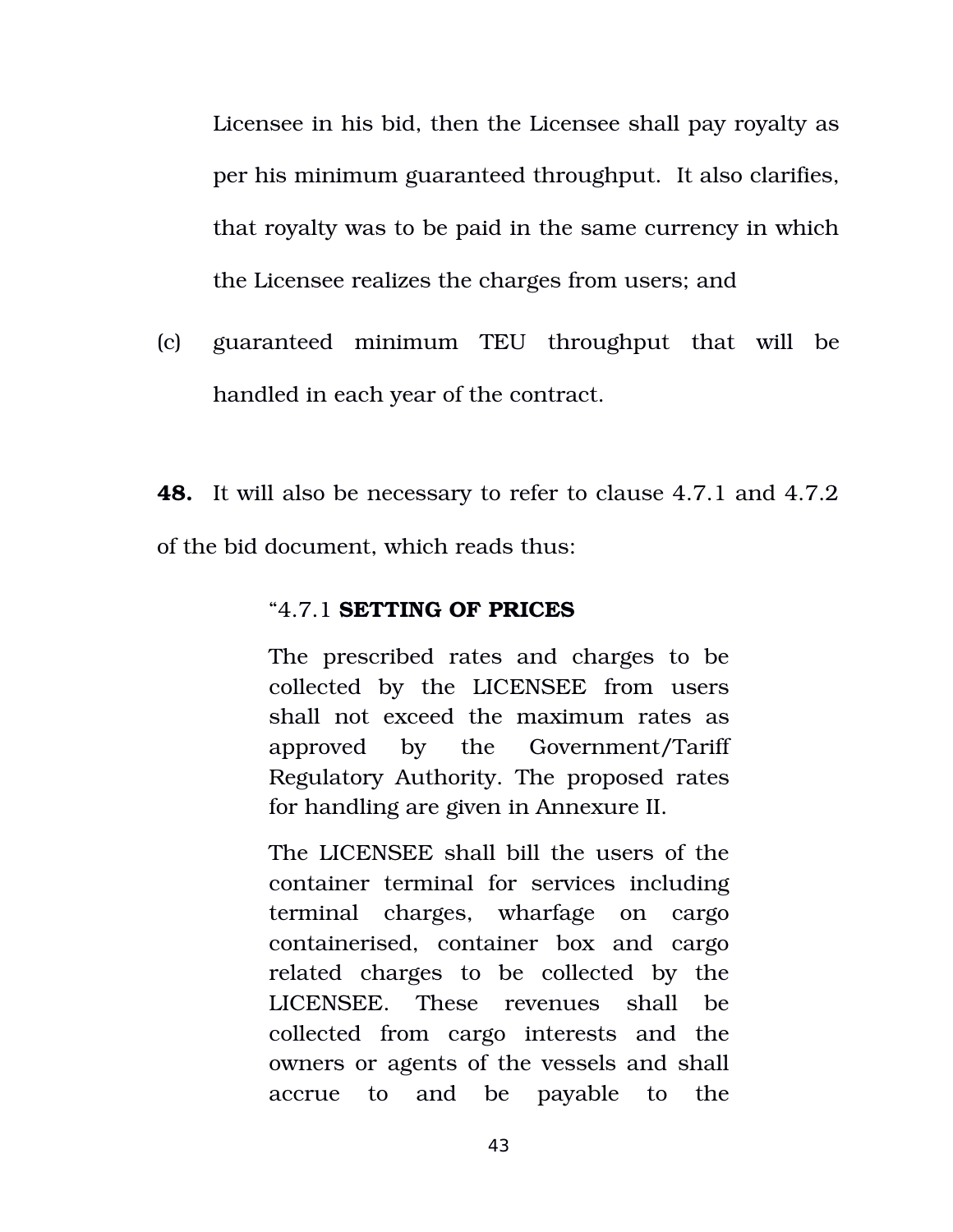LICENSEE. Charges on account of Berth Hire, Port Dues, Pilotage etc shall be raised and recovered directly by TPT from the users.

#### 4.7.2 **REGULATION & REVIEW**

Normally the tariff will be revised by the Government/Tariff Regulatory Authority once in 3 years.

For any increase from prevailing scales, the LICENSEE may apply for revision of tariff to the Licensor. The Licensor may recommend it for approval of the Committee constituted by the Government/Tariff Regulatory Authority."

It would thus be clear, that the bid document itself provides, that the prescribed rates and charges to be collected by the Licensee from users shall not exceed the maximum rates as approved by the Government/Tariff Regulatory Authority. The proposed rates for handling were prescribed in Annexure-II of the bid document. It is also provided, that the tariff will be revised by the Government/Tariff Regulatory Authority once in three years. It is further provided, that for any increase from prevailing scales, the Licensee may apply for revision of tariff to the Licensor and that the Licensor may recommend it for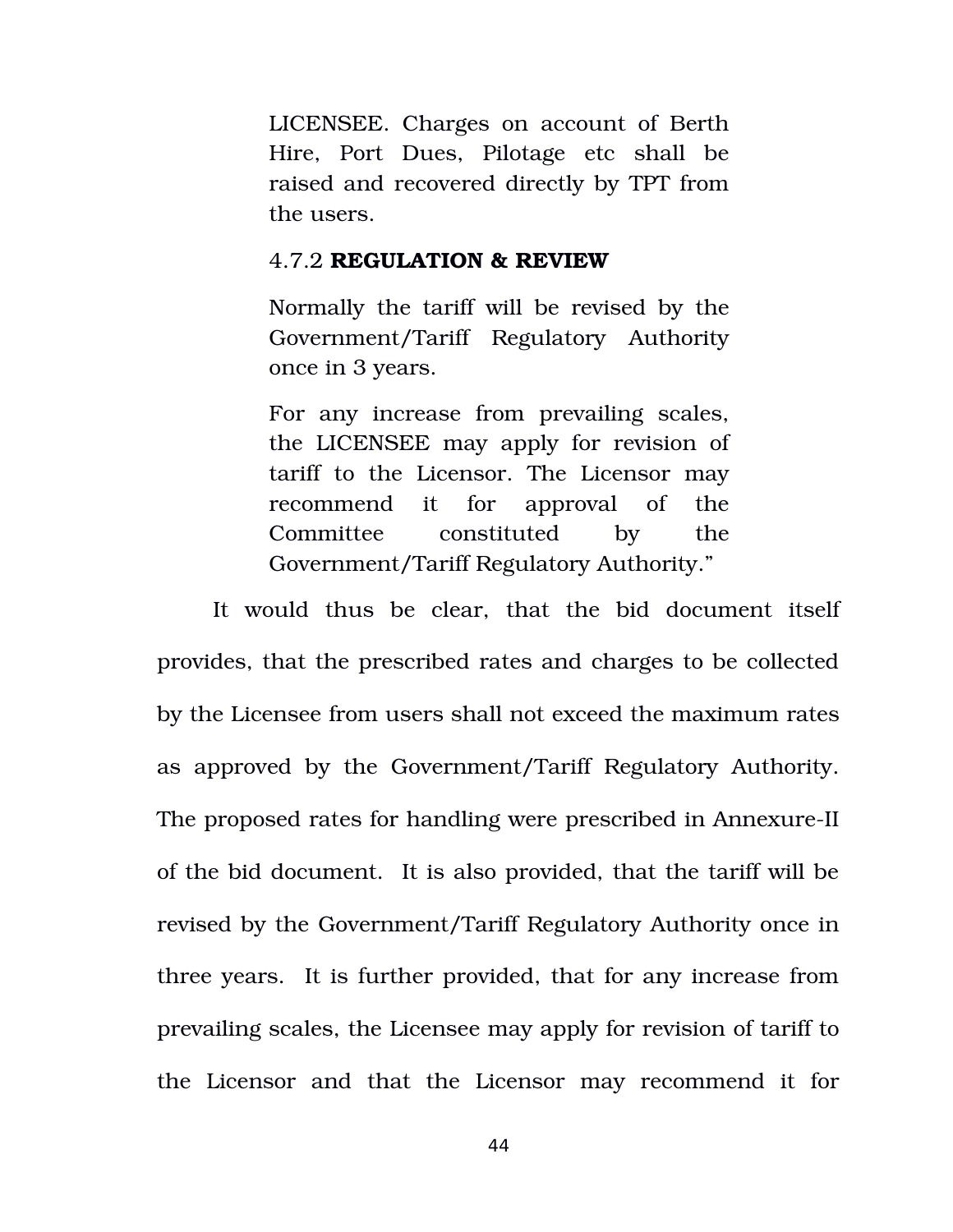approval of the Committee constituted by the Government/Tariff Regulatory Authority.

**49.** It will be relevant to note that the offer was required to be in the format shown in Attachment 4.1 (Bidders Financial Offer), which requires to give details in three columns. The first one being 'Traffic guaranteed from the Seventh Berth (in TEUS)'. The second being 'Rate of royalty/TEU'; and the third being 'Amount (Rupees)'. These details were to be provided for all 30 years. It will also be relevant to refer to Attachment 4.4, which reads thus:

> "All Responsive Bids which meet the Qualification criteria laid down for the technical evaluation will be ranked based on the present value of the expected payments to the TPT by the Bidder (discounted @ 16% per annum) according to the payment schedule presented in the financial proposal in Attachment 4.1. The calculation of the royalty fees will be based on the Licensee's minimum guaranteed volume of traffic.

> If, in the opinion of TPT, the prices quoted in a bid including royalties and schedule of royalties are found to be unrealistic, then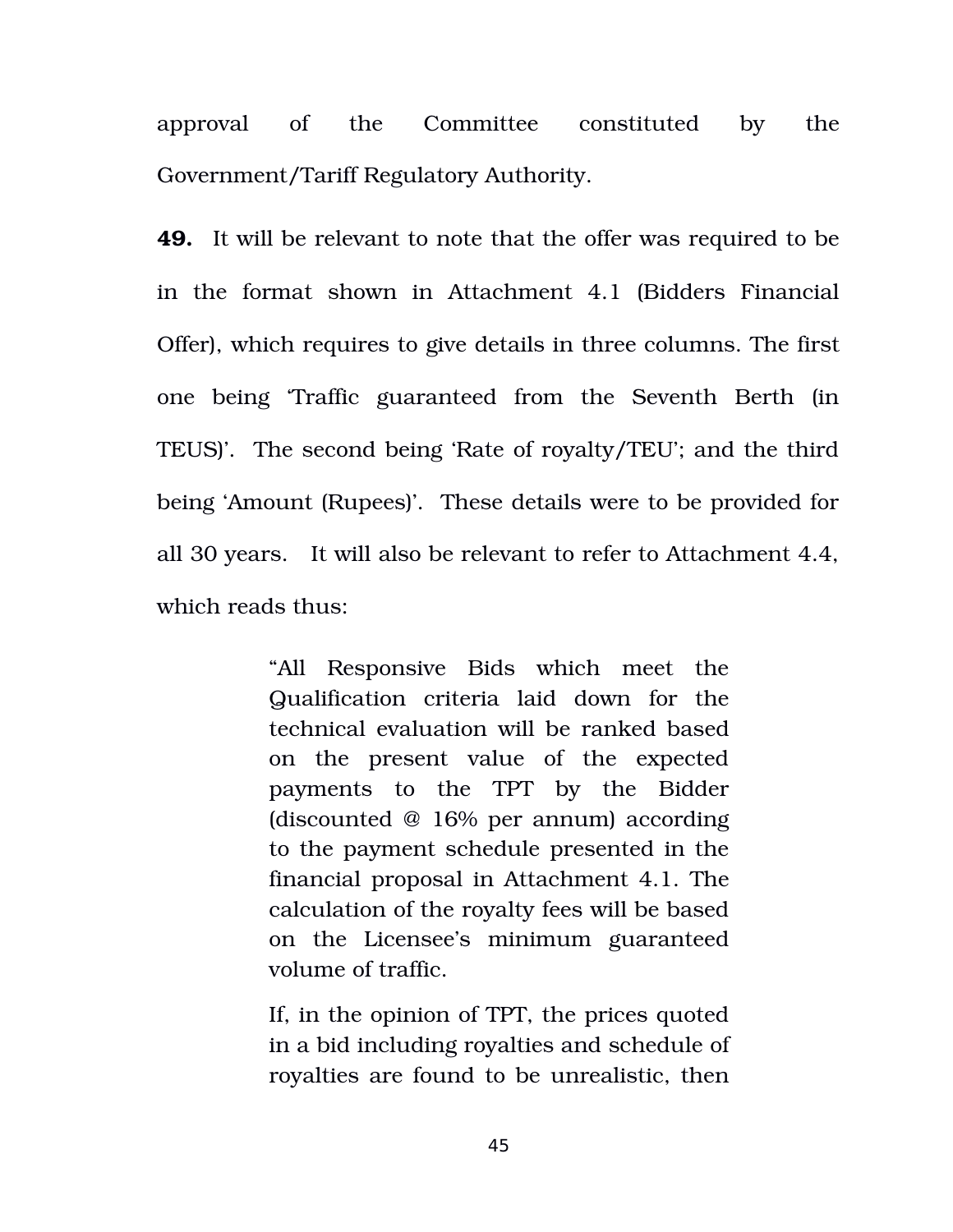such bid will be rejected and not considered for ranking."

**50.** Attachment 4.4 makes it amply clear, that all responsive bids which meet the qualification criteria for technical evaluation will be ranked on the basis of the royalty fees quoted by the bidder.

**51.** It will also be relevant to refer to Article 7.3.1 and 7.3.5.1 of the Agreement, which read thus:

## **"7.3.1 Setting Prices**

The Licensee shall be entitled to recover from the owners/consignees or vessel owners/agents rates and/or charges due and payable by them for use of the Container Terminal services including terminal charges, wharfage on cargo containerised, container box and cargo related charges in respect of cargo and other services provided by the Licensee provided however that the rates and/or charges to be collected by the Licensee shall not exceed the rates fixed by Licensor in respect of similar services and duly notified by the GoI in official gazette or to be fixed by the Tariff Authority for Major Ports constituted under Article 47A of the Major Port Trusts Act, 1963, as applicable, from time to time. For the purpose of fixing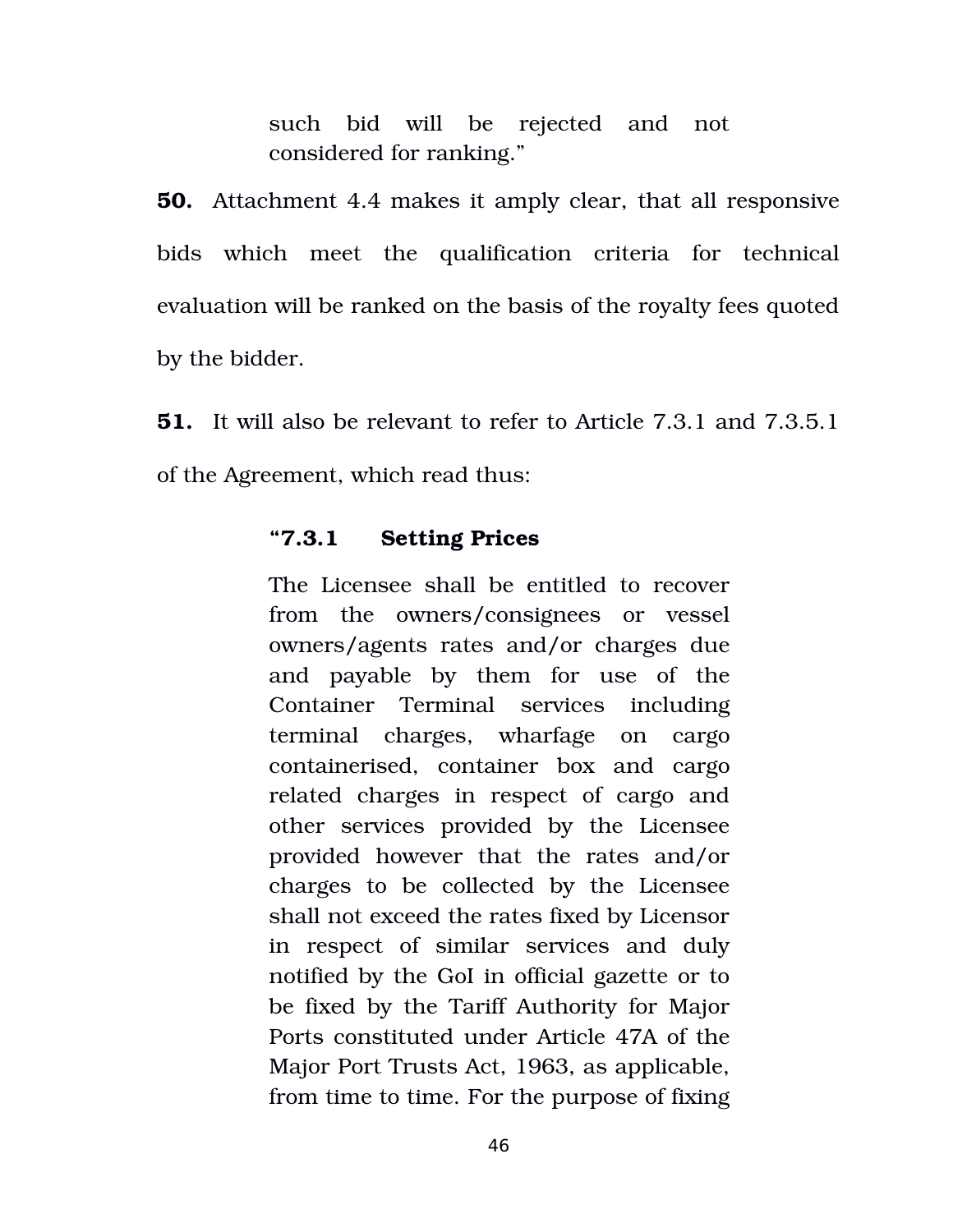or revising existing Tariff, the GoI has set up an independent Tariff Authority for Major Ports constituted under Article 47A of the Major Port Trusts Act, 1963. The Tariff to be fixed by such authority would be the maximum rate of tariff and the Licensee would be free to fix the tariff at a rate lower than that fixed by such authority. Regarding fixation of tariff and setting prices, the Licensee shall follow the rules and regulations stipulated by TAMP for fixing/review of tariff.

These charges shall be collected from cargo interests and the owners or agents of the vessels and shall accrue to and be payable to the Licensee. The rates prevailing at the time of signing this Agreement are contained in Appendix 15 to this Agreement.

Charges on account of Berth Hire, Port Dues and Pilotage shall be raised and recovered directly by the Licensor from the users.

The Licensee shall be free to give discounts in tariff. However, such discounts shall be given by the Licensee only in respect to the charges due and payable by the consignees/owners or vessel owners/agents to the Licensee and not in respect of the charges payable by such persons directly to the Licensor.

xxx xxx xxx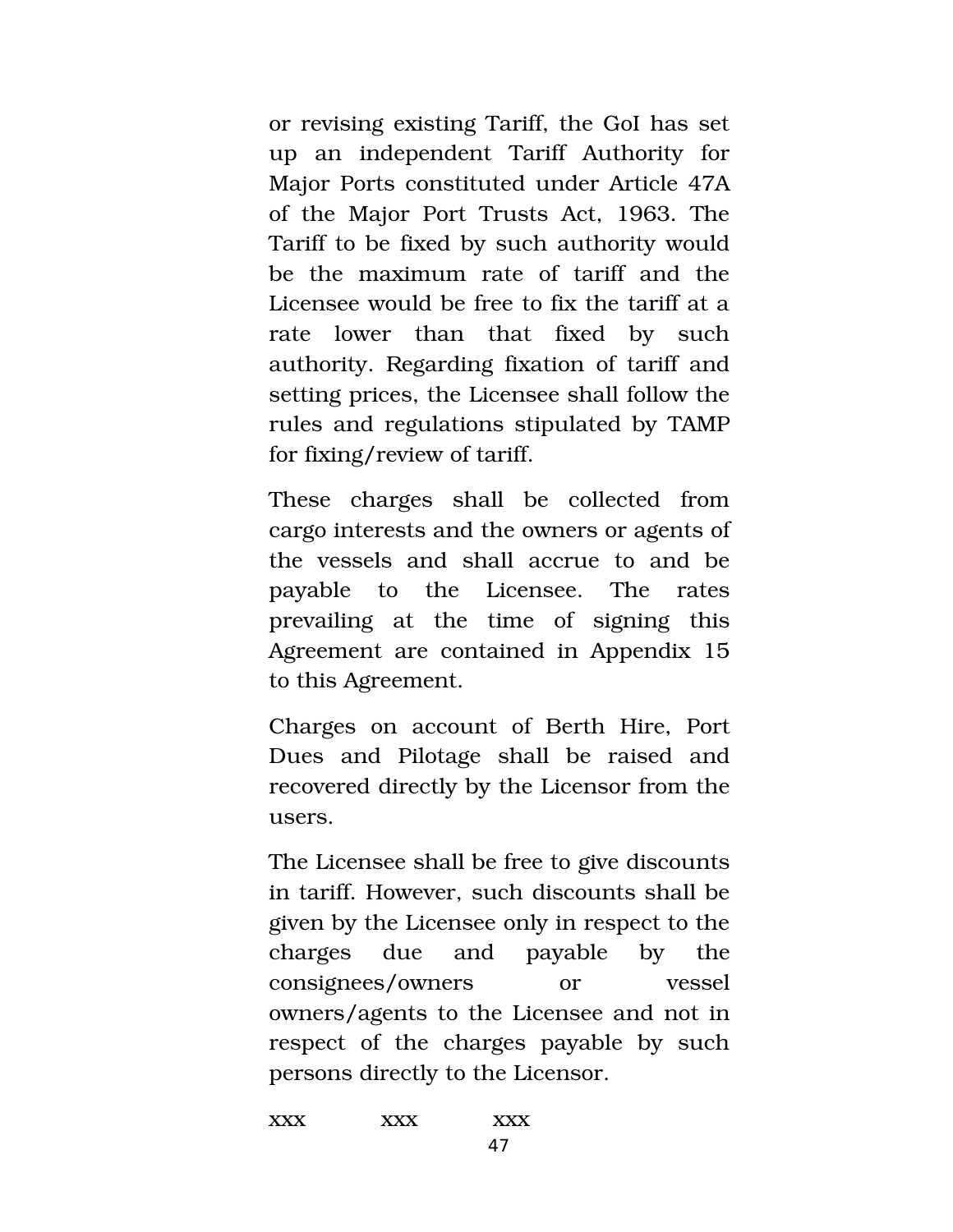## **7.3.5 Payment and Payment Terms**

## **7.3.5.1 Initial Payment**

In consideration of the grant of this License, the Licensee shall pay to the Licensor an initial amount of Rs.45 million (Rupees Forty Five Millions only) simultaneously on the Date of Award of License.

The Licensee shall pay to the Licensor, royalty calculated on the basis of Minimum guaranteed traffic royalty rates, as set out in Appendix 12 irrespective of discounts in tariffs, if any, that may be granted by the Licensee. Royalty shall be paid every Month on the basis of annual minimum guaranteed traffic as set out in Appendix 12. Monthly royalty shall be initially calculated proportionately to the yearly royalty based on the annual minimum guaranteed traffic as per the Appendix 12 and shall be paid latest by the 7th Day of the subsequent Month. At the end of each 3 Month period the total royalty payable shall be computed and the difference, if any, between the amount of royalty actually payable, calculated on the basis of actual TEUs handled and the corresponding amount as set out in the Appendix 12, and the amount of royalty already remitted, shall be paid by the Licensee to the Licensor within fifteen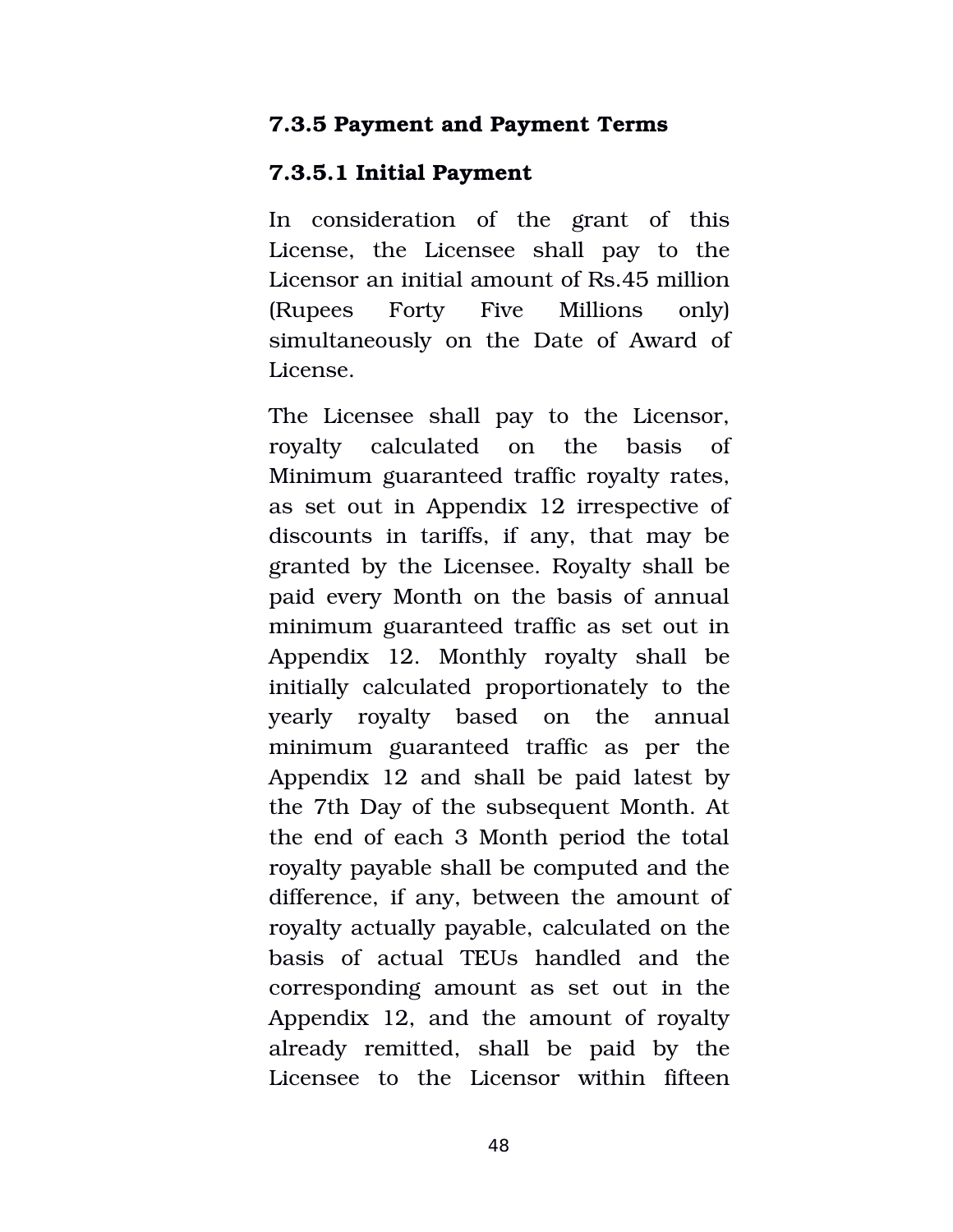Days of expiry of the relevant 3 Months period.

In case the actual traffic falls below the annual minimum guaranteed traffic as guaranteed by the Licensee and as set out in the Appendix l2, then the Licensee shall pay the amount of royalty as per its annual minimum guaranteed traffic.

It is to be noted that the minimum guaranteed traffic royalty rate as set out in Appendix 12 will be adjusted upwards or downwards as a one time measure on fixation of tariff for containers by the TAMP for the first time. This adjustment will be carried out by the Port based on a single percentage (plus or minus) to be applied to all the figures quoted as royalty vide Appendix 12. This single percentage shall be decided on the basis of sum of weighted average of variations to the rates in respect of tariff or containers in the following manner..."

**52.** Perusal of Article 7.3.1 would reveal, that the Licensee was entitled to recover from owners/consignees or vessel owners/agents, rates and/or charges due and payable by them for use of Container Terminal services including terminal charges, wharfage on cargo containerized, container box and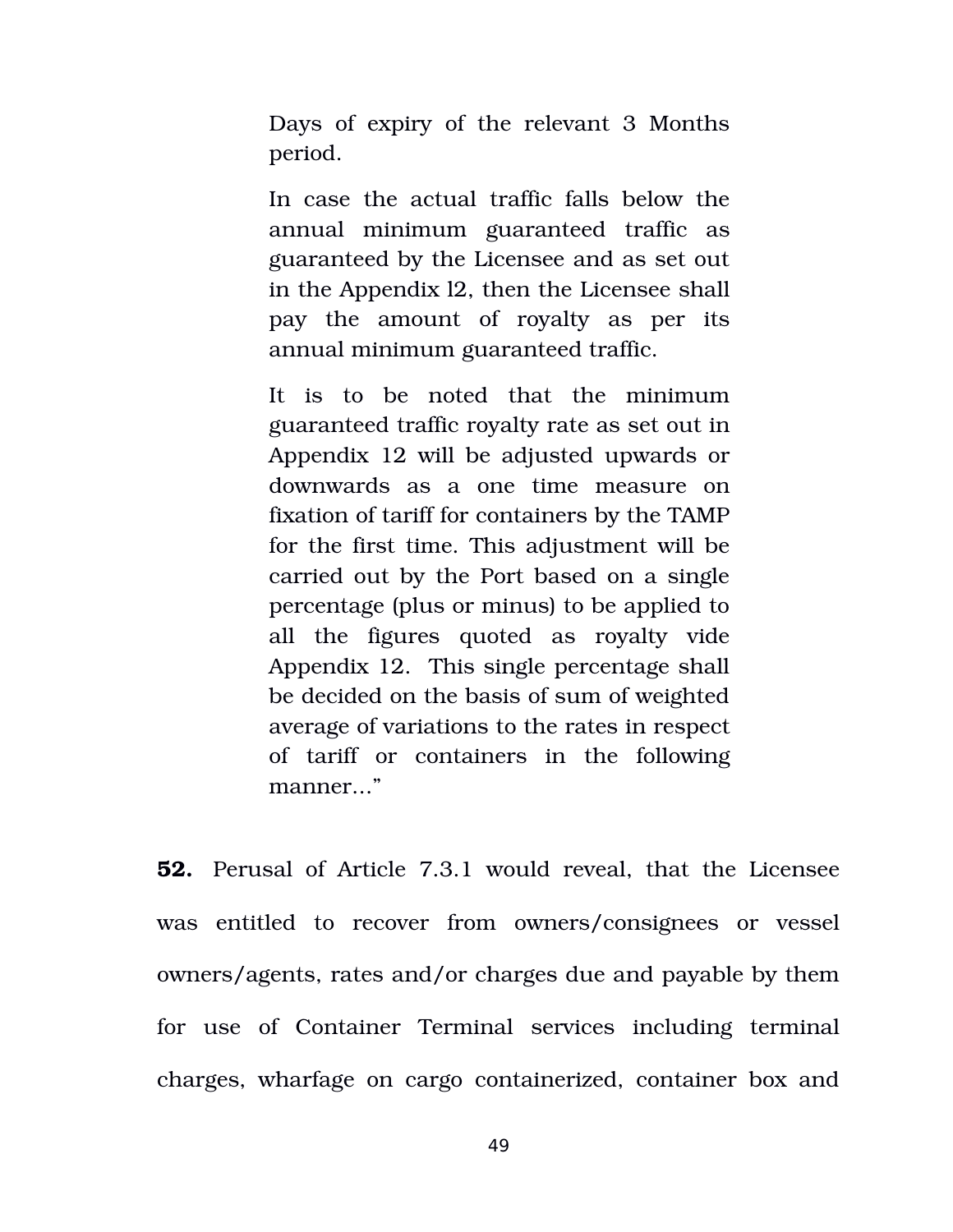cargo related charges in respect of cargo and other services provided by the Licensee. However, it was provided, that the rates and/or charges to be collected by the Licensee shall not exceed the rates fixed by Licensor in respect of similar services and duly notified by the GoI in official gazette or to be fixed by TAMP constituted under Section 47A of the Major Port Trusts Act, 1963. The Agreement itself clarifies, that the tariff to be fixed by TAMP should be the maximum rate of tariff and the Licensee would be free to fix the tariff at a rate lower than that fixed by such authority. It is also clear, that the Licensee was to follow the rules and regulations stipulated by TAMP regarding fixation of tariff. Appendix-15 to the Agreement also details out the rates prevailing at the time of signing of the Agreement. The Article specifies that the Licensee was free to give discounts on tariffs. However, such discount would be given only in respect of the charges payable to the Licensee and not payable to the Licensor.

**53.** Article 7.3.5.1 provides for initial payment of Rs.45 million simultaneously on the date of award of license. The Agreement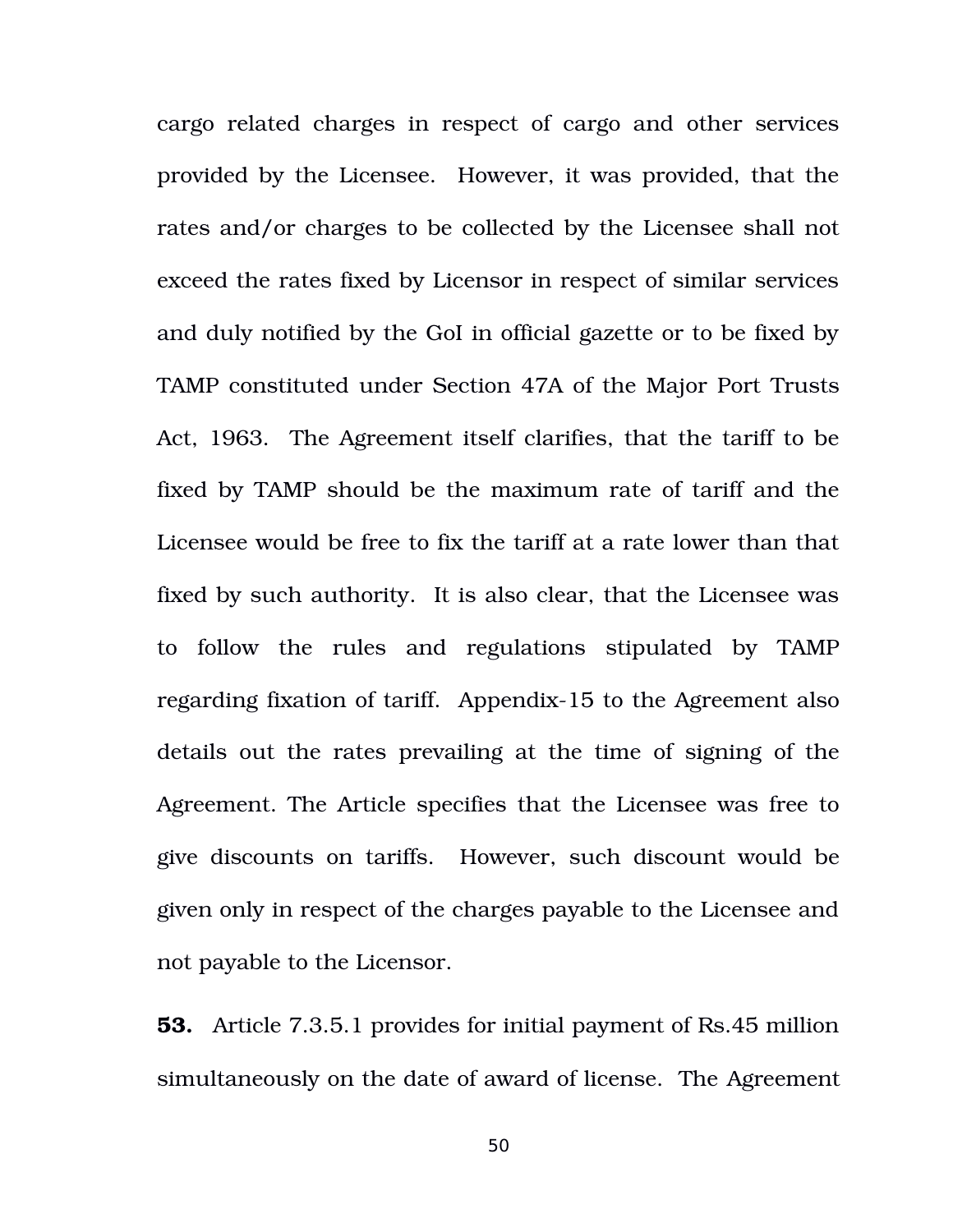further clarifies, that the Licensee shall pay to the Licensor royalty calculated on the basis of minimum guaranteed traffic royalty as set out in Appendix-12. It is also provided, that minimum guaranteed traffic royalty rate as set out in Appendix-12 will be adjusted upwards or downwards as a one-time measure on fixation of tariff for containers by TAMP for the first time.

**54.** It will be relevant to refer to Article 14, which is the bone of contention between the parties, which reads thus:

#### **"ARTICLE 14**

#### **CHANGE IN LAW**

### 14. **Change in Law**

#### 14.1 **Definition of Law**

For the purposes of this Agreement, "Law" means any valid act, ordinance, rule, regulation, notification, directive, order policy, bylaw, administrative guideline, ruling or instruction having the force of law enacted or issued by a Government authority.

## 14.2 **Definition of Change in Law**

For the purposes of this Agreement "Change in Law" means any amendment,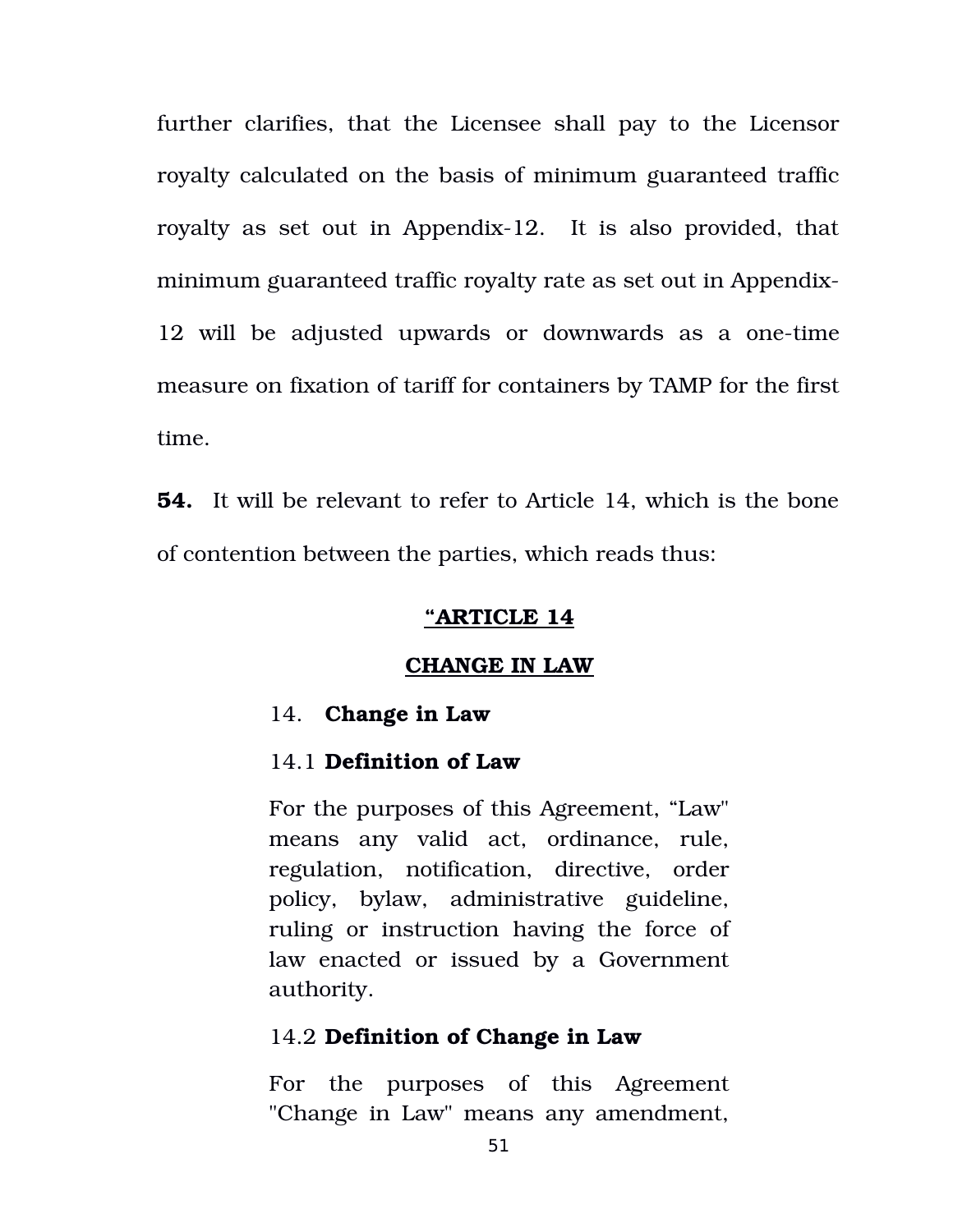alteration, modification or repeal of any existing law by Government Authority or through any interpretation thereof by the court of law or enactment or any new law coming into effect after the date of this Agreement, provision for which has not been made elsewhere in this Agreement.

## 14.3 **Relief under Change in Law**

If, after the date of this Agreement, there is a 'Change in the Law which substantially and adversely affects the rights of the Licensee under this Agreement so as to alter the commercial viability of the project, the Licensee may, by written notice request amendments to the terms of this Agreement.

Subject to provisions of Article 14.3, the Licensee shall not be entitled to any compensation whatsoever from the Licensor as a result of Change in Law.

# 14.4 **Changes in Tax Laws and Regulations**

The Licensee is not entitled to any compensation for any increase in direct and/or indirect tax which the Licensee is liable to pay in respect of the Project."

**55.** Article 14 deals with 'change in law'. Article 14.1, which defines 'law', states, that law means any valid act, ordinance, rule, regulation, notification, directive, order policy, bylaw,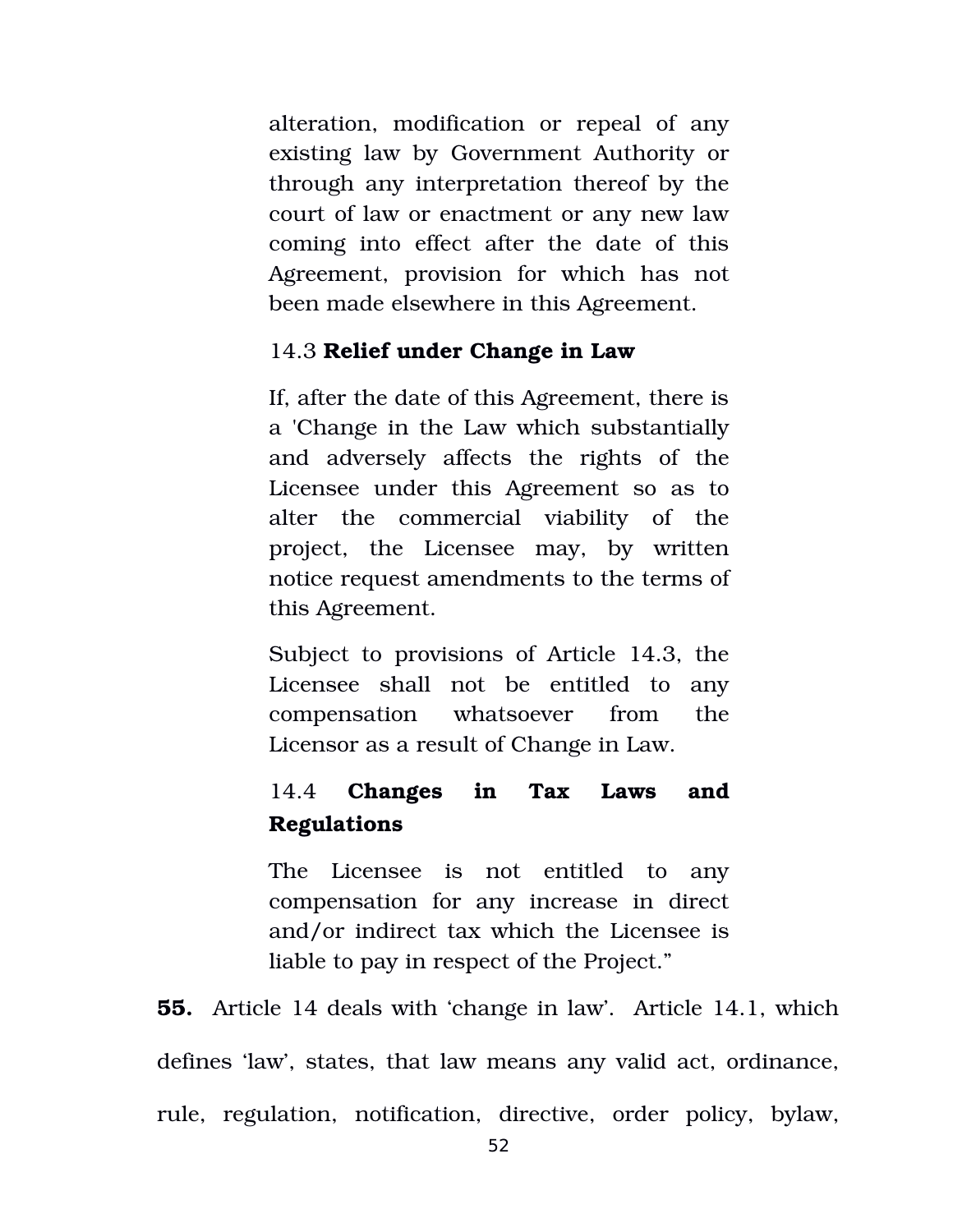administrative guideline, ruling or instruction having the force of law enacted or issued by a Government Authority.

Article 14.2, which deals with 'change in law', states, that 'change in law' would mean any amendment, alteration, modification or repeal of any existing law by Government Authority or through any interpretation thereof by a court of law or enactment of any new law coming into effect after the date of this Agreement, provision for which has not been made elsewhere in the said Agreement.

Article 14.3 provides for relief under change in law. If, after the date of Agreement, there is a change in the law which substantially and adversely affects the rights of the Licensee under the Agreement so as to alter the commercial viability of the project, the Licensee may, by written notice, request amendments to the terms of the Agreement. It further provided, that subject to provisions of Article 14.3, the Licensee shall not be entitled to any compensation whatsoever from the Licensor as a result of change in law.

**56.** The questions therefore that we will have to answer are: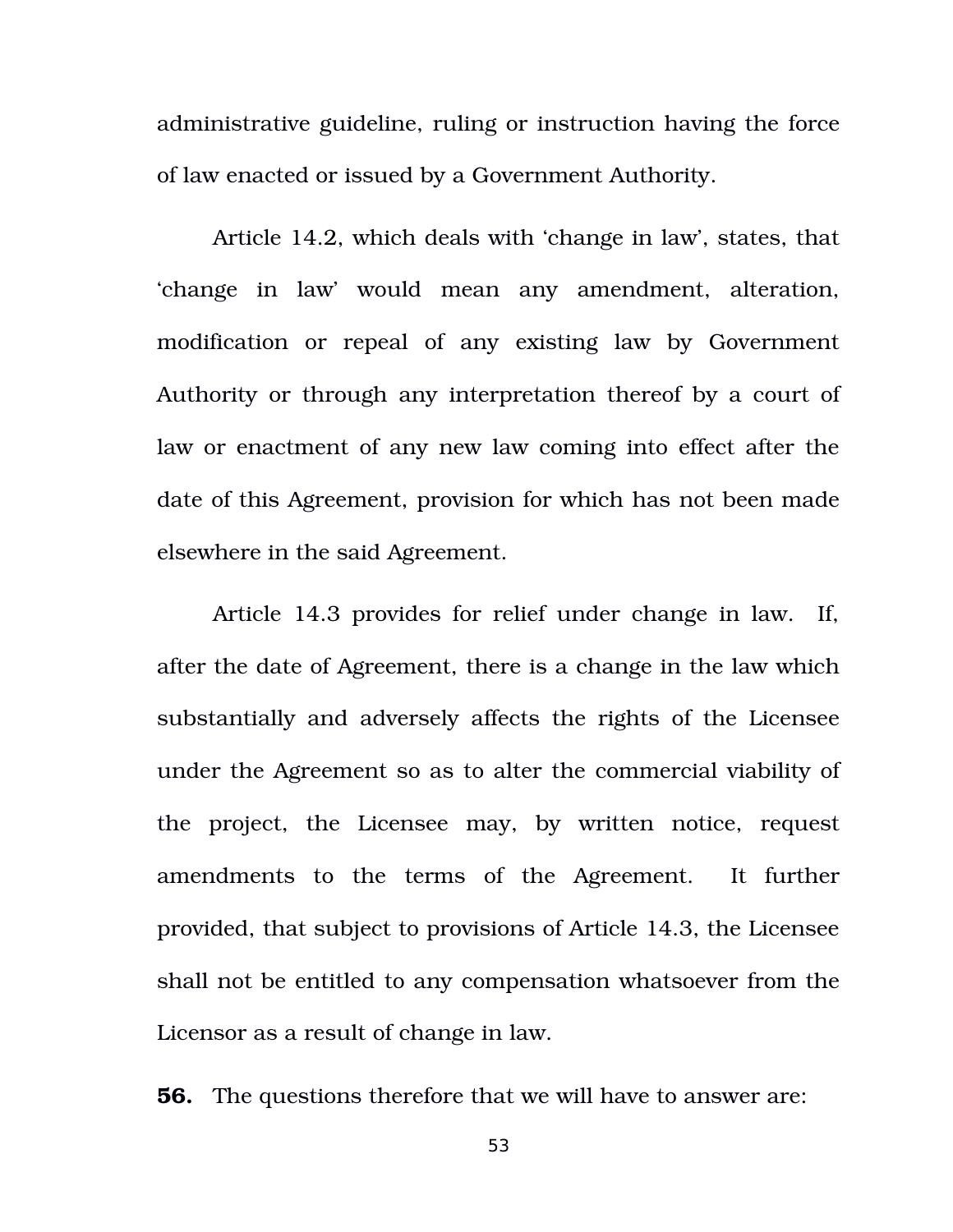(i) As to whether the Arbitral Tribunal was justified in finding a change in law, which entitled the Licensee to invoke Article 14.3 of the Agreement; and

(ii) As to whether the Arbitral Tribunal was justified in converting the contract from royalty payment module to revenue-sharing module of Berth No. VII with the claimant's liability to the revenue share being fixed at 55.19%.

**57.** For answering the aforesaid questions, we will have to consider the documents placed on record. Apart from that, we will also have to take into consideration the conduct of the parties and their intention as could be gathered from the said material.

**58.** In this respect, it will be relevant to refer to paragraph 16 in the case of *MMTC Limited* (supra), which reads thus:

> **"16.** It is equally important to observe at this juncture that while interpreting the terms of a contract, the conduct of parties and correspondences exchanged would also be relevant factors and it is within the arbitrator's jurisdiction to consider the same. [See *McDermott International Inc.* v. *Burn Standard Co. Ltd.* [*McDermott*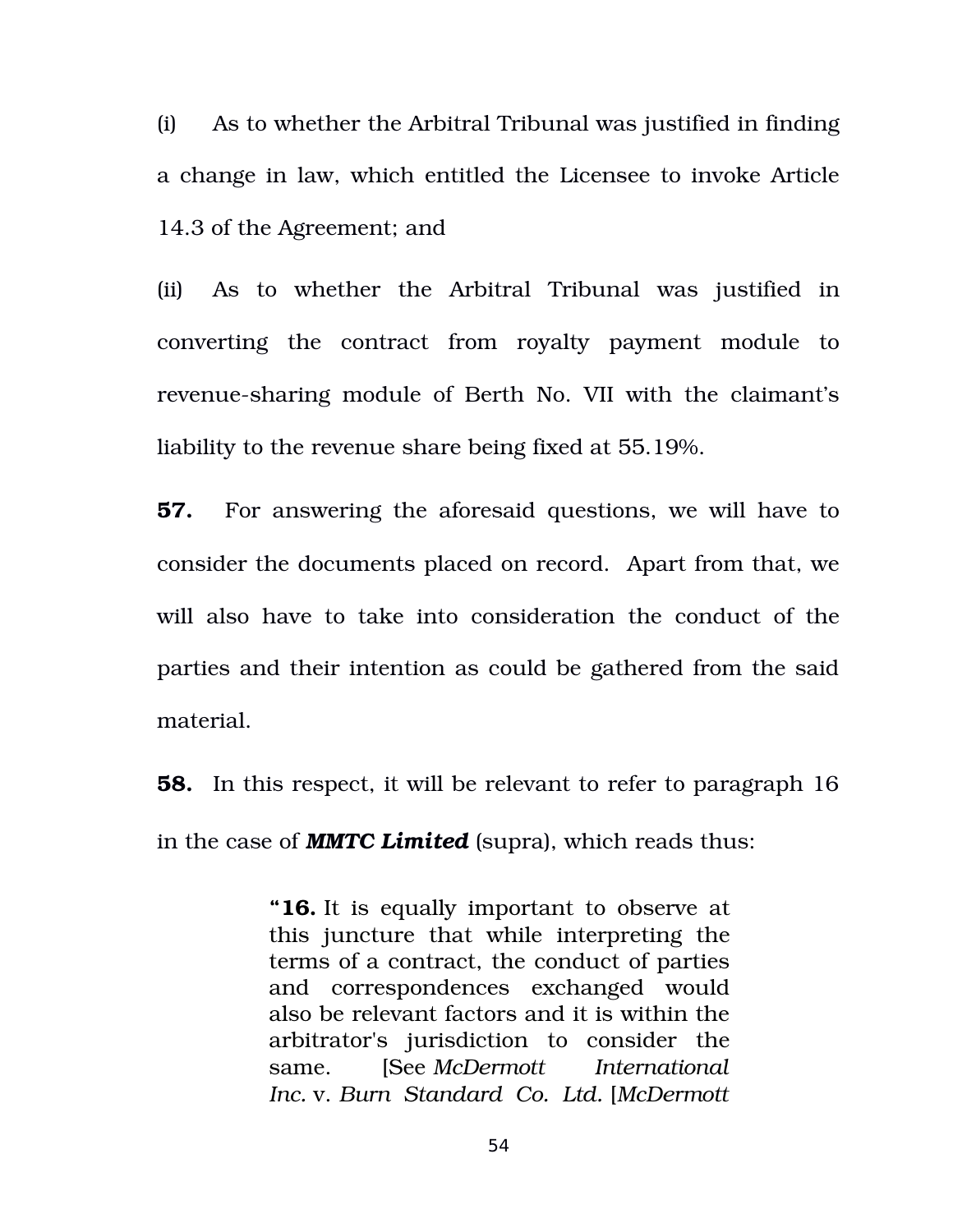*International Inc.* v. *Burn Standard Co. Ltd.*, (2006) 11 SCC 181]; *Pure Helium India (P) Ltd.* v. *ONGC* [*Pure Helium India (P) Ltd.* v. *ONGC*, (2003) 8 SCC 593] and *D.D. Sharma* v. *Union of India* [*D.D. Sharma* v. *Union of India*, (2004) 5 SCC 325].]"

**59.** The entire finding of the Arbitral Tribunal is based on a premise that when TPT entered into a contract with SICAL there was an existing policy, which provided royalty to be factored into the cost while fixation of tariff and that subsequently, the GoI changed its policy on  $29<sup>th</sup>$  July,  $2003$ thereby providing that royalty payment/revenue sharing will not be factored into/taken into account as cost for fixation/revision of tariff by TAMP; and that there was subsequent change in policy on  $31<sup>st</sup>$  March, 2005 vide which part of royalty was permitted to be factored into the cost. However, it being subjected to a maximum amount of the bid of the second lowest bidder. According to the Arbitral Tribunal, there was a change in policy, which amounted to change in law, which, in turn, adversely affected SICAL.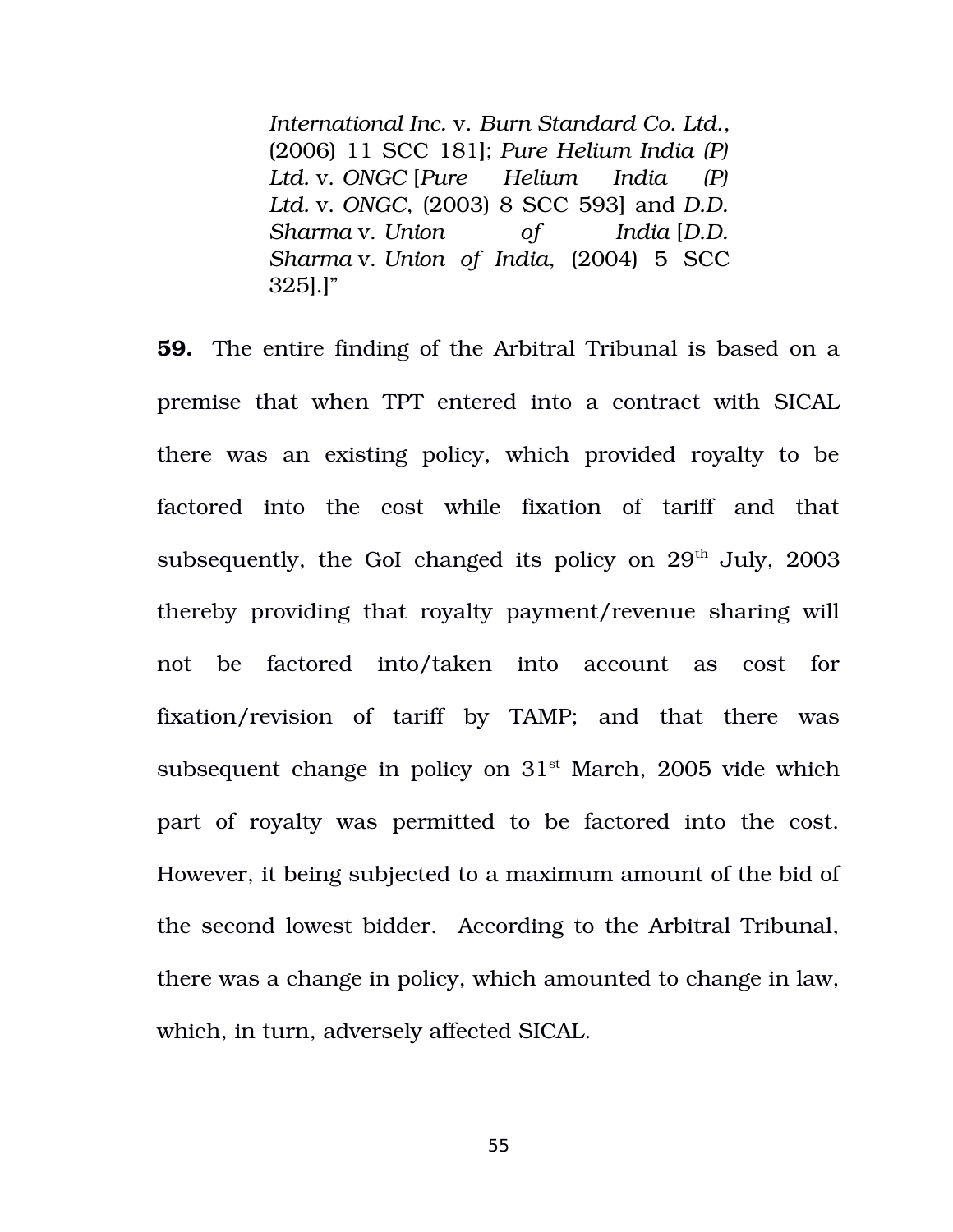**60.** Let us examine the correctness of this finding. We are fully aware, that neither under Section 34 nor under Section 37 of the Arbitration Act, the Court is entitled to reappreciate the evidence. The said limitation would be equally applicable to this Court also. Admittedly, the bid document was published on 9<sup>th</sup> April, 1997. The technical bid of SICAL was submitted on  $24<sup>th</sup>$  October, 1997. The financial offer of SICAL was submitted on  $19<sup>th</sup>$  December, 1997. LoI was issued on  $29<sup>th</sup>$ January, 1998. All this has happened prior to the guidelines issued by TAMP in February 1998. As such, it is beyond any doubt, that when the bid document was notified and when SICAL submitted its bid and LoI was issued to it, there were no guidelines in vogue. For the first time, the guidelines were adopted by TAMP in the workshop held in Chennai on  $26<sup>th</sup>/27<sup>th</sup>$ February, 1998.

**61.** Let us examine what do these guidelines provide.

"The TAMP must adhere to established costing systems and pricing principals, its overall objective shall be to move towards competitive pricing.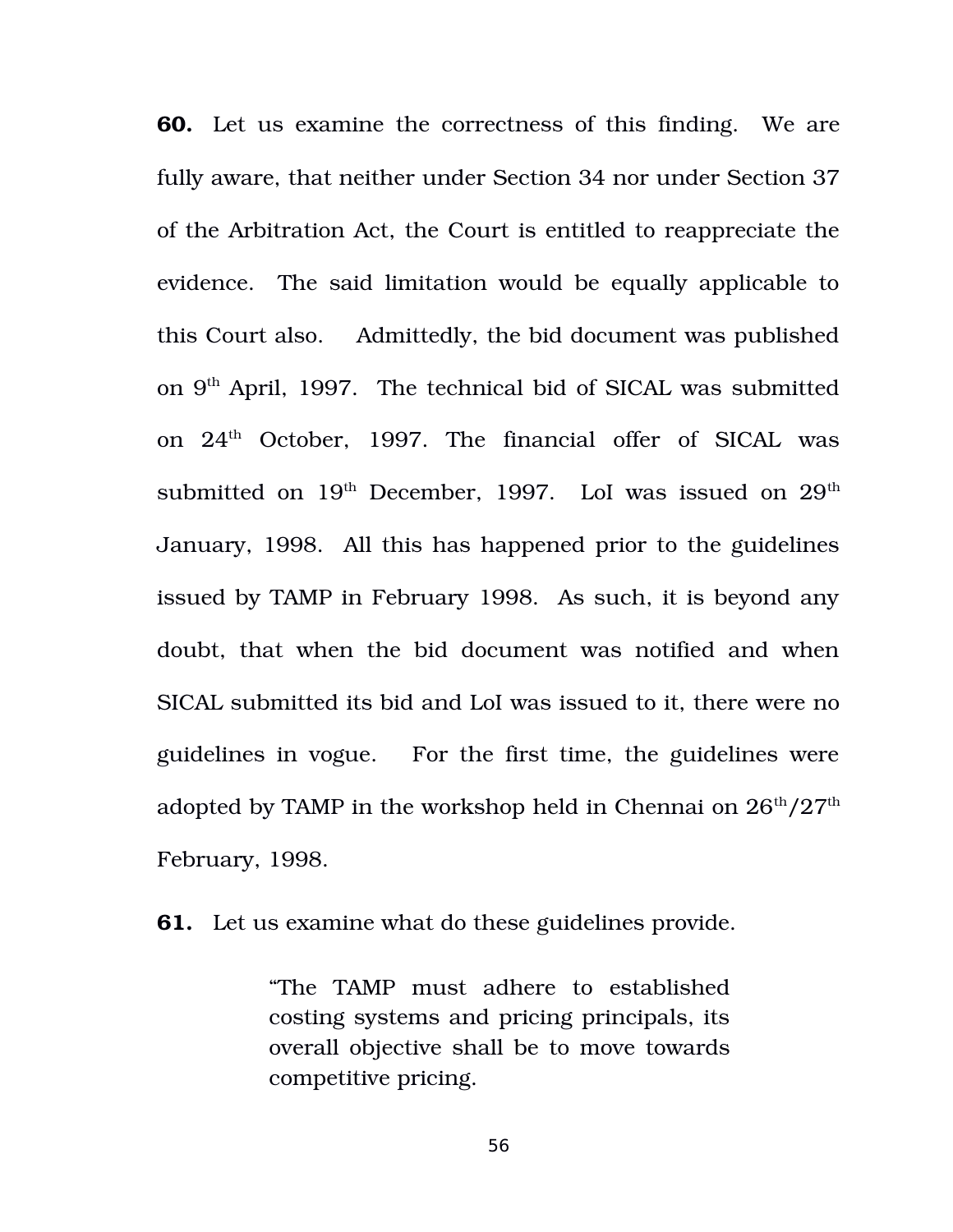There are various approaches to tariff fixation. Until more information/knowledge becomes available. Attempts may be made to smoothen the system within the existing framework.

During the Interregnum, port pricing may continue to be cost-based with an assured rate of return. **Although the concept of an assured rate of return is not consonant with a completive system. It will be advisable to maintain it for the time being so as not to destabilize the system with abrupt changes. At the same time, to militate the full impact of its continuance, the reasonableness of the existing base and the absolute total costs may have to be examined to ensure that costs of inefficiencies, uneconomic user /practices or excess are not passed on to users.** Even if the TAMP is not equipped at present to cope with the load of work relating to such scrutiny, it must at least start pressuring against such costs being built into tariffs.

An assured rate of return can be achieved either by increasing the surplus through a rationalized tariff structure and/or reducing the cost of services; or by reducing the capital base by eliminating unproductive and obsolete assets."

[emphasis supplied]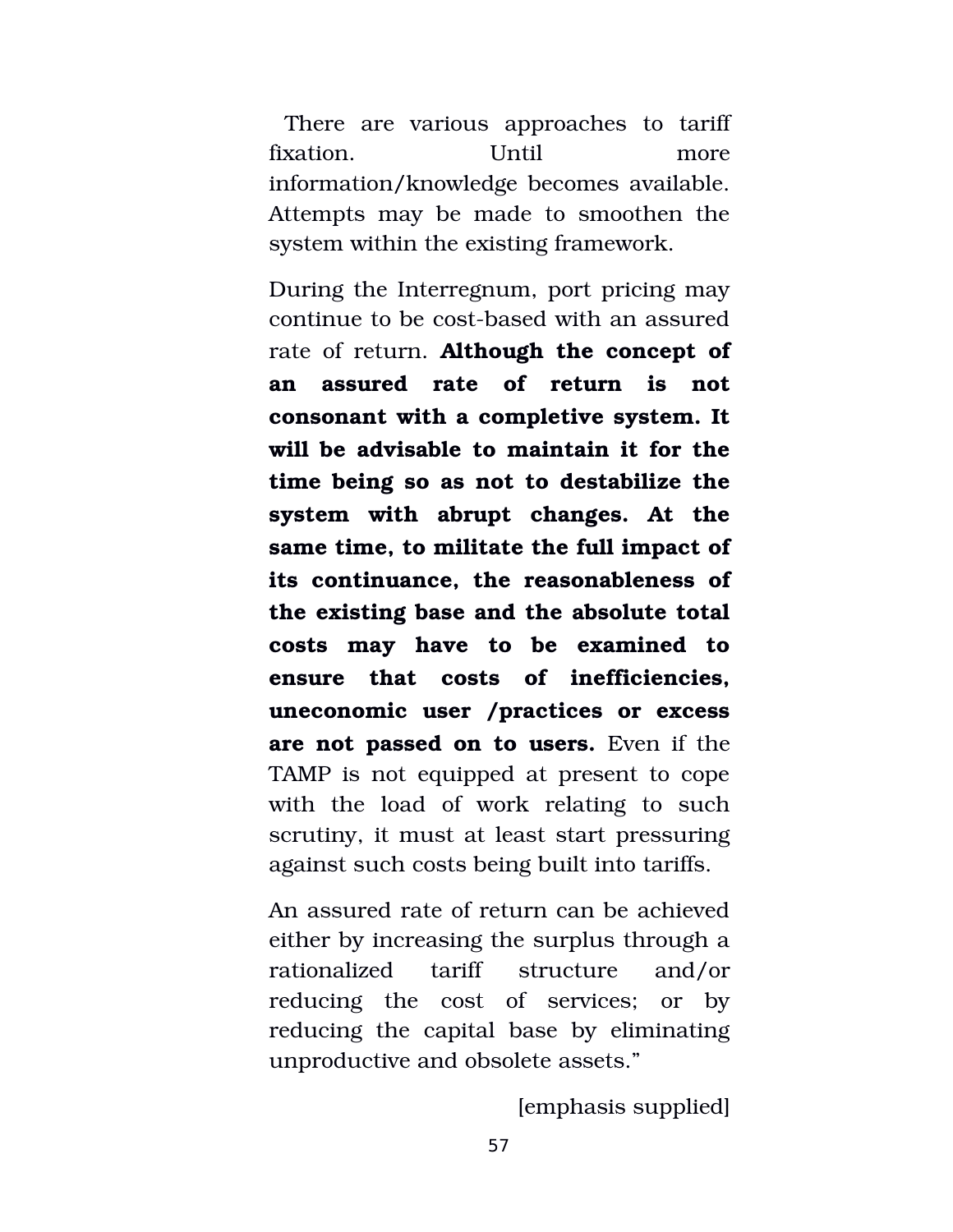**62.** It could thus be clearly seen that what is provided is that TAMP must adhere to established costing systems and pricing principals and its overall objective should be to move towards competitive pricing. It further provides that until more information/knowledge becomes available, attempts should be made to smoothen the system within the existing framework. It further provides that during the interregnum, port pricing is to be continued to be cost-based with an assured rate of return. It however specifically observes that the concept of an assured rate of return is not consonant with a competitive system. It provides that however, it will be advisable to maintain it for the time being so as not to destabilize the system with abrupt changes. It further provides that to militate the full impact of its continuance, the reasonableness of the existing base and the absolute total costs may have to be examined to ensure that costs of inefficiencies, uneconomic user/practices or excess are not passed on to users. It further observed, that an assured rate of return can be achieved either by increasing the surplus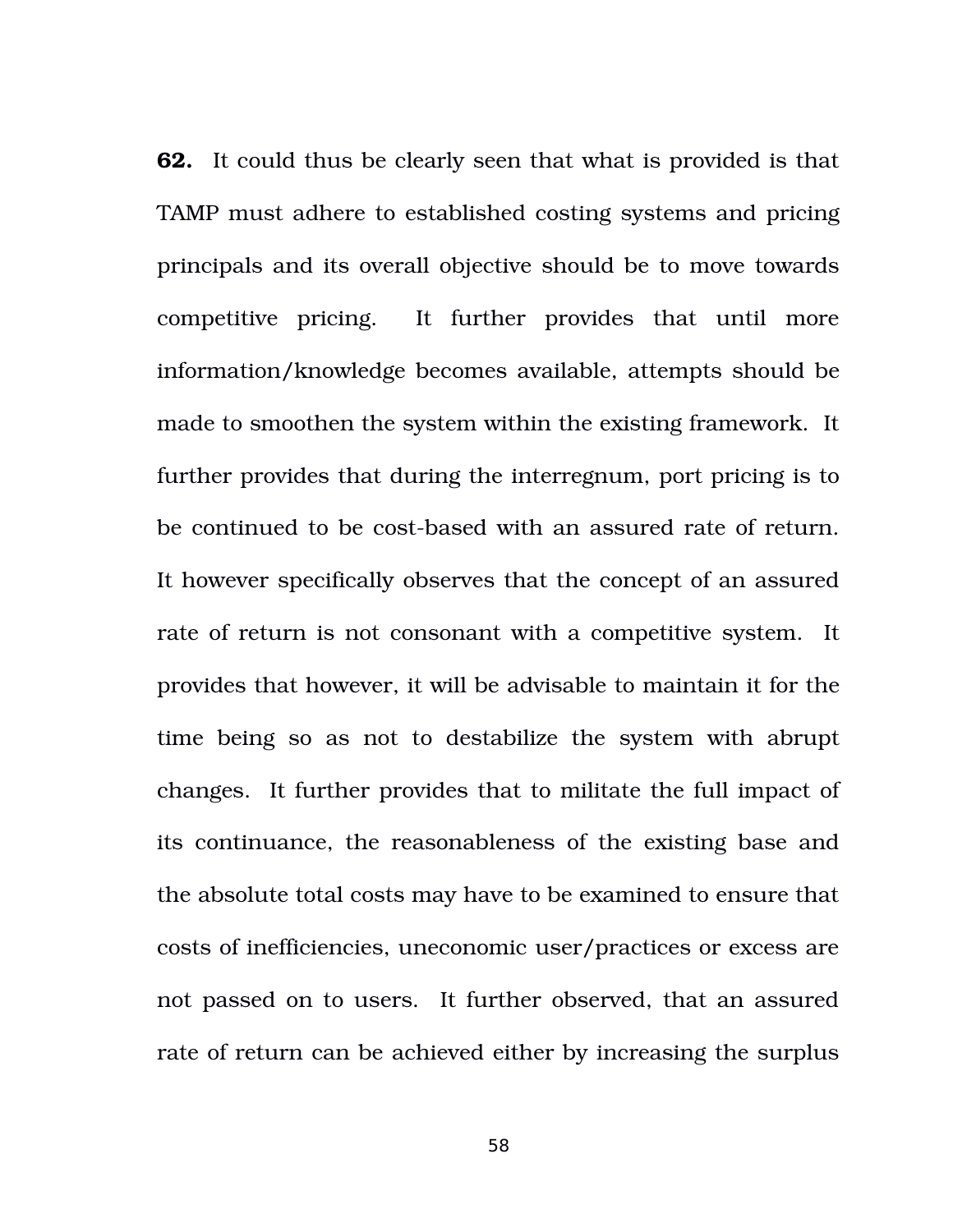through a rationalized tariff structure and/or reducing the capital base by eliminating unproductive and obsolete assets.

**63.** It could thus clearly be seen, that even 1998 guidelines do not mention, that the royalty could be factored in the cost while determining the tariff. Though the said guidelines observed, that the port pricing may continue to be cost-based with an assured rate of return, it further observed, that such a concept of an assured rate of return is not in consonance with a competitive system. Thus, it is amply clear, that when the bids were invited, and SICAL submitted its bid and LoI was issued to it, there was no policy at all. Even the 1998 guidelines do not provide for factoring the royalty in cost while determining the tariff.

**64.** No doubt that when the first proposal for revision of tariff was submitted by SICAL, in its comments submitted to TAMP, TPT has supported the proposal submitted by SICAL. It is also undisputed, that TAMP vide order dated  $08<sup>th</sup>$  December, 1999 (notified on  $28<sup>th</sup>$  December, 1999) has approved the proposal with regard to fixation of tariff insofar as SICAL is concerned. It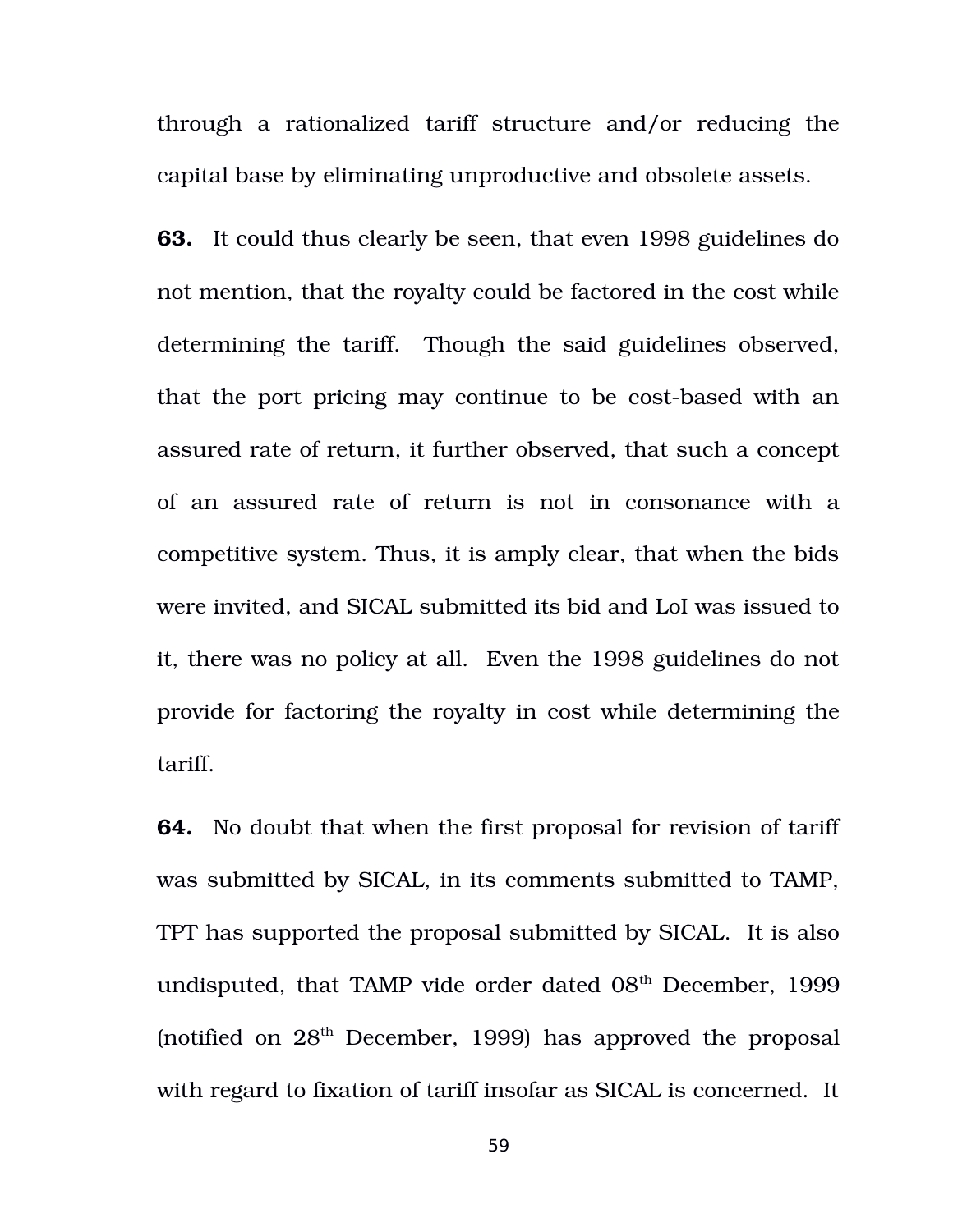will be relevant to refer to sub-para (iv) of paragraph 7 of the TAMP order, which reads thus:

> "(iv) It will be necessary at this point to refer to the royalty issue. **Even though some considerations relating to royalty** have tariff- implications, we have not so **far chosen to interfere in this regard; the royalty issue has been left to be settled by the Port Trust and the Government. That being so, in the light of the TPT's conditional support to the** request for dollar-denomination, it will **be necessary for us to clarify that our approval of the tariffs cannot be interpreted to amount to any implicit** approval of royalty-related issues. Specifically, in the context of the TPT's condition about dollar-denomination of royalty, the method of conversion adopted by the Applicant for the purpose of financial statements based on tariffs denominated in dollar terms cannot be deemed to have been approved by us."

[emphasis supplied]

**65.** It could thus be clear, that TAMP has observed, that though some considerations relating to royalty have tariffimplications, it had not so far chosen to interfere in that regard.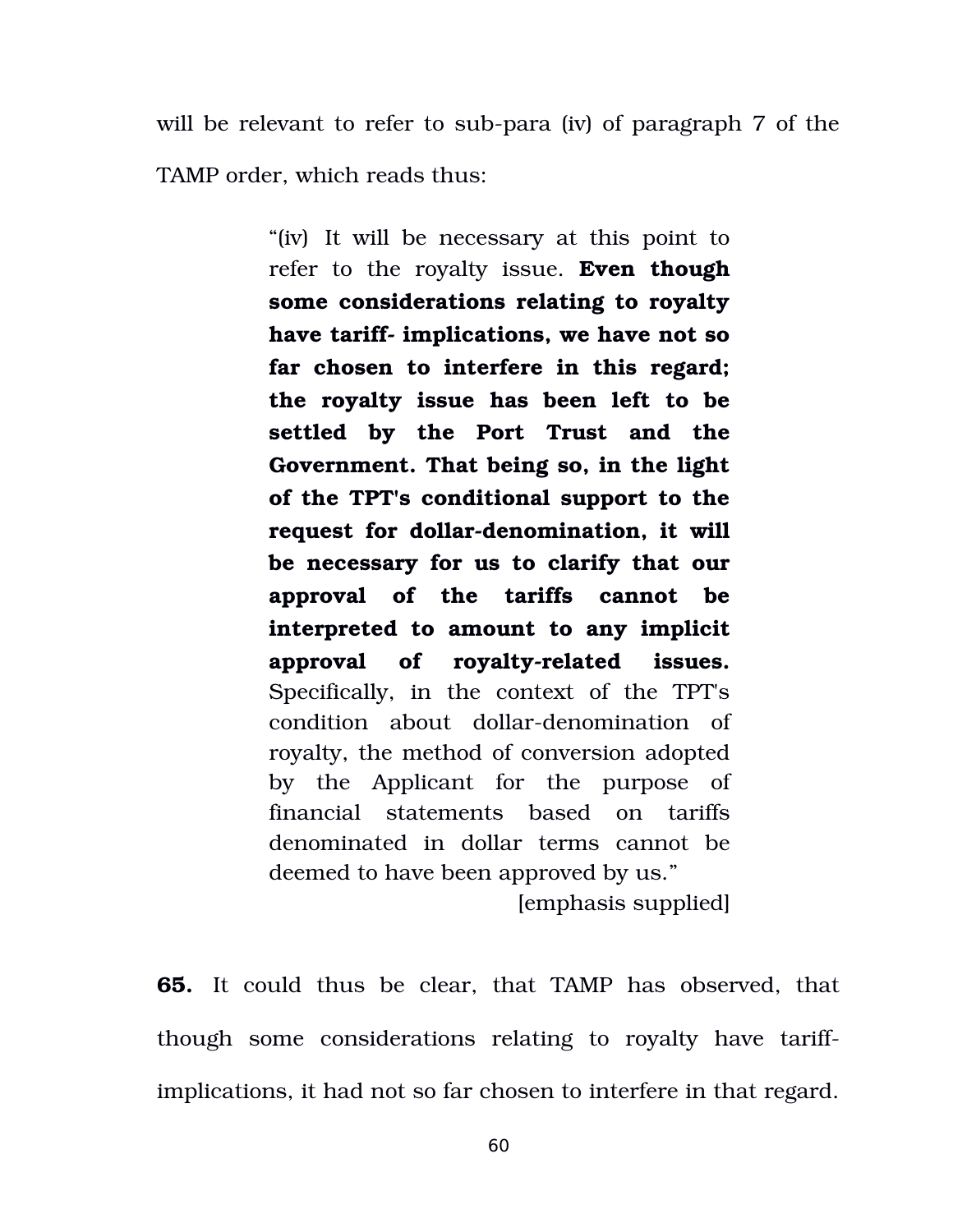The royalty issue has been left to be settled by TPT and the GoI. It has been clarified that its approval to the tariff cannot be interpreted to be amounting to any implicit approval of royaltyrelated issues. It is thus clear, that even the 1999 TAMP order made it clear, that the said order should not be interpreted to amount to any implicit approval of royalty related issues. It is thus clear, that royalty was permitted to be factored in cost only on account of TPT's conditional support to the proposal submitted by SICAL. It will also be relevant to note that TAMP order of 1999 is much after the TAMP guidelines, which were issued in February 1998. Undisputedly, the said order has been accepted by SICAL including the aforesaid observations in sub-para (iv) of paragraph 7.

**66.** The second tariff order in case of SICAL came to be passed on  $20<sup>th</sup>$  September, 2002 (notified on  $4<sup>th</sup>$  October, 2002). It will be relevant to refer to sub-para (xi) of paragraph 15.

> "(xi) One of the main items of expenditure considered by the PSA SICAL is the royalty payment it has to make to the TPT as per the Concession Agreement. This liability accounts for about 11.4%, 15.4% and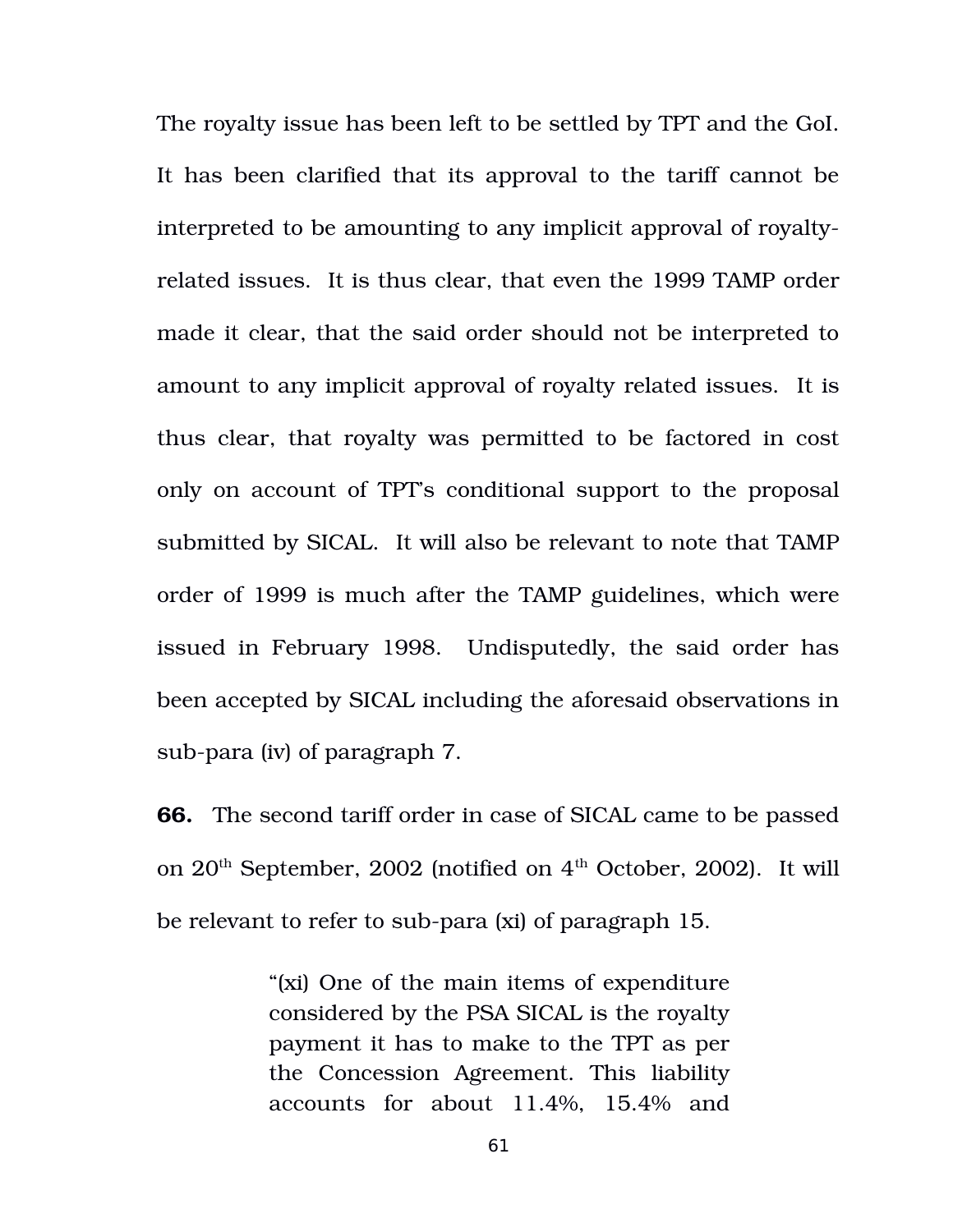19.2% of the operating income estimated on the basis of the existing tariffs for the years 2002, 2003 and 2004 respectively. As has been mentioned earlier, the existing tariffs were allowed to the PSA SICAL by accepting its proposal to adopt the (then) existing CHPT rates. That being so, there was no detailed cost analysis carried out then.

**It is admitted that the issue of admissibility of 'royalty' as a cost item has come under a focused scrutiny only in the case relating to the CCTL which was disposed of in March, 2002. In that case, this Authority decided not to allow 'revenue share' as a cost element for computation of tariffs at the CCTL. This Authority held that allowing royalty in tariff would mean that the CCTL (Private Terminal Operator) and the CHPT (the Licensor) both of whom enjoyed a dominant position, could enter into any commercial arrangement between themselves and pass on the consequential cost to customers**. This Authority also observed that there had been no commitment from anywhere about consequential tariff adjustments and the CA also did not give any assurance to the Licensee about tariff adjustments corresponding to the royalty quoted.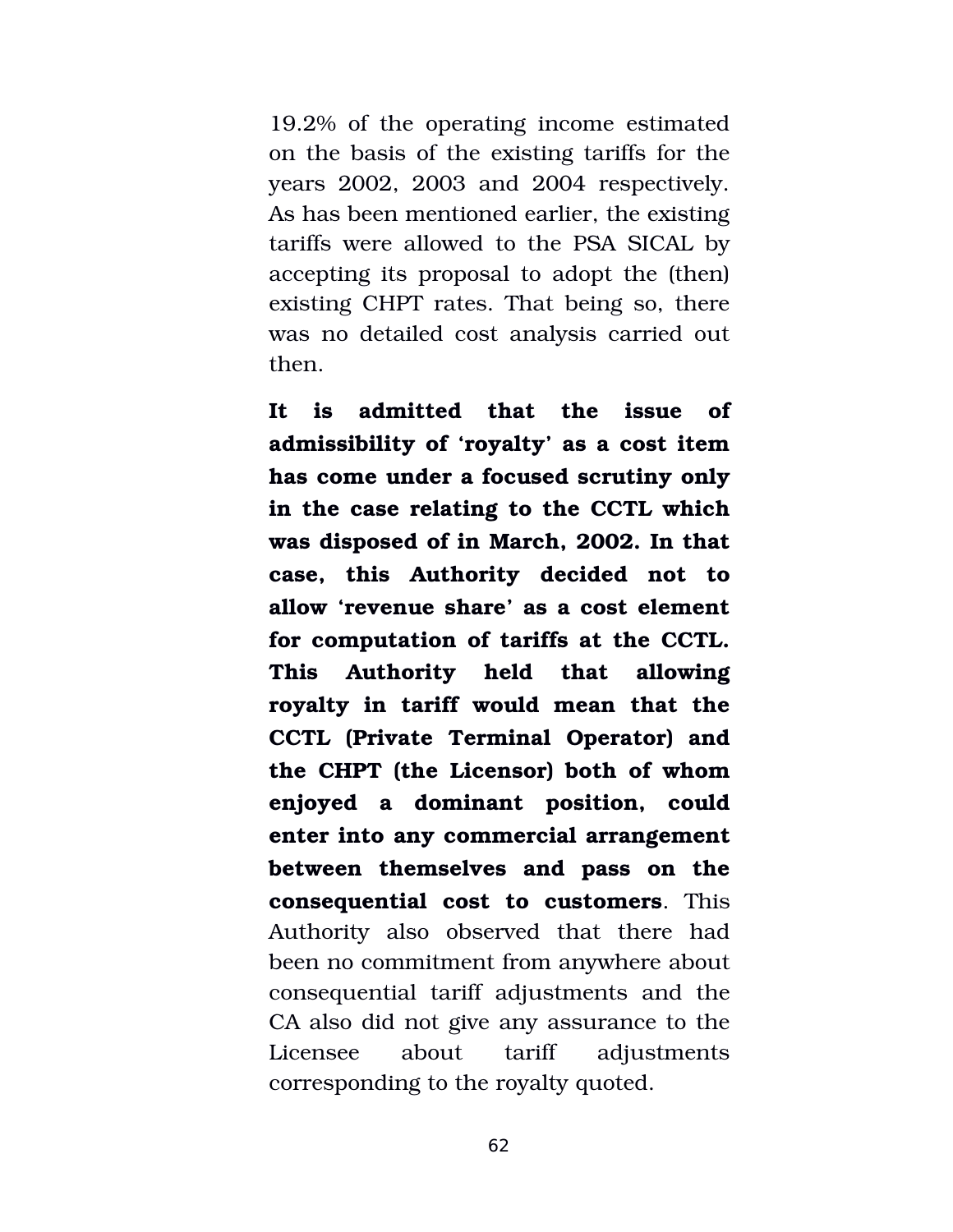**In view of the principle set out in the CCTL case, it is necessary to accord a similar treatment in the case of the PSA SICAL also. It is noteworthy that no extraordinary circumstances appear to emerge in this case warranting any exceptional consideration. That being so, royalty has not been considered as an admissible item of cost for this tariff exercise.**"

[emphasis supplied]

**67.** Perusal of the aforesaid sub-para would clearly reveal that one of the main items of expenditure considered by SICAL was the royalty payment it has to make to TPT as per the Concession Agreement. It states that the existing tariffs were allowed to SICAL by accepting its proposal to adopt the then existing Chennai Port Trust (hereinafter referred to as "CHPT") rates. It clarifies that there was no detailed cost analysis carried out then. It further states that the issue of admissibility of royalty as a cost item came under a focused scrutiny only in the case relating to CCTL, which was disposed of in March 2002. It states, that in that case, the Authority decided not to allow 'revenue share' as a cost element for computation of tariffs for CCTL. It observes, that allowing royalty in tariff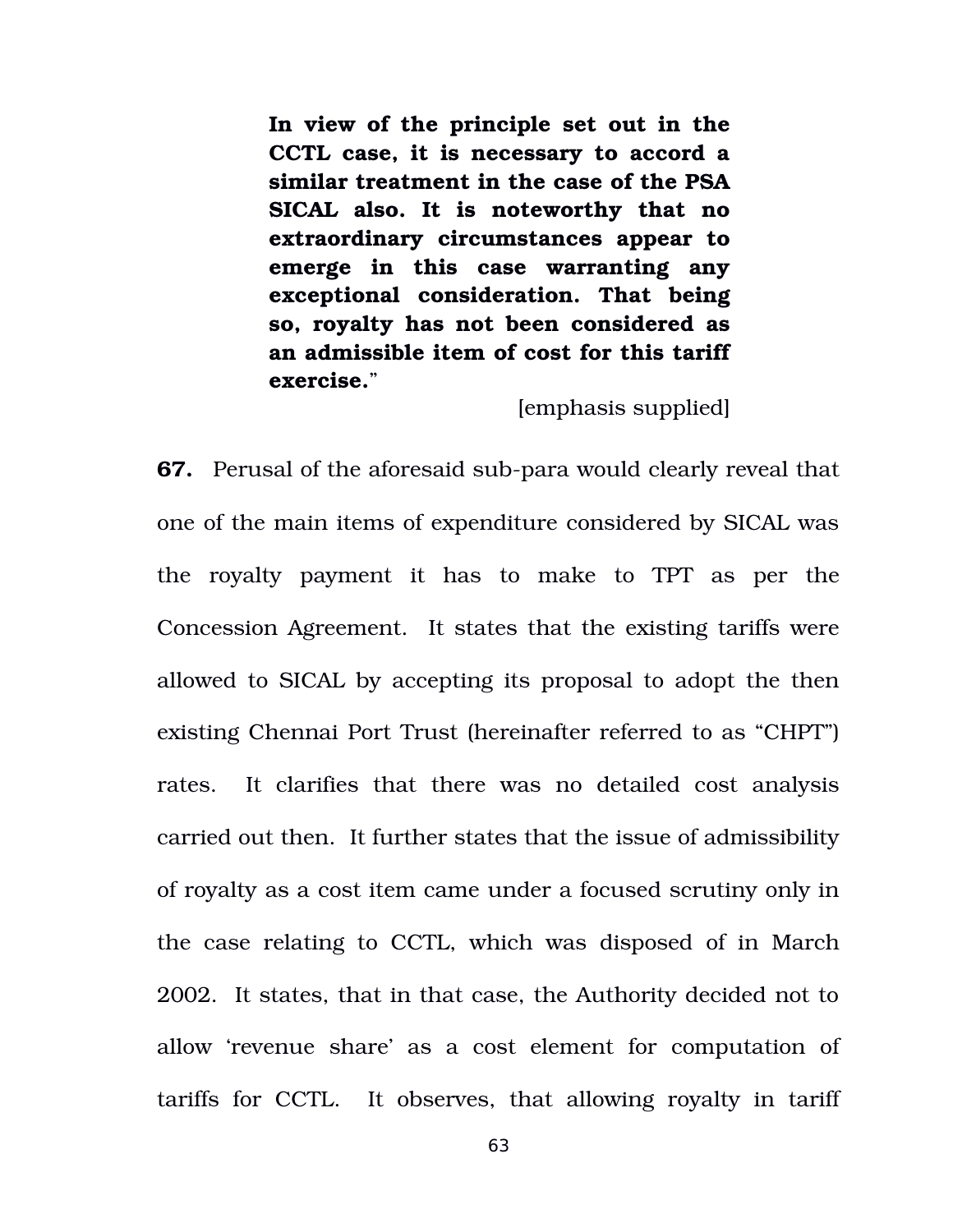would mean that CCTL (Private Terminal Operator) and CHPT (the Licensor), both of whom enjoyed a dominant position, could enter into any commercial arrangement between themselves and pass on the consequential cost to customers. It further specifies, that the Authority had observed, that there had been no commitment from anywhere about consequential tariff adjustments corresponding to the royalty quoted. It further observed that no extraordinary circumstances appear to emerge in the case of SICAL warranting any exceptional consideration. As such, royalty had not been considered as an admissible item of cost in the tariff.

**68.** The said order is passed when the 1998 guidelines were still holding the field. In this factual background, it is difficult to appreciate as to how it could be said that the 1998 guidelines issued by TAMP permitted royalty to be factored in cost while fixation of tariff.

**69.** The 2002 tariff order has been challenged by SICAL by filing Writ Petitions being Writ Petition Nos 40637-40639 of 2002 before the Madras High Court. The Madras High Court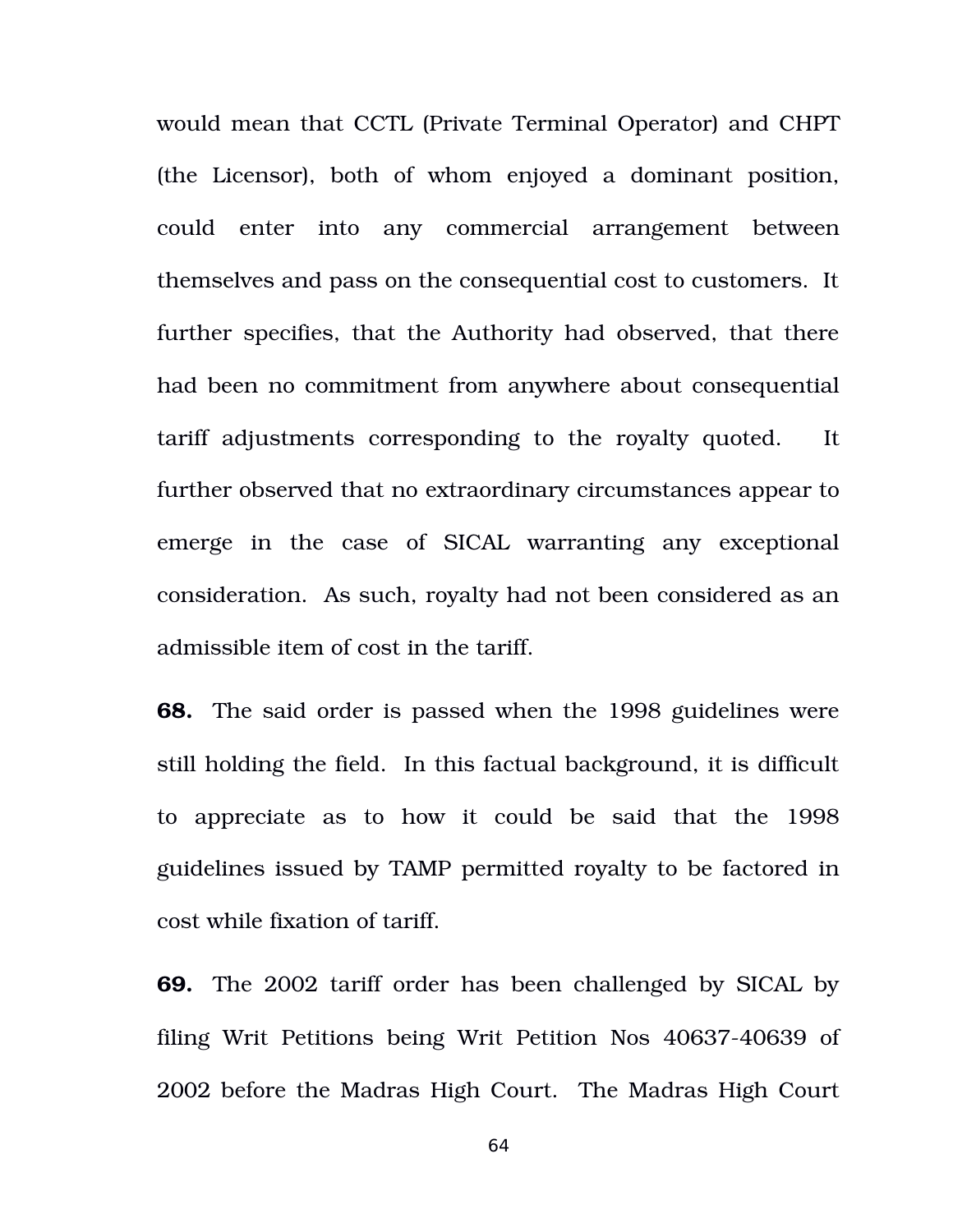has also passed interim order on  $8<sup>th</sup>$  November, 2002 thereby staying the 2002 notification and permitting SICAL to charge tariff on the basis of the 1999 tariff order.

**70.** Then comes the notification dated 29<sup>th</sup> July, 2003 issued by the GoI, which is in the following terms:

> "In a few cases recently a question arose as to what treatment to be given to revenue sharing/royalty payment made by private terminal operators to the concerned major ports for the purpose of fixation/revision of tariff. TAMP has also requested for guidelines from Ministry in the matter. The matter has been discussed with Chairman, TAMP and considered in this Ministry and **it has been decided to clarify as a matter of policy that the revenue sharing/royalty payment shall not be factored into/taken into account as cost for fixation/revision of tariff by TAMP for the following reasons:**

> (i) The benefit of higher efficiency on account of private participation in ports should also be passed on to shippers or the users which will not be so if royalty is allowed to be factored in the cost of private operators.

> (ii) If royalty is allowed as cost, the private bidder can offer any high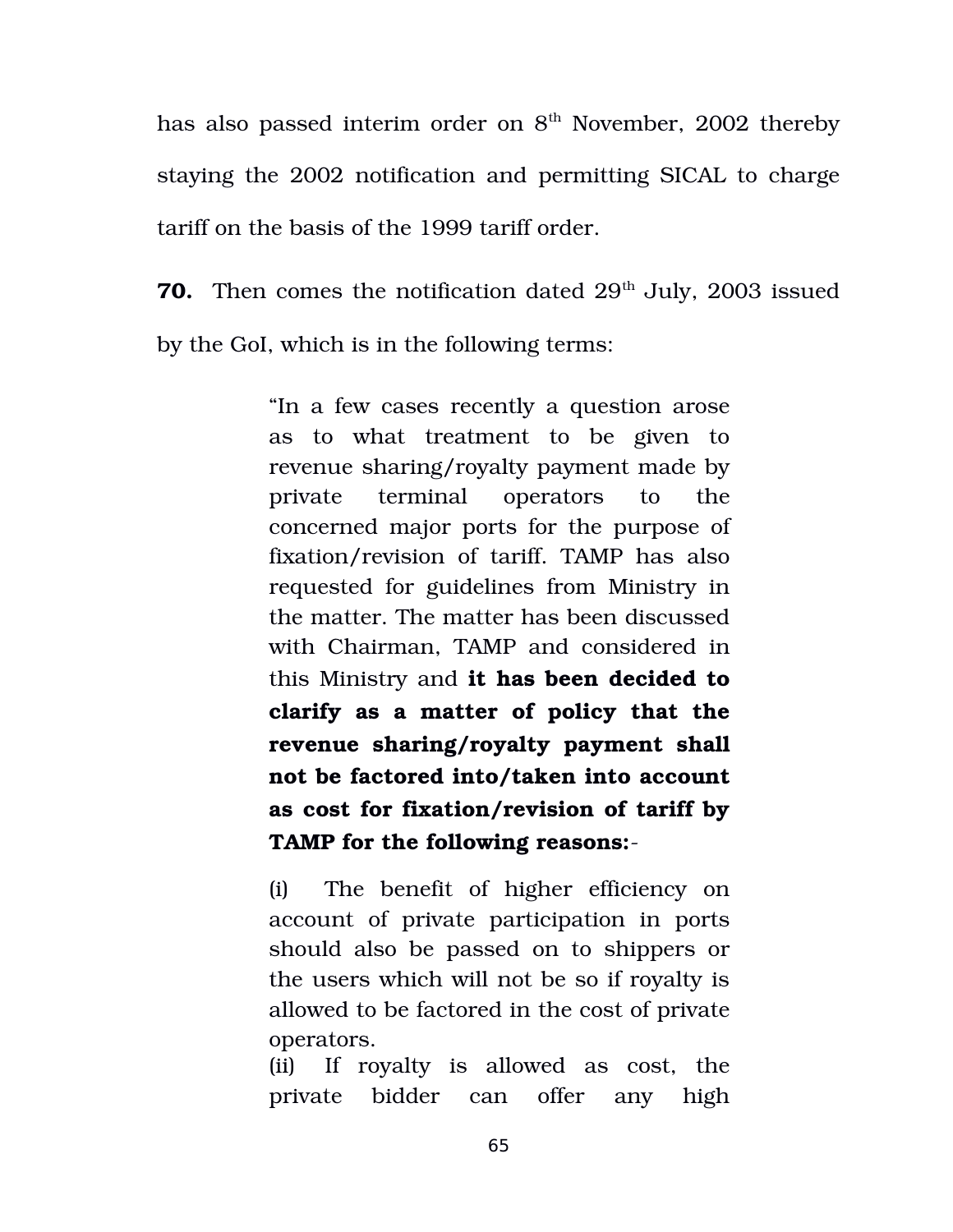percentage which he will recover from the shippers/users in the shape or royalty cost lectured in fixing of higher rates.

It has also been decoded that the position in this regard may be clearly indicated in the bid documents itself while inviting bids for private sector participation at major ports."

[emphasis supplied]

**71.** Perusal of the said notification would clearly show that the GoI has decided to clarify, as a matter of policy, that the revenue-sharing/royalty payment shall not be factored into/taken into account as cost for fixation/revision of tariff by TAMP. The said notification specifically provides that the benefit of higher efficiency on account of private participation in ports should also be passed on to shippers or the users which will not be so if royalty is allowed to be factored in the cost of private operators. It further provides that if royalty is allowed as cost, the private bidder can offer any high percentage which he will recover from the shippers/users in the shape of royalty cost factored in fixing of higher rates.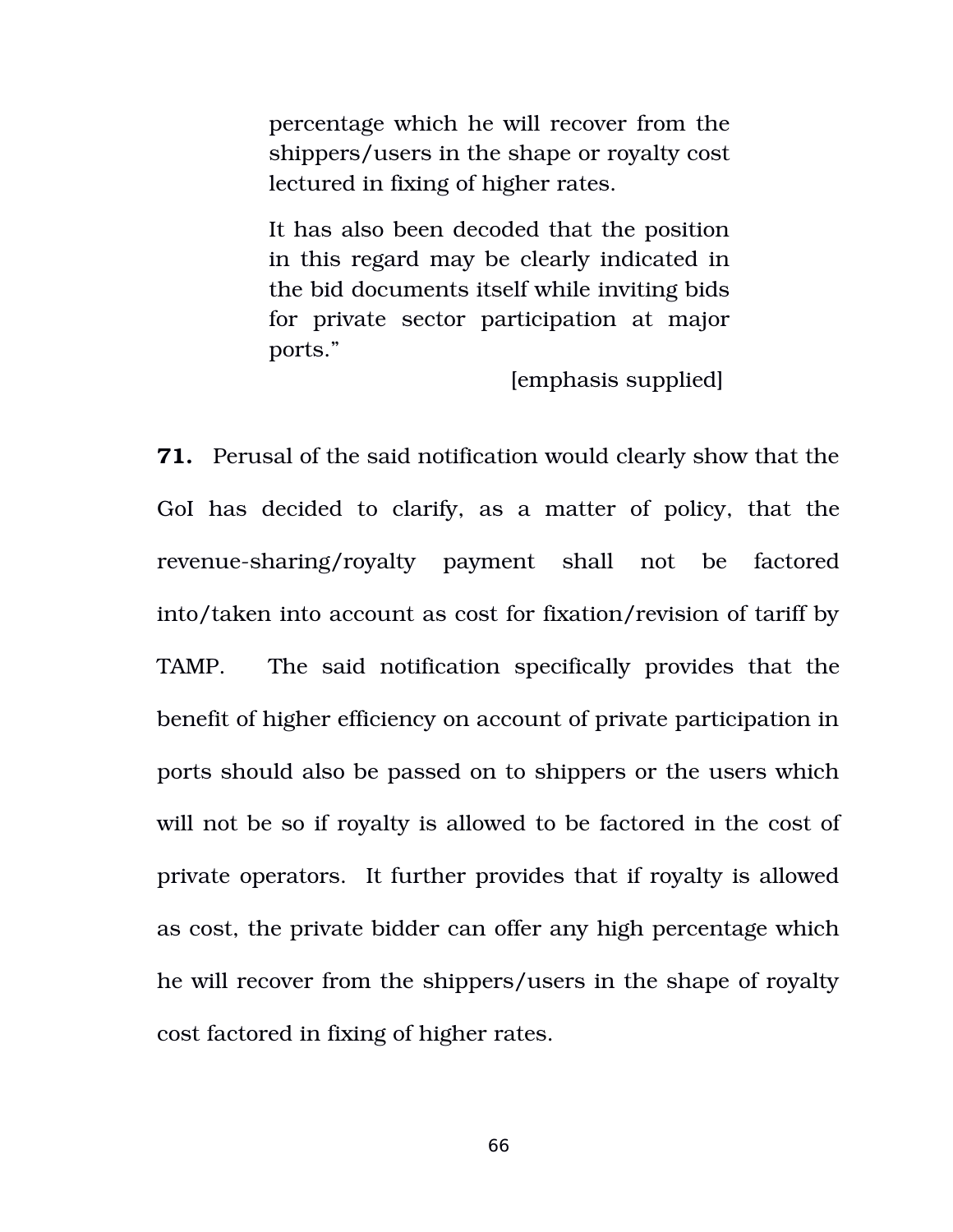**72.** Then comes a notification dated 31<sup>st</sup> March, 2005 issued by TAMP. It will be relevant to note that these guidelines have been issued subsequent to the consultation meetings held with the stake-holders at Kolkata, Chennai and Mumbai. It will be relevant to refer to clause 1.4.2, which reads thus:

> "1.4.2. The earlier guidelines adopted in Feb. 1998 stand superseded. The principles evolved through various tariff orders will, however, continue to apply to the extent they are consistent with and not specifically superseded by these guidelines. A compendium or digest of principles evolved will be published periodically."

**73.** It is thus clear, that the 31<sup>st</sup> March, 2005 notification specifically states that the guidelines adopted in February 1998 stand superseded. However, it provides, that the principles evolved through various tariff orders would continue to apply to the extent they are consistent with and not specifically superseded by the 2005 guidelines.

**74.** It will also be relevant to refer to paragraph 2.8.1 of the 2005 guidelines.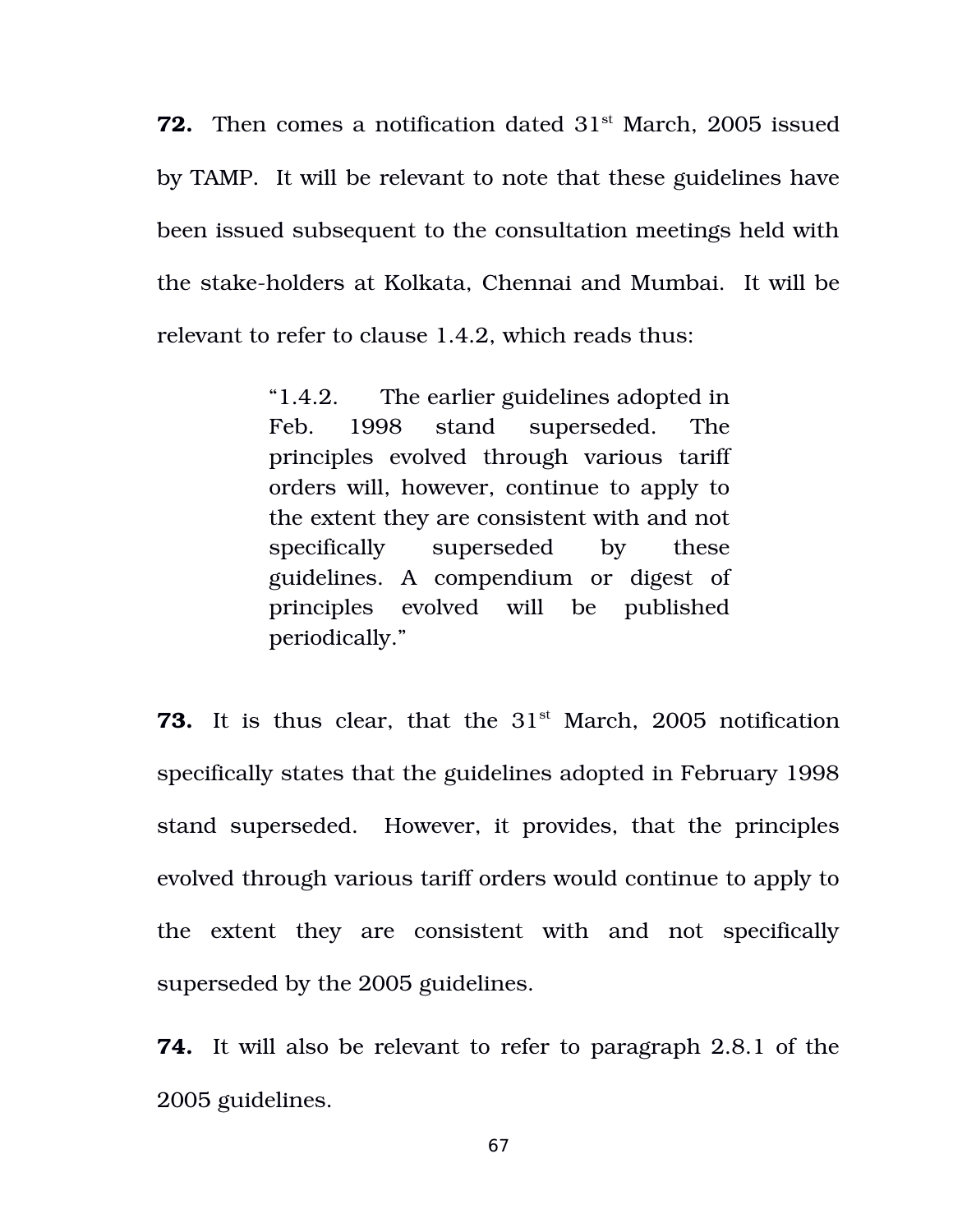"2.8.1. **'Royalty/Revenue share' payable to the landlord port by the private operator will not be allowed as an admissible cost for tariff computation as decided by the Govt. in the Ministry of Shipping vide its Order No. PR14019/6/2002PG dt. 29th July, 2003. In those BOT cases where bidding process was finalized before 29 July, 2003, the tariff computation will take into account royalty / revenue sharing as cost for tariff fixation in such a manner as to avoid likely loss to the operator on account of royalty / revenue share not being taken into account, subject to maximum of the amount quoted by the next lowest bidder. This would, however, be allowed for the period upto which such likely loss will arise.** This would not be applicable if there is provision in the concession agreement on treatment of 'Royalty/Revenue Share'."

[emphasis supplied]

**75.** The said guidelines specifically provide that 'royalty/revenue share' payable to the landlord port by the private operator will not be allowed as an admissible cost for tariff computation as decided by the Government in the Ministry of Shipping vide its Order No.PR-14019/6/2002-PG dated  $29<sup>th</sup>$  July, 2003. It further provided, that in those BOT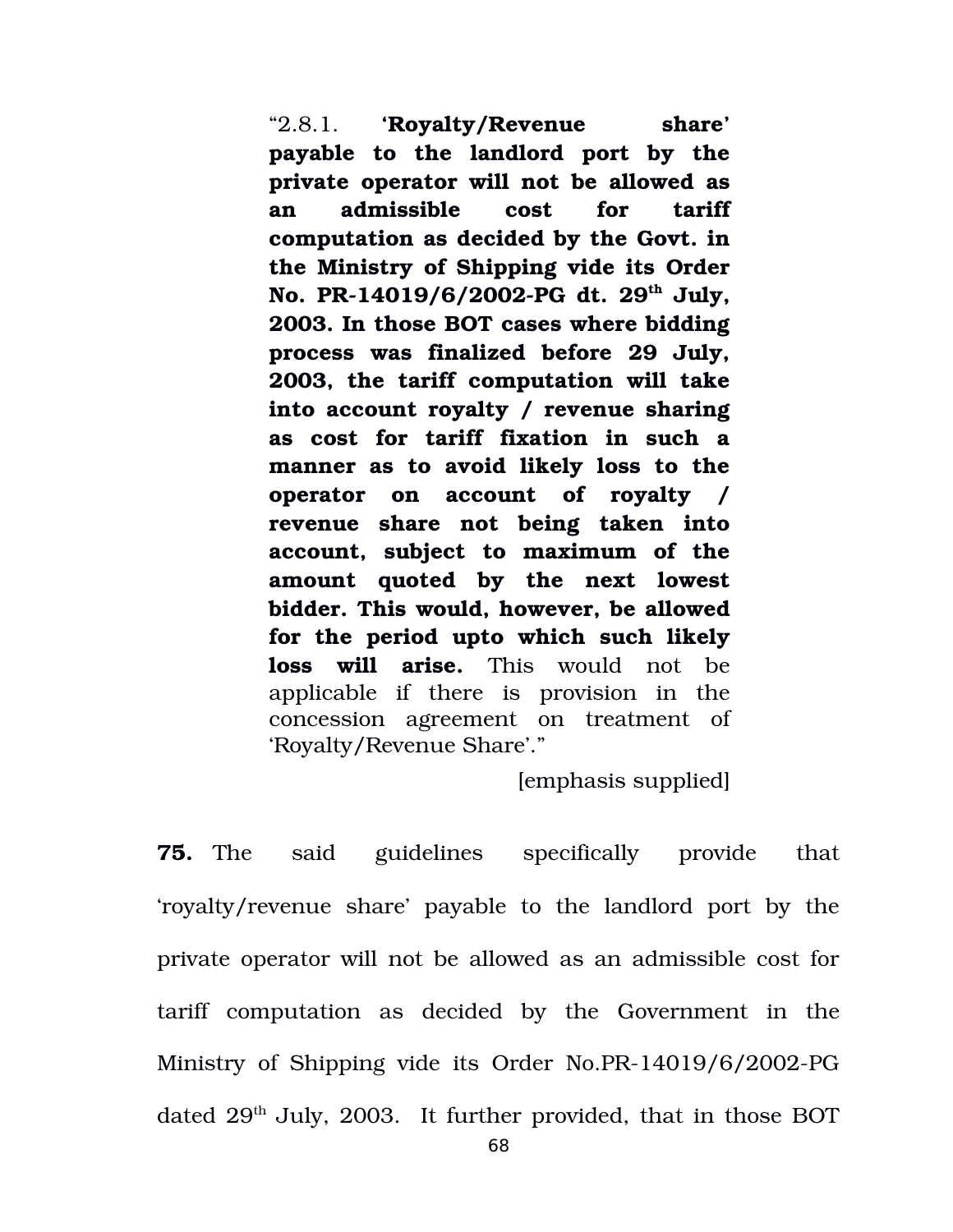cases where bidding process was finalized before  $29<sup>th</sup>$  July, 2003, tariff computation will take into account royalty/revenue sharing as cost for tariff fixation in such a manner as to avoid likely loss to the operator on account of the royalty/revenue share not being taken into account. However, this was subjected only to a maximum of the amount quoted by the next lowest bidder. This was further subjected to be allowed for the period upto which such likely loss would arise. It further provided that this would not be applicable if there is provision in the concession agreement on treatment of royalty/revenue share.

**76.** A conjoint reading of all these documents would reveal that when the bid document was published in April 1997; SICAL tendered its bid in October, 1997 and submitted its financial offer in December,1997; and the LoI was issued to SICAL on 29<sup>th</sup> January, 1998, there were no guidelines at all. Even the guidelines of February 1998 do not provide for royalty being factored as cost while fixation of tariff. On the contrary, the tariff order of 1999 specifically clarifies that it has left the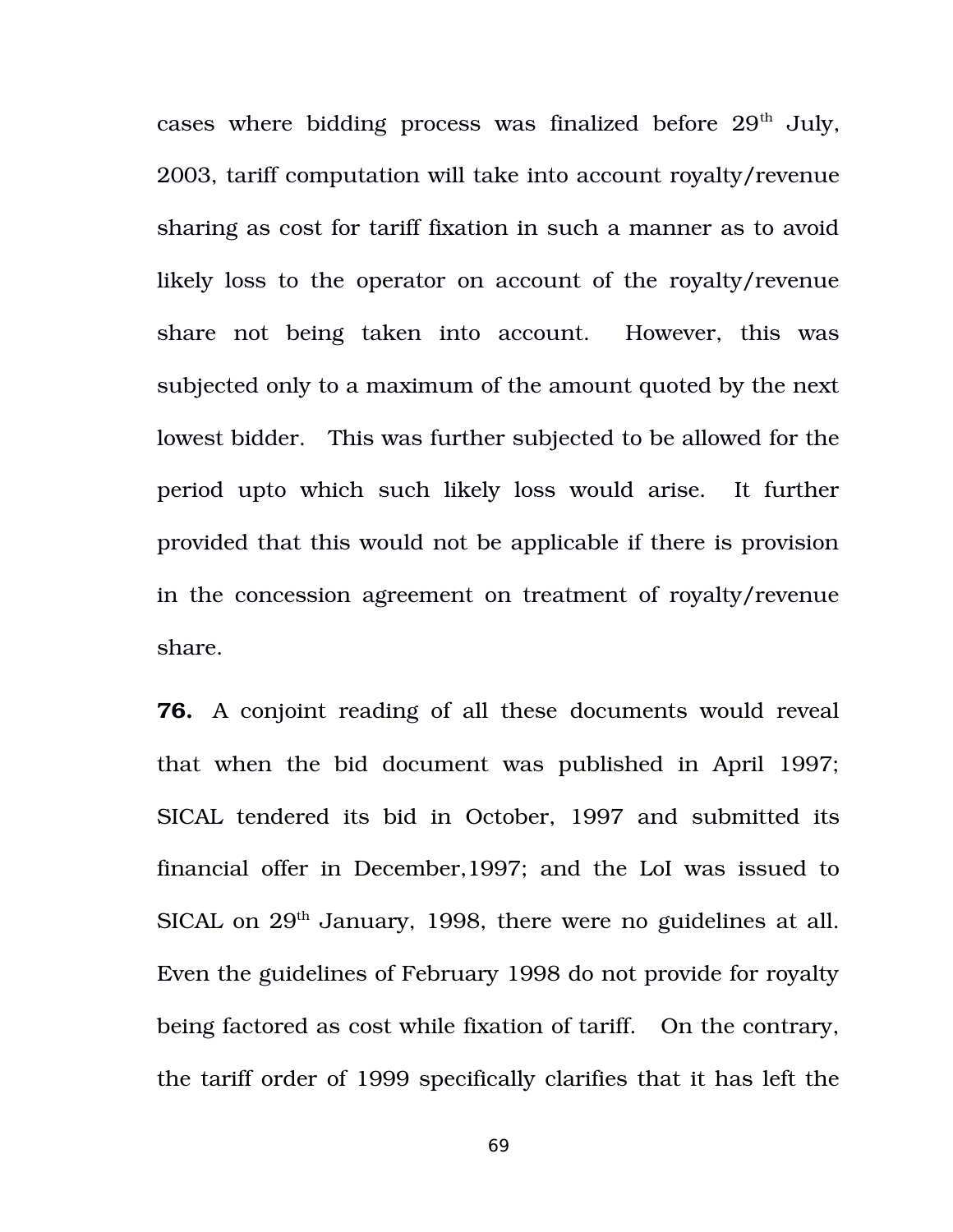royalty issue to be decided by TPT and the GoI. It has specifically clarified that the approval by TAMP should not be interpreted to be amounting to any implicit approval of royaltyrelated issue. Further, the tariff order issued on  $20<sup>th</sup>$ September, 2002 specifically rejects the claim of SICAL for factoring any royalty as cost while tariff/price fixation. As already stated herein above, SICAL has challenged the said order before the Madras High Court by way of writ petition, which petition has been allowed. It is also not in dispute, that on account of interim order passed by the Madras High Court dated  $8<sup>th</sup>$  November, 2002, SICAL is still continuing to charge at rates notified in the 1999 tariff order.

**77.** In this scenario, the finding of the Arbitral Tribunal, that there was a law when the Agreement was entered into between the parties, which provided royalty as a pass-through and that the said law has been changed for the first time in 2003 and subsequently again changed in 2005, in our view, is a finding based on 'no evidence'. Had the Arbitral Tribunal perused the tariff orders of 1999 and 2002, it would have found that in the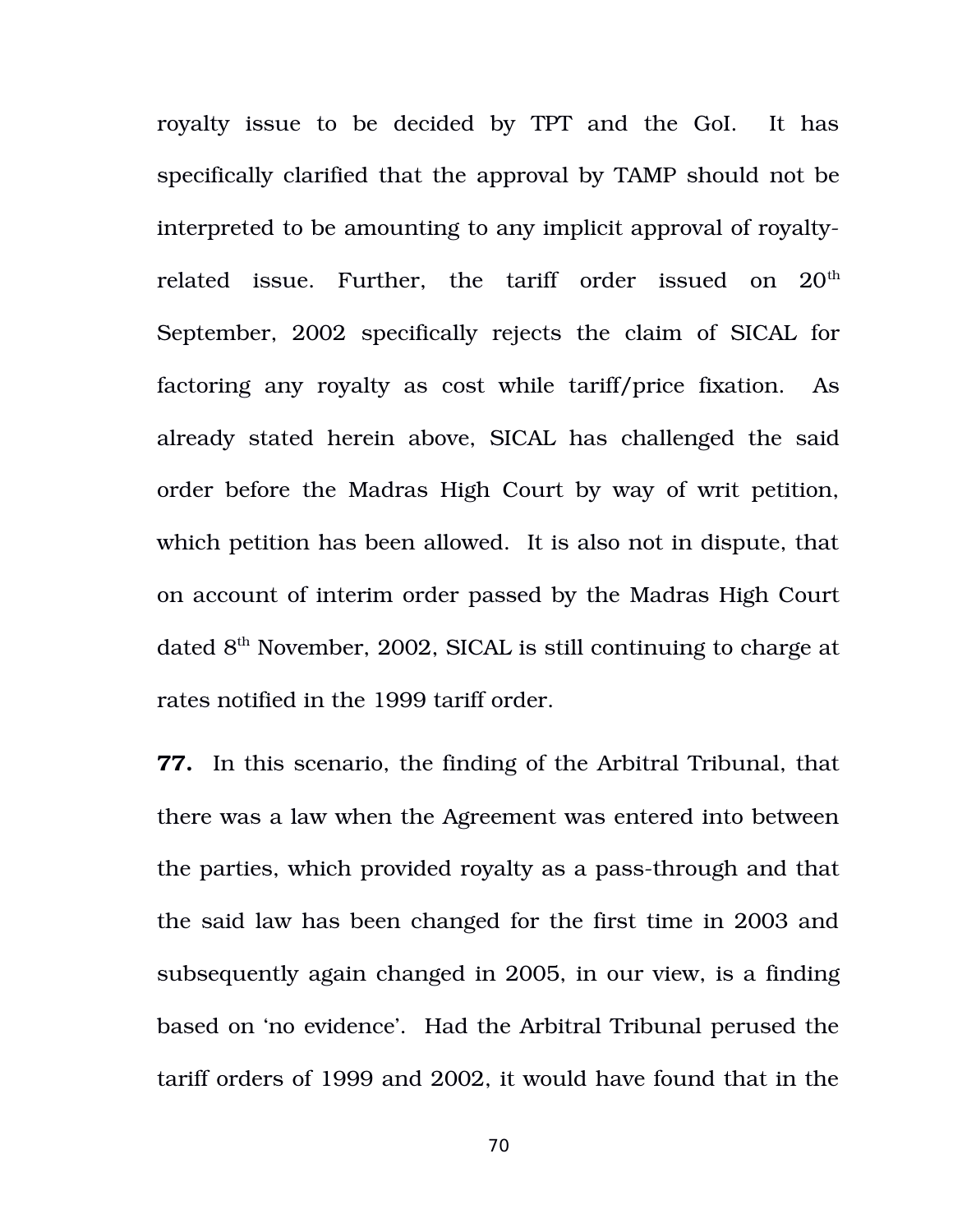1999 tariff order TAMP has specifically observed that its approval of the tariff should not be construed as its implicit approval of royalty-related issue and the 2002 tariff order specifically states that royalty was not permitted to be factored in the cost while determining tariff. The Arbitral Tribunal has totally failed to take into consideration this aspect of the matter.

**78.** As such, we are of the view, that since the finding of the Arbitral Tribunal, that there was an existing law to the effect that the royalty payable shall be permitted as a pass-through in cost while fixation of tariff, is based on 'no evidence' and the finding, that there was a change in law in 2003 and 2005 is based on without taking into consideration the relevant evidence, would come in the realm of perversity as explained by this Court in paragraph 31 of the **Associate Builders** (supra). The findings are based on 'no evidence' and 'ignorance of vital evidence' in arriving at its decision.

**79.** This brings us to the next issue viz., as to whether the Arbitral Tribunal was justified in passing an award thereby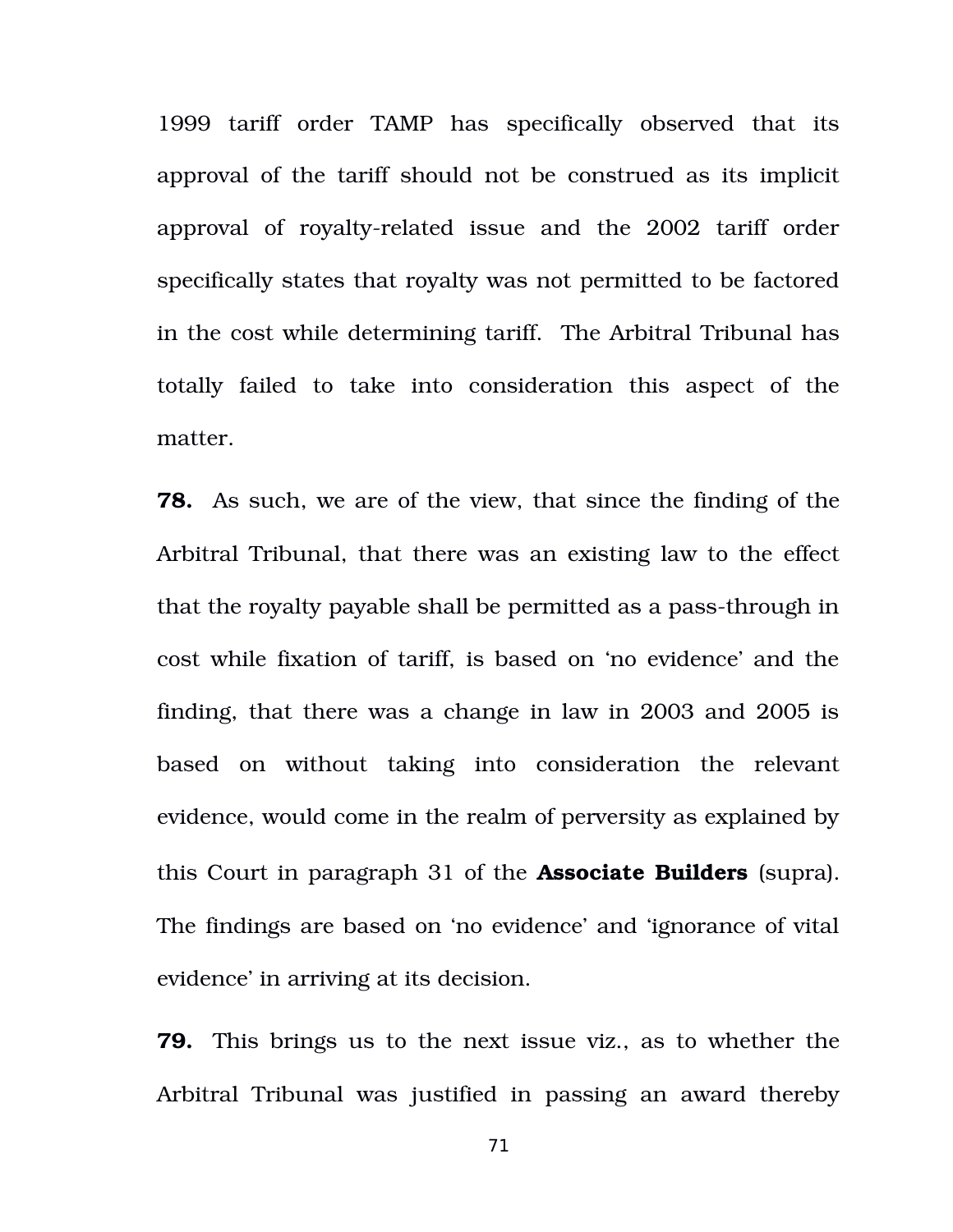substituting 'royalty payment module' to the 'revenue-sharing module'. A contract duly entered into between the parties cannot be substituted unilaterally without the consent of the parties. The intention of the parties could be gathered from the documents on record. SICAL, for the first time, made representation to TPT on  $6<sup>th</sup>$  October, 2006 thereby seeking a relief under the terms of Article 14.3 of the Agreement. On  $14<sup>th</sup>$ October, 2006, TPT informed SICAL that the issues raised by it were under examination. However, vide order dated 27<sup>th</sup> October, 2006, TPT refused to consider SICAL's application for relief since, according to it, the issue raised by SICAL was pending before the Madras High Court. SICAL therefore filed writ petition being Writ Petition No. 4361 of 2006 before the Madras High Court. The Madras High Court allowed the said writ petition vide order dated  $21<sup>st</sup>$  August, 2007 clarifying that the petition pending before the High Court had nothing to do with the representation under Article 14 of the License Agreement and remanded the matter to TPT for consideration afresh. Vide a reasoned letter dated  $25<sup>th</sup>$  April, 2008, TPT rejected the claim of SICAL. TPT has specifically observed that 72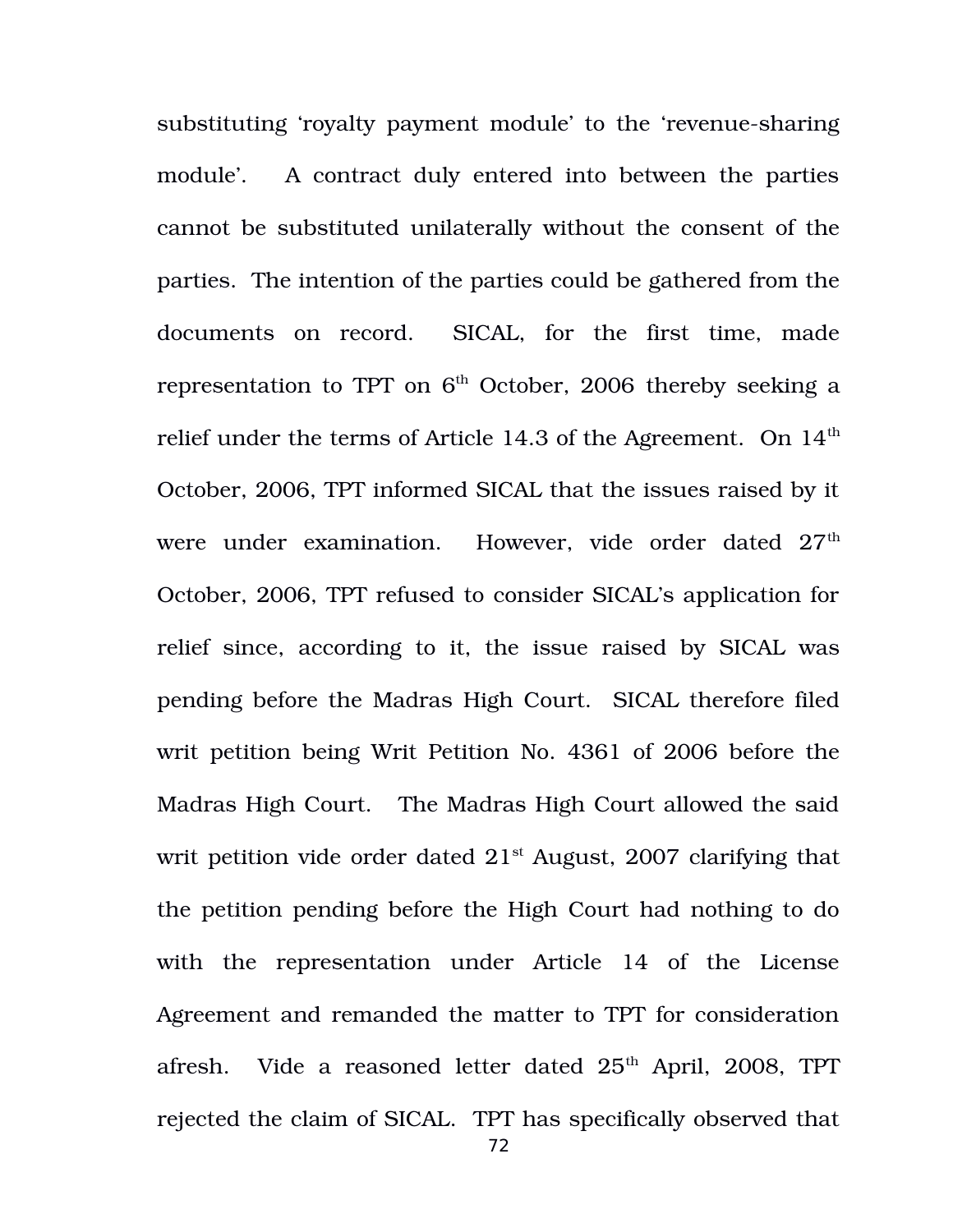any change in the Agreement cannot be done without prior approval of the GoI. SICAL on 19<sup>th</sup> November, 2012 addressed a letter to TPT invoking arbitration under Article 15.3 of the License Agreement. TPT strenuously contested the claim of SICAL with regard to prayer for change from 'royalty payment mode' to 'revenue sharing mode'. The stand of TPT has been crystalized by the Arbitral Tribunal in paragraph 5 of the Award, which reads thus:

> "5. Sum and substance of the defence is as follows:

> > "There is no dispute at all. The grievance of the SICAL is that there is an error committed by TAMP in fixing the tariff. That grievance had been repeatedly taken before the High Court of Madras by SICAL and at all stages orders have been passed by setting aside the orders challenged. Therefore, the real grievance of SICAL is only against TAMP and not against PORT. Since the issue regarding fixing of tariff is pending finality, SICAL cannot maintain any claim legally or factually against PORT. PORT is bound by the order of TAMP. Whatever order TAMP passes, the PORT is bound to obey. The PORT has no right to interfere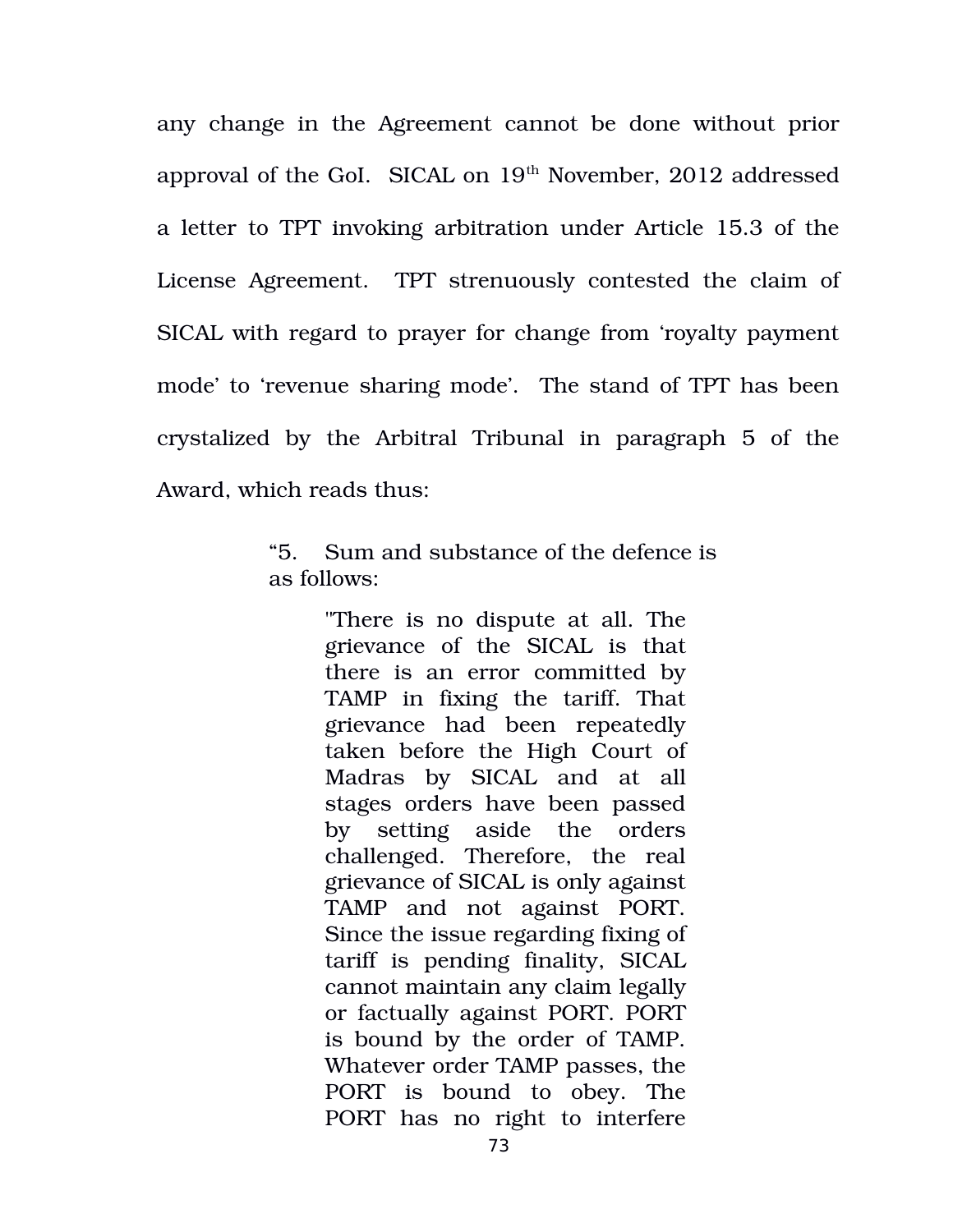with the tariff fixing power of TAMP which is their exclusive domain and jurisdiction. The Contract is not entered into on the basis of any guidelines. There was no guideline, as contended by SICAL, on the date of the contract. By the present dispute, SICAL is trying to change the entire nature of the contract, namely, from the royalty module to the revenue sharing module. It is impermissible for a court or this Tribunal to compel any party to enter into a new contract. Contract is always by consent of parties. All the grievance put forward before the Tribunal by SICAL is their grievance in sum and substances before TAMP and High Court of Madras in all challenges made against the order of TAMP. Neither a Court nor the Tribunal can rewrite the Contract. The contract is an enforceable one and simply because SICAL is stated to be losing monetarily, the relief sought for in this dispute cannot be granted. If the case of SICAL is true, it is open to them to put an end to the contract and seek appropriate relief. If such a termination of the contract takes place at the instance of SICAL, then the PORT will take steps to get appropriate relief. Section 56 of the Contract Act is applicable to this case"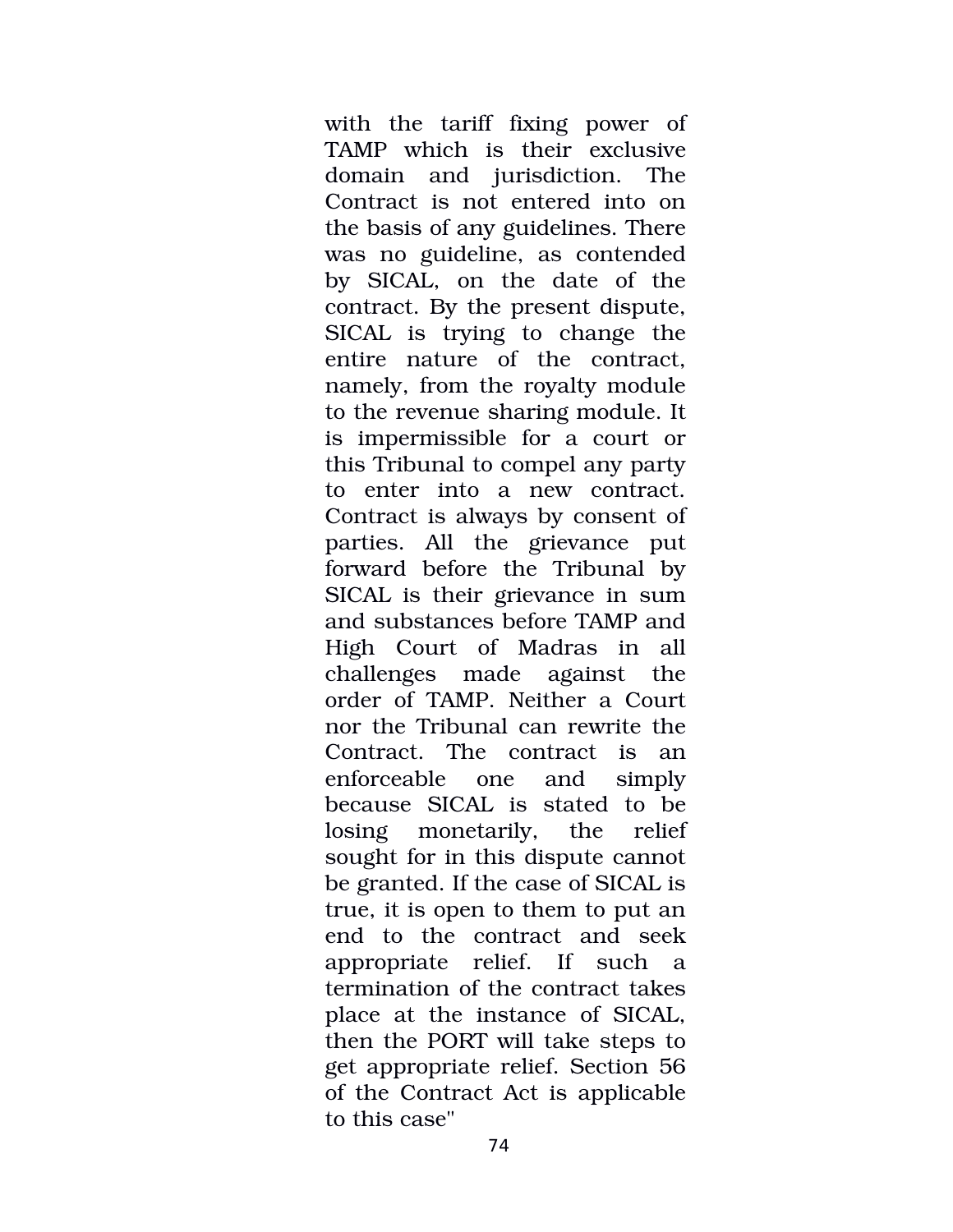A number of case laws have been cited by the learned Senior Counsel for the PORT and we will refer to them at the appropriate stage."

**80.** It could thus be seen, that SICAL wanted the Agreement to be amended so as to change the 'royalty payment method' to 'revenue-sharing method'. TPT was always opposed to it. The intention of TPT is apparent from its various communications and its stand before the Arbitral Tribunal, that it was not agreeable for amendment of the Agreement from 'royalty payment method' to 'revenue-sharing method'.

**81.** However, ignoring the stand of TPT, by the impugned Award, the Arbitral Tribunal has thrust upon a new term in the Agreement between the parties against the wishes of TPT. The 'royalty payment method' has been totally substituted by the Arbitral Tribunal, with the 'revenue-sharing method'. It is thus clear, that the Award has created a new contract for the parties by unilateral intention of SICAL as against the intention of TPT.

**82.** After referring to various international treaties on arbitration and judgments of other jurisdictions, this Court in

75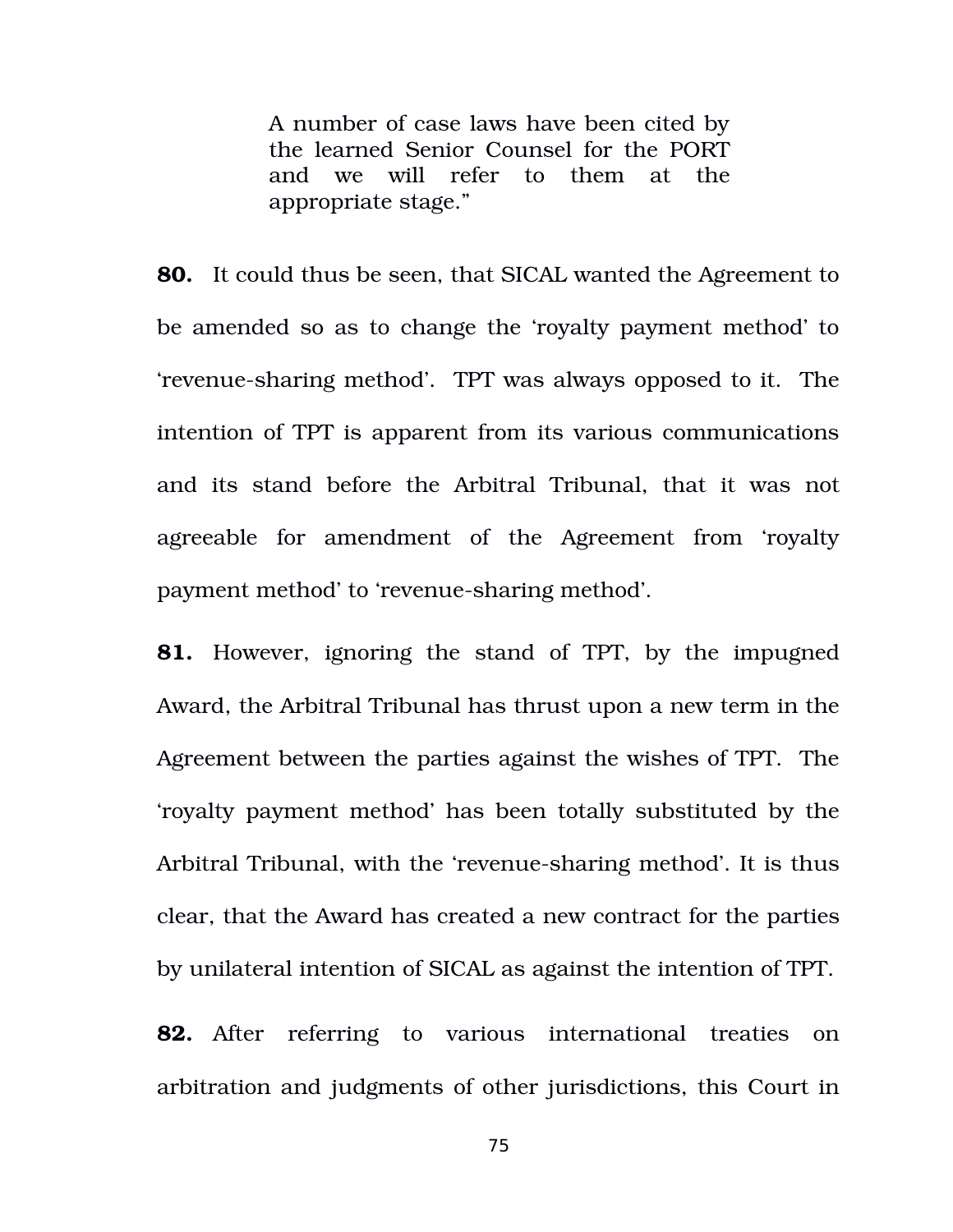*Limited* (supra), observed thus:

**"76.** However, when it comes to the public policy of India, argument based upon "most basic notions of justice", it is clear that this ground can be attracted only in very exceptional circumstances when the conscience of the Court is shocked by infraction of fundamental notions or principles of justice. It can be seen that the formula that was applied by the agreement continued to be applied till February 2013 — in short, it is not correct to say that the formula under the agreement could not be applied in view of the Ministry's change in the base indices from 1993-1994 to 2004-2005. Further, in order to apply a linking factor, a Circular, unilaterally issued by one party, cannot possibly bind the other party to the agreement without that other party's consent. Indeed, the Circular itself expressly stipulates that it cannot apply unless the contractors furnish an undertaking/affidavit that the price adjustment under the Circular is acceptable to them. We have seen how the appellant gave such undertaking only conditionally and without prejudice to its argument that the Circular does not and cannot apply. **This being the case, it is clear that the majority award has created a new contract for the parties by applying the said unilateral Circular and by substituting a workable formula**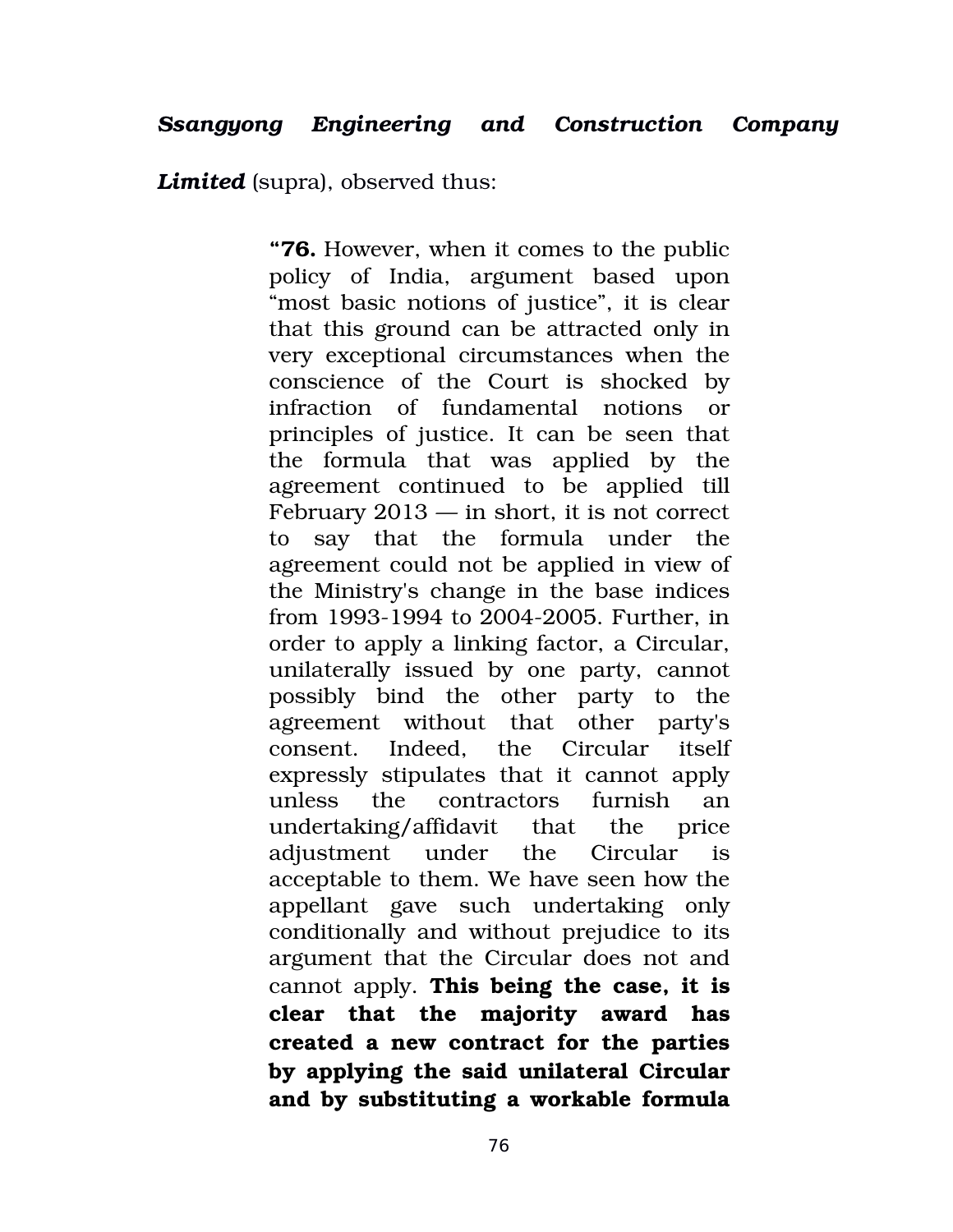**under the agreement by another formula dehors the agreement. This being the case, a fundamental principle of justice has been breached, namely, that a unilateral addition or alteration of a contract can never be foisted upon an unwilling party, nor can a party to the agreement be liable to perform a bargain not entered into with the other party. Clearly, such a course of conduct would be contrary to fundamental principles of justice as followed in this country, and shocks the conscience of this Court. However, we repeat that this ground is available only in very exceptional circumstances, such as the fact situation in the present case.** Under no circumstance can any court interfere with an arbitral award on the ground that justice has not been done in the opinion of the Court. That would be an entry into the merits of the dispute which, as we have seen, is contrary to the ethos of Section 34 of the 1996 Act, as has been noted earlier in this judgment."

[emphasis supplied]

**83.** As such, as held by this Court in *Ssangyong Engineering and Construction Company Limited* (supra), the fundamental principle of justice has been breached, namely, that a unilateral addition or alteration of a contract has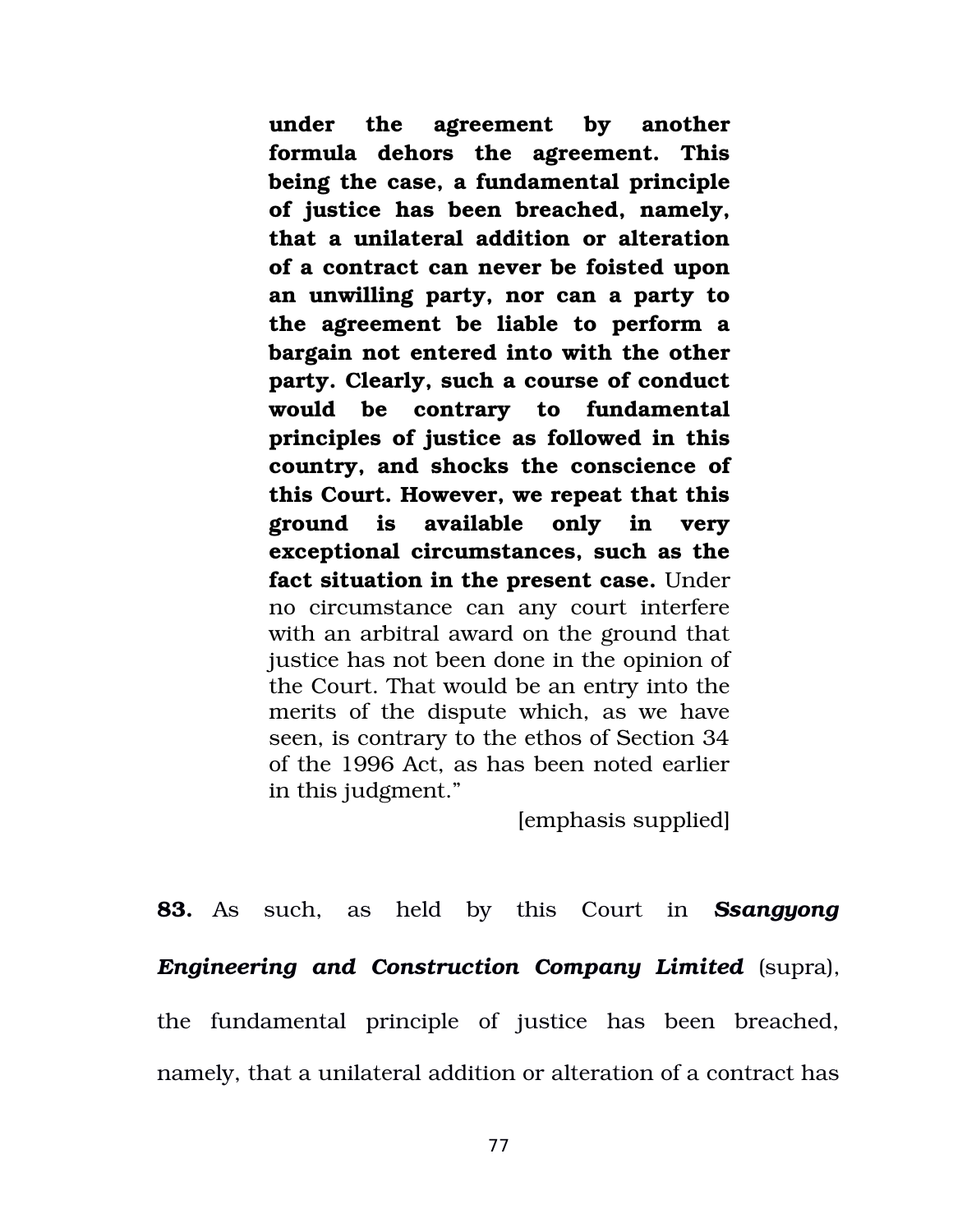been foisted upon an unwilling party. This Court has further held that a party to the Agreement cannot be made liable to perform something for which it has not entered into a contract. In our view, re-writing a contract for the parties would be breach of fundamental principles of justice entitling a Court to interfere since such case would be one which shocks the conscience of the Court and as such, would fall in the exceptional category.

**84.** We may gainfully refer to the following observations of this Court in *Bharat Coking Coal Ltd. v. Annapurna Construction[26](#page-77-0)* .

> **"22.** There lies a clear distinction between an error within the jurisdiction and error in excess of jurisdiction. Thus, the role of the arbitrator is to arbitrate within the terms of the contract. He has no power apart from what the parties have given him under the contract. If he has travelled beyond the contract, he would be acting without jurisdiction, whereas if he has remained inside the parameters of the contract, his award cannot be questioned

<span id="page-77-0"></span><sup>26</sup> (2003) 8 SCC 154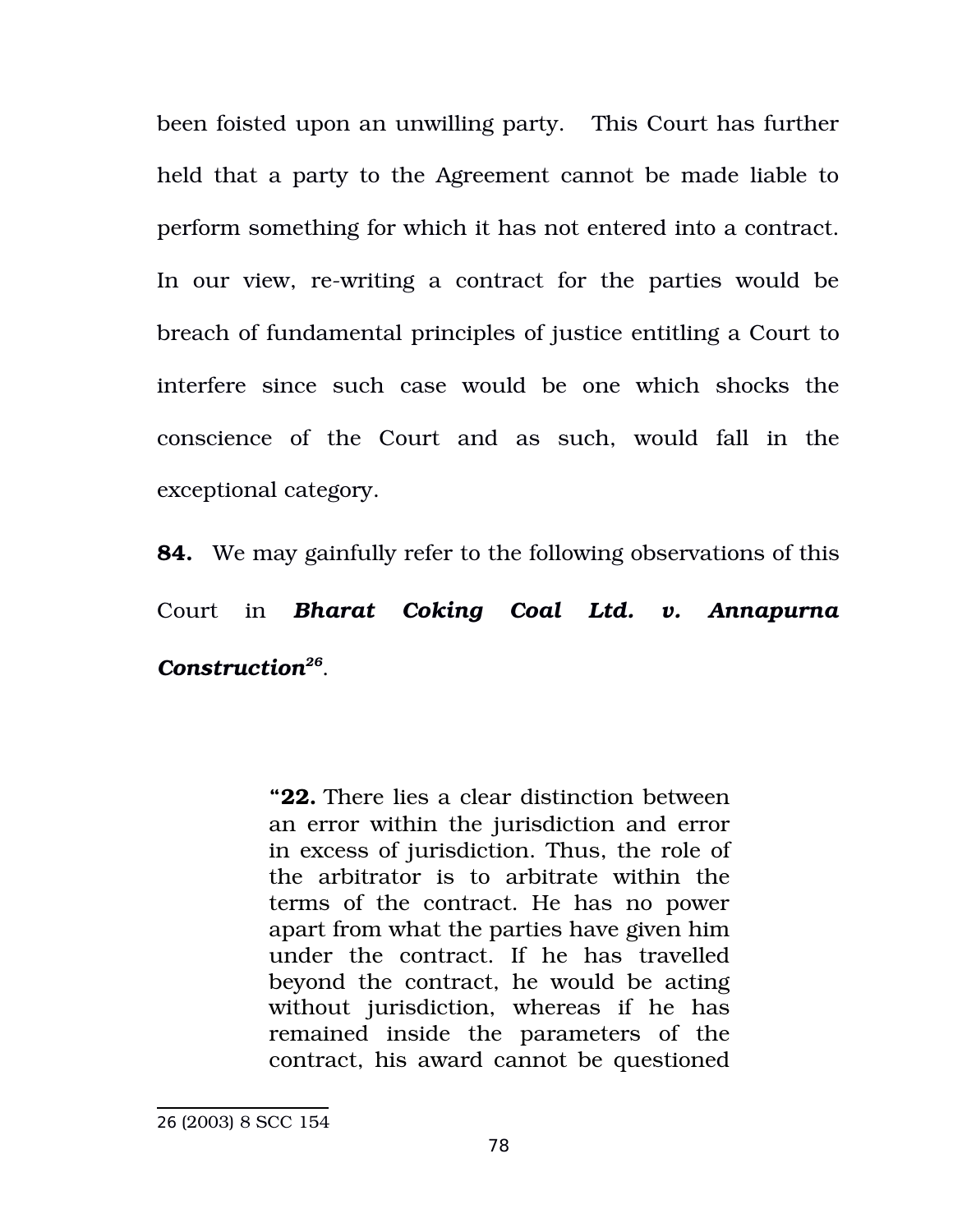on the ground that it contains an error apparent on the face of the record."

**85.** It has been held that the role of the Arbitrator is to arbitrate within the terms of the contract. He has no power apart from what the parties have given him under the contract. If he has travelled beyond the contract, he would be acting without jurisdiction.

**86.** It will also be apposite to refer to the following observations of this Court in the case of *Md. Army Welfare*

## *Housing Organization v. Sumangal Services (P) Ltd.[27](#page-78-0)*

**"43.** An Arbitral Tribunal is not a court of law. Its orders are not judicial orders. Its functions are not judicial functions. It cannot exercise its power ex debito justitiae. The jurisdiction of the arbitrator being confined to the four corners of the agreement, he can only pass such an order which may be the subject-matter of reference."

**87.** It has been held that an Arbitral Tribunal is not a Court of law. Its orders are not judicial orders. Its functions are not judicial functions. It cannot exercise its powers *ex debito*

<span id="page-78-0"></span><sup>27</sup> (2004) 9 SCC 619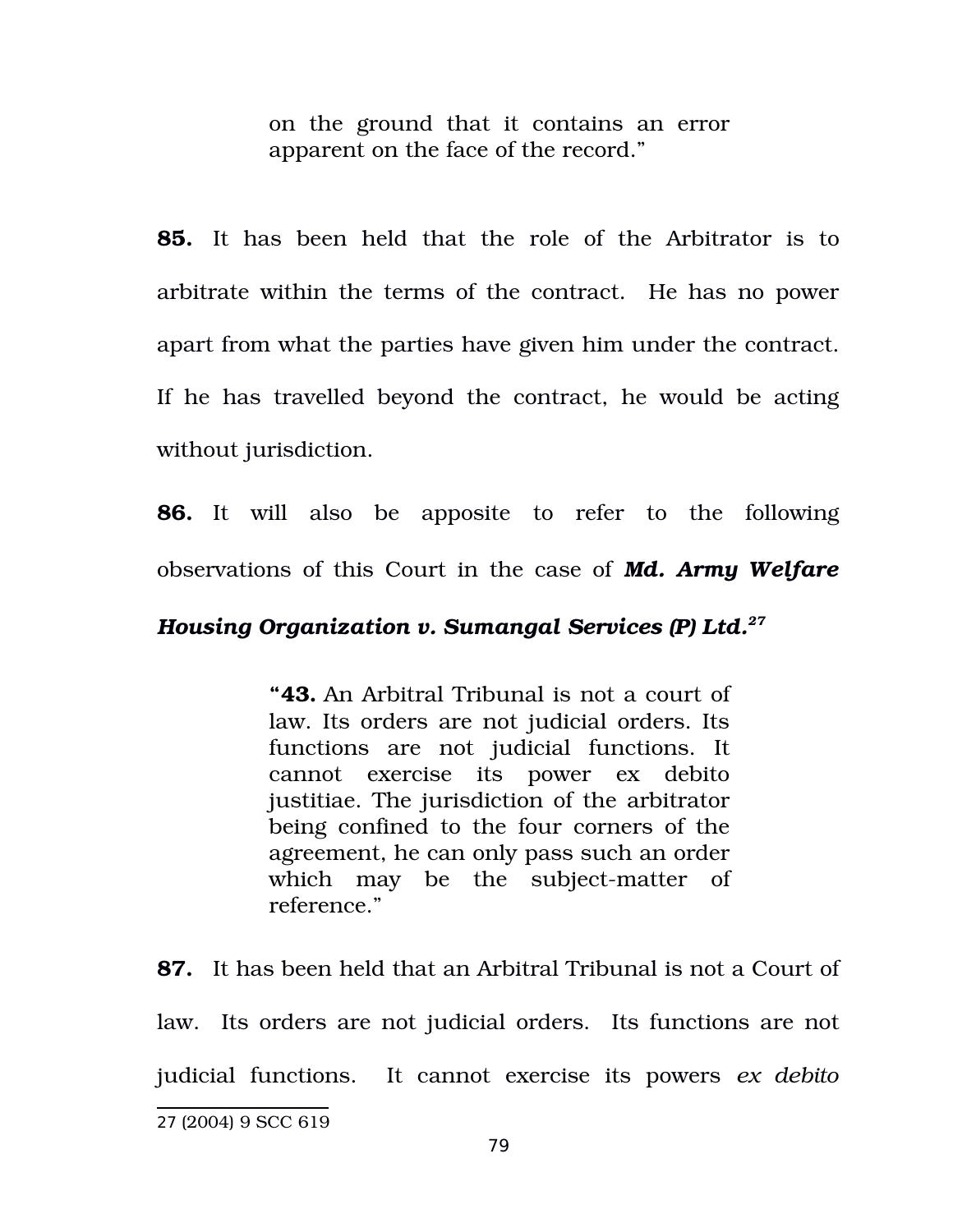*justitiae*. It has been held that the jurisdiction of the arbitrator being confined to the four corners of the agreement, he can only pass such an order which may be the subject-matter of reference.

**88.** In that view of the matter, we are of the considered view, that the impugned Award would come under the realm of 'patent illegality' and therefore, has been rightly set aside by the High Court.

**89.** The High Court has gone into various other aspects of the matter. Arguments have also been advanced before us with regard to NSCT being given a discriminatory treatment as against SICAL. The arguments have also been advanced on the ground of approbate and reprobate and doctrine of election. It has also been argued on behalf of SICAL that it is incurring huge losses. Per contra, it is submitted on behalf of TPT, that it is incurring huge losses on account of various interim orders passed by the High Court and the District Judge in Section 9 applications.

80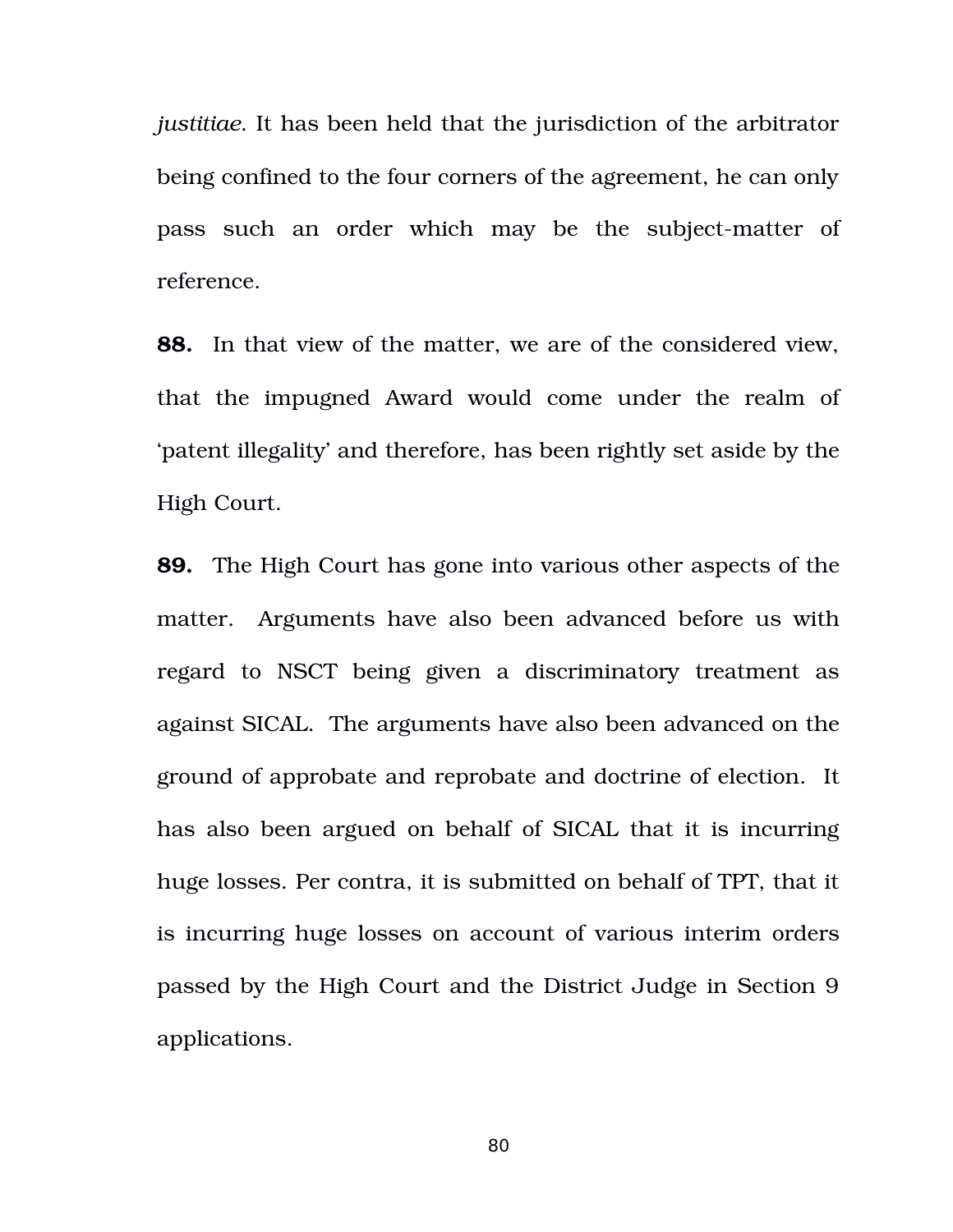**90.** We do not propose to go into those aspects of the matter. TAMP has issued various notifications with regard to fixation of tariff so also various orders have been passed by the GoI with regard to the aspect of grant or refusal of pass through of royalty payable. Various petitions have been filed by SICAL challenging the said orders and notifications. All the petitions were allowed thereby remanding the matters to TAMP and GoI. However, it is not in dispute, that SICAL, by virtue of the interim order passed dated  $8<sup>th</sup>$  November, 2002 in Miscellaneous Petition No. 60240 of 2002 in Writ Petition No.40638 of 2002 is continuing to levy charges on the basis of 1999 tariff order (dated  $8<sup>th</sup>$  December, 1999) passed by TAMP.

**91.** The last notification issued by TAMP with regard to price/tariff fixation dated 17<sup>th</sup> December, 2008, gazetted vide notification dated  $30<sup>th</sup>$  December, 2008 was challenged by SICAL by way of Writ Petition No.1350 of 2009. The last direction issued by the GoI dated  $20<sup>th</sup>$  February, 2008 was also challenged by SICAL by way of Writ Petition No.1351 of 2009. By an order dated  $15<sup>th</sup>$  October, 2009, the High Court has

81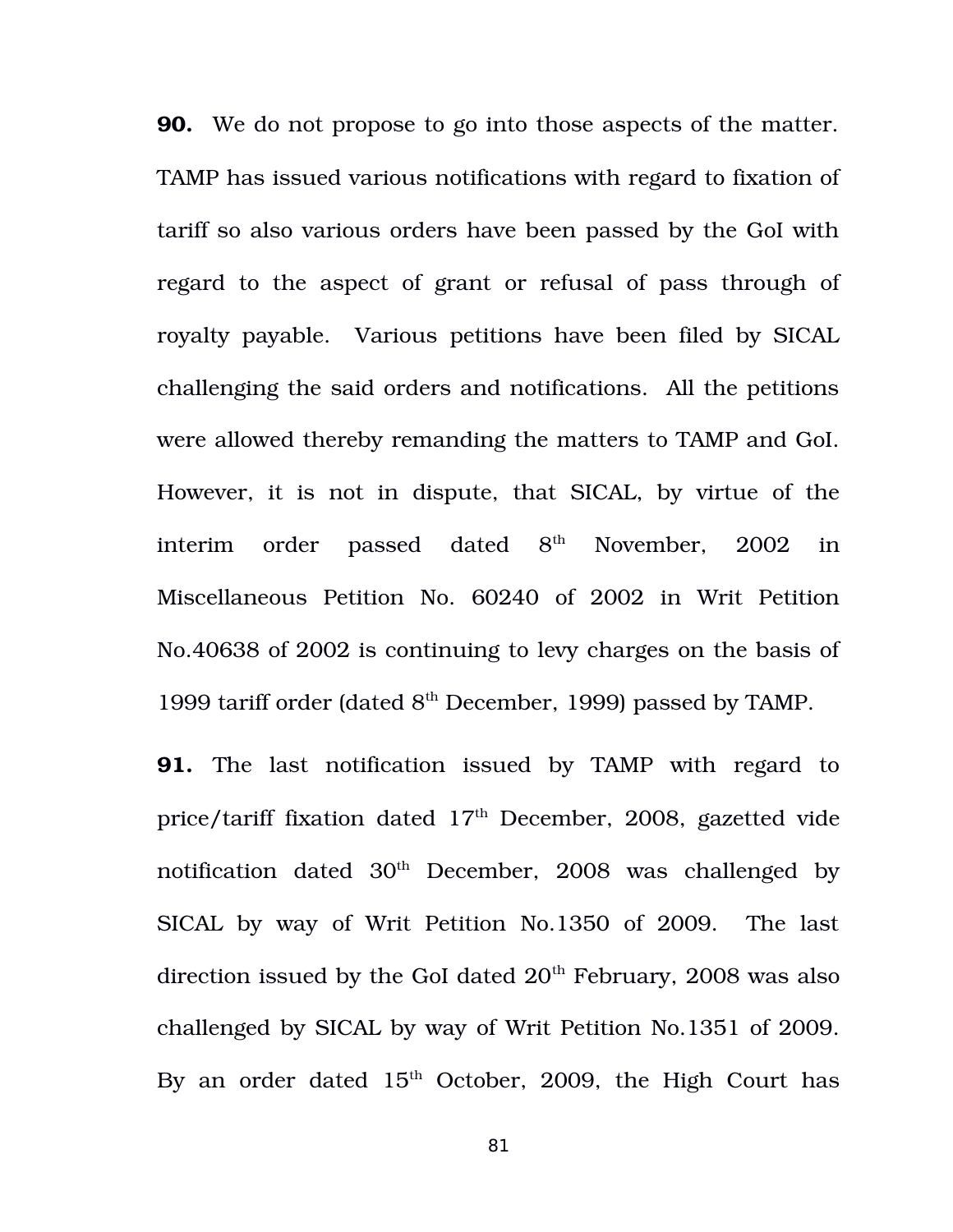allowed these writ petitions by setting aside the order of the GoI dated  $20<sup>th</sup>$  February, 2008 and the notification dated  $17<sup>th</sup>$ December, 2008 issued by TAMP and has directed the GoI as well as TAMP to consider the issue afresh.

**92.** It is informed at the Bar, that the said order has been carried in appeal before the Division Bench of the High Court both by SICAL as well as TAMP, which are still pending before the High Court.

**93.** We are of the considered view, that if we make any observation on merits of the issue with regard to aforesaid submissions made before us, it may prejudicially affect the rights of either of the parties. We therefore refrain from making any observation with regard to the aforesaid arguments, though heavily contested before us.

**94.** We therefore, confine ourselves with the issue as regards the validity of the Award. We also clarify that any observations made by the High Court with regard to other aspects of the matter except the validity of the Award, would not come in the way of either of the parties raising their grievances in either the